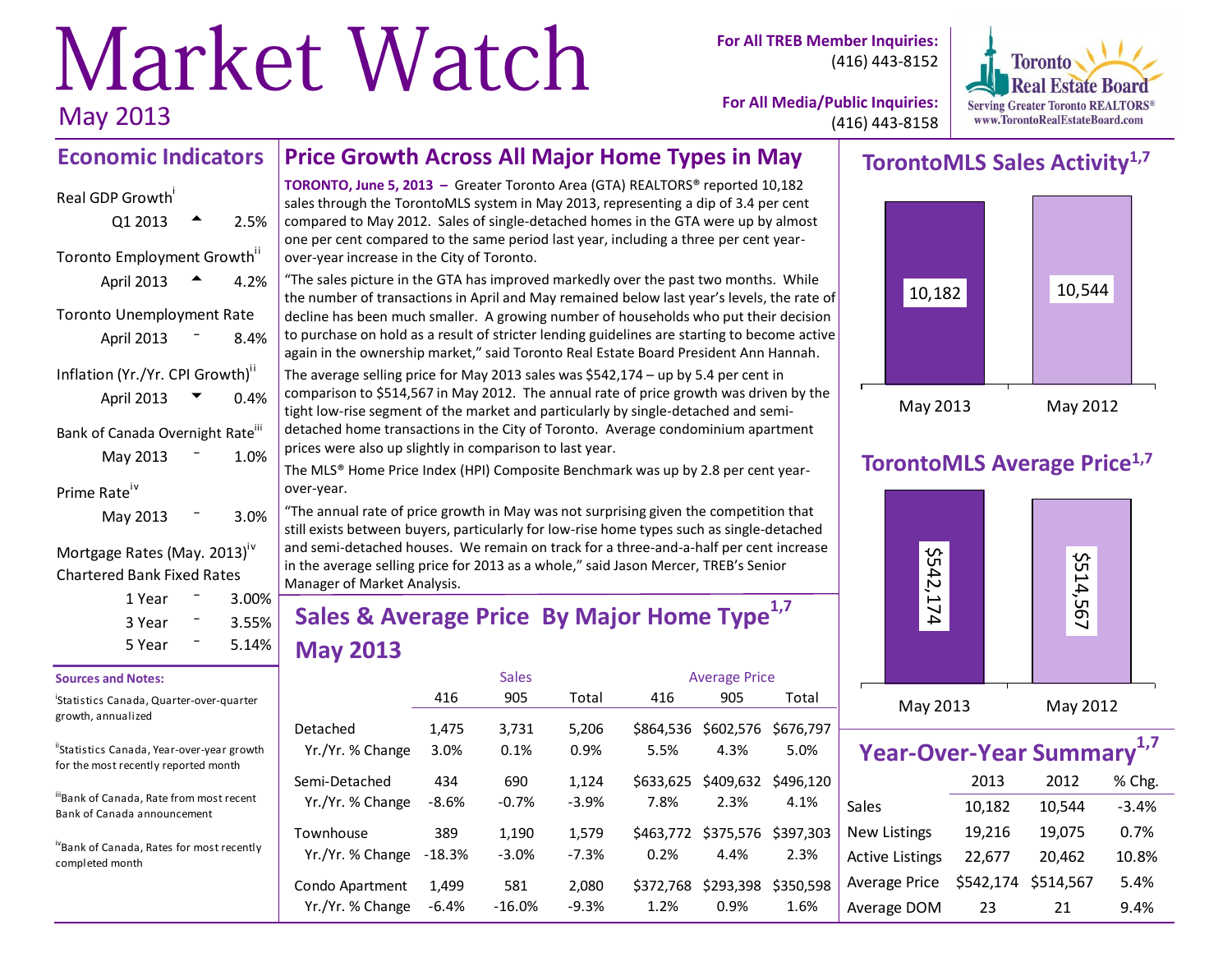# SALES BY PRICE RANGE AND HOUSE TYPE $^{1,7}$  MAY 2013

| <b>Price Range</b>          | <b>Detached</b> | Semi-Detached  | Att/Row/Twnhouse | <b>Condo Townhouse</b> | <b>Condo Apt</b> | Link         | Co-op Apt      | <b>Det Condo</b> | Co-ownership Apt | <b>Total</b> |
|-----------------------------|-----------------|----------------|------------------|------------------------|------------------|--------------|----------------|------------------|------------------|--------------|
| \$0 to \$99,999             | 3               | $\mathbf{0}$   | $\mathbf{0}$     | $\overline{2}$         | 19               | $\mathbf{0}$ | $\overline{2}$ | $\mathbf{0}$     |                  | 26           |
| \$100,000 to \$199,999      | 46              | 11             |                  | 51                     | 229              | $\Omega$     |                | $\Omega$         |                  | 345          |
| \$200,000 to \$299,999      | 284             | 67             | 110              | 215                    | 668              | 29           |                |                  |                  | 1,381        |
| \$300,000 to \$399,999      | 662             | 259            | 282              | 272                    | 626              | 32           |                |                  |                  | 2,141        |
| \$400,000 to \$499,999      | 967             | 375            | 256              | 114                    | 273              | 34           |                |                  |                  | 2,026        |
| \$500,000 to \$599,999      | 940             | 205            | 107              | 33                     | 140              | 50           |                |                  |                  | 1,478        |
| \$600,000 to \$699,999      | 649             | 86             | 54               | 19                     | 48               | 9            | $\Omega$       | $\mathbf{0}$     |                  | 865          |
| \$700,000 to \$799,999      | 491             | 50             | 17               | 8                      | 27               |              |                | $\Omega$         |                  | 597          |
| \$800,000 to \$899,999      | 325             | 29             | 13               |                        | 10               | $\Omega$     | $\mathbf 0$    | $\mathbf{0}$     |                  | 384          |
| \$900,000 to \$999,999      | 204             | 13             |                  |                        | 12               |              |                |                  |                  | 237          |
| \$1,000,000 to \$1,249,999  | 226             | 17             |                  | 3                      | 12               | $\Omega$     | $\mathbf 0$    | $\mathbf{0}$     |                  | 262          |
| \$1,250,000 to \$1,499,999  | 157             | 6              |                  | $\Omega$               |                  | $\Omega$     |                | $\Omega$         |                  | 171          |
| \$1,500,000 to \$1,749,999  | 97              | $\overline{2}$ | $\mathbf 0$      |                        |                  | $\mathbf{0}$ | $\mathbf{0}$   | $\mathbf{0}$     | $\Omega$         | 105          |
| \$1,750,000 to \$1,999,999  | 41              |                | 0                | $\Omega$               |                  |              | $\Omega$       |                  |                  | 44           |
| $$2,000,000+$               | 114             |                | $\Omega$         |                        |                  |              | $\Omega$       |                  |                  | 120          |
| <b>Total Sales</b>          | 5,206           | 1,124          | 850              | 729                    | 2,080            | 157          | 22             | q                |                  | 10,182       |
| <b>Share of Total Sales</b> | 51.1%           | 11.0%          | 8.3%             | 7.2%                   | 20.4%            | 1.5%         | 0.2%           | 0.1%             | 0.0%             |              |
| <b>Average Price</b>        | \$676,797       | \$496,120      | \$434,224        | \$354,255              | \$350,598        | \$444,730    | \$359,869      | \$381,722        | \$322,060        | \$542,174    |

### SALES BY PRICE RANGE AND HOUSE TYPE<sup>1,7</sup> And the set of the set of the set of the set of the set of the set of the set of the set of the set of the set of the set of the set of the set of the set of the set of the set of t

| <b>Price Range</b>          | <b>Detached</b> | Semi-Detached | Att/Row/Twnhouse   Condo Townhouse |                | <b>Condo Apt</b> | Link        | Co-op Apt | <b>Det Condo</b> | <b>Co-ownership Apt</b> | <b>Total</b> |
|-----------------------------|-----------------|---------------|------------------------------------|----------------|------------------|-------------|-----------|------------------|-------------------------|--------------|
| \$0 to \$99,999             | 11              | $\mathbf{0}$  |                                    | 11             | 74               | $\mathbf 0$ | 6         | 0                |                         | 107          |
| \$100,000 to \$199,999      | 183             | 43            |                                    | 214            | 1,050            |             | 20        |                  |                         | 1,523        |
| \$200,000 to \$299,999      | 1,104           | 265           | 385                                | 816            | 2,683            | 113         | 10        | 6                | 14                      | 5,396        |
| \$300,000 to \$399,999      | 2,507           | 1,093         | 1,060                              | 1,040          | 2,484            | 140         | 10        | 10               |                         | 8,349        |
| \$400,000 to \$499,999      | 3,464           | 1,440         | 903                                | 387            | 1,015            | 139         | 6         | 8                |                         | 7,363        |
| \$500,000 to \$599,999      | 3,321           | 639           | 395                                | 113            | 427              | 159         |           |                  |                         | 5,062        |
| \$600,000 to \$699,999      | 2,318           | 278           | 192                                | 56             | 193              | 48          |           | $\overline{2}$   |                         | 3,089        |
| \$700,000 to \$799,999      | 1,628           | 137           | 62                                 | 35             | 103              | 8           |           |                  |                         | 1,975        |
| \$800,000 to \$899,999      | 1,122           | 87            | 30                                 | 22             | 50               | $\Omega$    |           |                  |                         | 1,311        |
| \$900,000 to \$999,999      | 657             | 47            | 13                                 | 11             | 42               |             |           |                  |                         | 771          |
| \$1,000,000 to \$1,249,999  | 786             | 49            | 11                                 | $\overline{7}$ | 38               | $\Omega$    | 0         | 0                |                         | 891          |
| \$1,250,000 to \$1,499,999  | 515             | 17            |                                    | 0              | 20               |             |           |                  |                         | 558          |
| \$1,500,000 to \$1,749,999  | 295             | 11            |                                    |                | 9                | $\mathbf 0$ | 0         | 0                |                         | 317          |
| \$1,750,000 to \$1,999,999  | 145             | 5             |                                    | 0              |                  |             | 0         |                  |                         | 156          |
| $$2,000,000+$               | 328             | 10            | $\Omega$                           |                | 17               | $\Omega$    | 0         |                  |                         | 356          |
| <b>Total Sales</b>          | 18,384          | 4,121         | 3,071                              | 2,714          | 8,209            | 608         | 62        | 30               | 25                      | 37,224       |
| <b>Share of Total Sales</b> | 49.4%           | 11.1%         | 8.3%                               | 7.3%           | 22.1%            | 1.6%        | 0.2%      | 0.1%             | 0.1%                    |              |
| <b>Average Price</b>        | \$656,216       | \$480,800     | \$431,243                          | \$344,783      | \$341,277        | \$435,514   | \$309,349 | \$404,937        | \$249,752               | \$521,418    |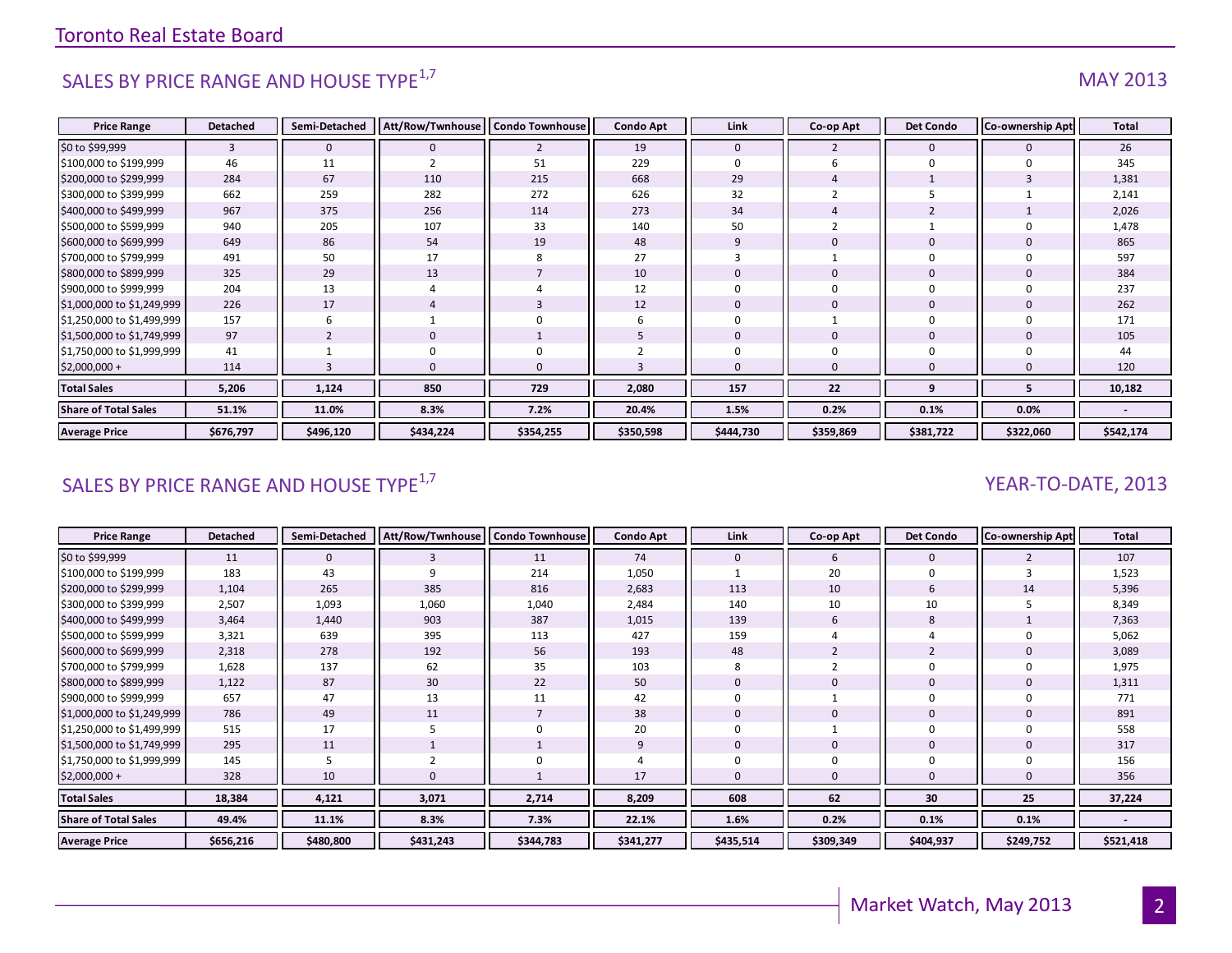#### **ALL HOME TYPES, MAY 2013** ALL TREB AREAS

|                                  | <b>Number of Sales</b> | Dollar Volume <sup>1</sup> | Average Price <sup>1</sup> | Median Price <sup>1</sup> | New Listings <sup>2</sup> | SNLR (Trend) <sup>8</sup> | <b>Active Listings<sup>3</sup></b> | Mos. Inv. (Trend) <sup>9</sup> | Avg. SP/LP <sup>4</sup> | Avg. DOM <sup>5</sup> |
|----------------------------------|------------------------|----------------------------|----------------------------|---------------------------|---------------------------|---------------------------|------------------------------------|--------------------------------|-------------------------|-----------------------|
| <b>TREB Total</b>                | 10,182                 | \$5,520,413,690            | \$542,174                  | \$455,000                 | 19,216                    | 51.4%                     | 22,677                             | 2.8                            | 99%                     | 23                    |
| <b>Halton Region</b>             | 793                    | \$477,552,980              | \$602,211                  | \$497,500                 | 1,321                     | 55.7%                     | 1,624                              | 2.7                            | 97%                     | 27                    |
| Burlington                       | 123                    | \$62,551,406               | \$508,548                  | \$455,000                 | 206                       | 59.9%                     | 285                                | 2.7                            | 98%                     | 34                    |
| <b>Halton Hills</b>              | 107                    | \$51,244,200               | \$478,918                  | \$431,500                 | 206                       | 57.3%                     | 259                                | $2.8$                          | 97%                     | 27                    |
| Milton                           | 244                    | \$114,471,298              | \$469,145                  | \$435,000                 | 399                       | 56.3%                     | 386                                | $2.0\,$                        | 98%                     | 22                    |
| Oakville                         | 319                    | \$249,286,076              | \$781,461                  | \$632,526                 | 510                       | 53.0%                     | 694                                | 3.1                            | 97%                     | $30\,$                |
| <b>Peel Region</b>               | 2,205                  | \$1,060,059,395            | \$480,753                  | \$425,000                 | 4,421                     | 49.4%                     | 5,015                              | 2.7                            | 98%                     | 22                    |
| Brampton                         | 891                    | \$378,685,472              | \$425,012                  | \$405,000                 | 1,915                     | 48.1%                     | 2,114                              | 2.7                            | 98%                     | 23                    |
| Caledon                          | 117                    | \$72,528,262               | \$619,900                  | \$524,000                 | 229                       | 49.6%                     | 318                                | 4.1                            | 99%                     | 23                    |
| Mississauga                      | 1,197                  | \$608,845,661              | \$508,643                  | \$445,000                 | 2,277                     | 50.5%                     | 2,583                              | 2.7                            | 98%                     | 21                    |
| <b>City of Toronto</b>           | 3,840                  | \$2,307,037,386            | \$600,791                  | \$478,500                 | 7,264                     | 49.1%                     | 8,716                              | 2.9                            | 100%                    | 22                    |
| TURN PAGE FOR CITY OF TORONTO    |                        |                            |                            |                           |                           |                           |                                    |                                |                         |                       |
| <b>TABLES OR CLICK HERE:</b>     |                        |                            |                            |                           |                           |                           |                                    |                                |                         |                       |
|                                  | 1,794                  | \$1,120,138,698            | \$624,381                  | \$570,000                 | 3,717                     | 49.4%                     | 4,486                              | 2.9                            | 98%                     | 22                    |
| <b>York Region</b><br>Aurora     | 94                     | \$52,268,850               | \$556,052                  | \$524,000                 | 177                       | 55.3%                     | 247                                | 2.7                            | 98%                     | 22                    |
| E. Gwillimbury                   | 40                     | \$20,553,899               | \$513,847                  | \$443,750                 | 70                        | 53.9%                     | 109                                | 3.7                            | 98%                     | 25                    |
| Georgina                         | 94                     | \$31,415,550               | \$334,208                  | \$324,400                 | 161                       | 65.6%                     | 199                                | 3.0                            | 99%                     | 19                    |
| King                             | 35                     | \$30,228,500               | \$863,671                  | \$740,000                 | 88                        | 33.8%                     | 198                                | 8.1                            | 95%                     | 37                    |
| Markham                          | 519                    | \$330,708,464              | \$637,203                  | \$582,000                 | 1,024                     | 49.3%                     | 1,099                              | 2.7                            | 99%                     | 20                    |
| Newmarket                        | 164                    | \$83,515,026               | \$509,238                  | \$468,500                 | 232                       | 67.5%                     | 226                                | $1.7$                          | 99%                     | 21                    |
| <b>Richmond Hill</b>             | 332                    | \$235,560,692              | \$709,520                  | \$622,250                 | 857                       | 44.3%                     | 1,008                              | 3.1                            | 98%                     | 23                    |
| Vaughan                          | 436                    | \$287,237,792              | \$658,802                  | \$612,750                 | 934                       | 46.9%                     | 1,124                              | 3.0                            | 98%                     | 22                    |
| Whitchurch-Stouffville           | 80                     | \$48,649,925               | \$608,124                  | \$527,500                 | 174                       | 47.0%                     | 276                                | 3.8                            | 97%                     | 26                    |
| <b>Durham Region</b>             | 1,179                  | \$421,357,618              | \$357,386                  | \$335,000                 | 1,968                     | 63.8%                     | 1,911                              | 2.0                            | 99%                     | 21                    |
| Ajax                             | 185                    | \$73,079,650               | \$395,025                  | \$382,000                 | 315                       | 63.9%                     | 280                                | 1.6                            | 99%                     | 19                    |
| <b>Brock</b>                     | 24                     | \$7,750,105                | \$322,921                  | \$270,000                 | 50                        | 44.5%                     | 122                                | 7.4                            | 97%                     | $90\,$                |
| Clarington                       | 207                    | \$64,753,418               | \$312,818                  | \$291,000                 | 298                       | 67.8%                     | 285                                | 2.0                            | 98%                     | 21                    |
| Oshawa                           | 294                    | \$84,394,936               | \$287,058                  | \$269,950                 | 464                       | 66.6%                     | 379                                | $1.7$                          | 99%                     | 19                    |
| Pickering                        | 140                    | \$60,611,571               | \$432,940                  | \$392,500                 | 257                       | 62.0%                     | 261                                | $1.9\,$                        | 99%                     | 18                    |
| Scugog                           | 37                     | \$14,035,900               | \$379,349                  | \$363,000                 | 71                        | 55.8%                     | 120                                | 4.2                            | 98%                     | 37                    |
| Uxbridge                         | 33                     | \$15,333,188               | \$464,642                  | \$447,900                 | 81                        | 54.5%                     | 141                                | 4.1                            | 98%                     | 36                    |
| Whitby                           | 259                    | \$101,398,850              | \$391,501                  | \$370,000                 | 432                       | 64.6%                     | 323                                | 1.5                            | 99%                     | 16                    |
| <b>Dufferin County</b>           | 95                     | \$34,571,250               | \$363,908                  | \$335,000                 | 129                       | 65.8%                     | 175                                | 2.5                            | 98%                     | 40                    |
| Orangeville                      | 95                     | \$34,571,250               | \$363,908                  | \$335,000                 | 129                       | 65.8%                     | 175                                | 2.5                            | 98%                     | 40                    |
| <b>Simcoe County</b>             | 276                    | \$99,696,363               | \$361,219                  | \$327,500                 | 396                       | 57.3%                     | 750                                | 3.8                            | 98%                     | 37                    |
| Adjala-Tosorontio                | 26                     | \$10,888,400               | \$418,785                  | \$419,500                 | 24                        | 51.5%                     | 78                                 | $6.2$                          | 97%                     | 46                    |
| <b>Bradford West Gwillimbury</b> | 70                     | \$30,230,547               | \$431,865                  | \$395,450                 | 106                       | 53.6%                     | 161                                | 3.0                            | 97%                     | 29                    |
| Essa                             | 51                     | \$14,934,400               | \$292,831                  | \$265,000                 | 63                        | 62.1%                     | 103                                | 3.8                            | 98%                     | 40                    |
| Innisfil                         | 58                     | \$20,096,862               | \$346,498                  | \$320,000                 | 103                       | 56.8%                     | 218                                | 4.4                            | 98%                     | 39                    |
| New Tecumseth                    | 71                     | \$23,546,154               | \$331,636                  | \$303,000                 | 100                       | 61.5%                     | 190                                | 3.4                            | 98%                     | 38                    |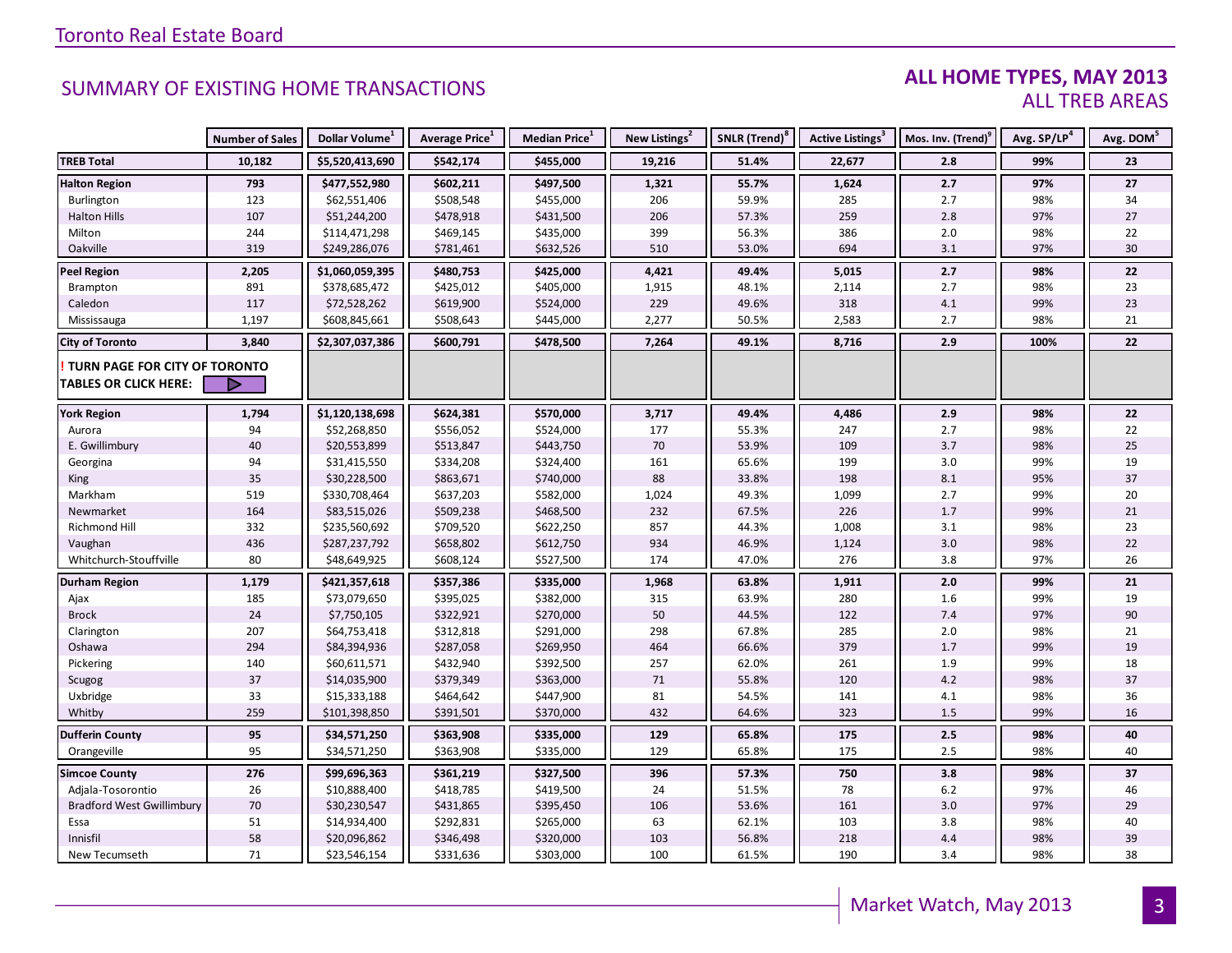#### **ALL HOME TYPES, MAY 2013** CITY OF TORONTO MUNICIPAL BREAKDOWN

|                              | <b>Number of Sales</b> | Dollar Volume <sup>1</sup> | <b>Average Price</b> <sup>1</sup> | Median Price <sup>1</sup> | New Listings <sup>2</sup> | SNLR (Trend) <sup>8</sup> | Active Listings <sup>3</sup> | Mos. Inv. (Trend) <sup>9</sup> | Avg. SP/LP <sup>4</sup> | Avg. DOM <sup>5</sup> |
|------------------------------|------------------------|----------------------------|-----------------------------------|---------------------------|---------------------------|---------------------------|------------------------------|--------------------------------|-------------------------|-----------------------|
| <b>TREB Total</b>            | 10,182                 | \$5,520,413,690            | \$542,174                         | \$455,000                 | 19,216                    | 51.4%                     | 22,677                       | 2.8                            | 99%                     | 23                    |
| <b>City of Toronto Total</b> | 3,840                  | \$2,307,037,386            | \$600,791                         | \$478,500                 | 7,264                     | 49.1%                     | 8,716                        | 2.9                            | 100%                    | 22                    |
| <b>Toronto West</b>          | 1,018                  | \$536,842,699              | \$527,350                         | \$460,000                 | 1,784                     | 52.5%                     | 2,182                        | $2.8\,$                        | 100%                    | 22                    |
| Toronto W01                  | 57                     | \$42,005,044               | \$736,931                         | \$710,112                 | 104                       | 52.1%                     | 128                          | 2.7                            | 104%                    | 22                    |
| Toronto W02                  | 111                    | \$73,056,913               | \$658,170                         | \$650,000                 | 165                       | 64.4%                     | 119                          | 1.5                            | 104%                    | 14                    |
| Toronto W03                  | 85                     | \$37,960,562               | \$446,595                         | \$440,721                 | 138                       | 62.2%                     | 119                          | 1.9                            | 102%                    | 15                    |
| Toronto W04                  | $90\,$                 | \$37,216,000               | \$413,511                         | \$404,000                 | 166                       | 55.9%                     | 200                          | 2.8                            | 99%                     | 22                    |
| Toronto W05                  | 112                    | \$40,961,200               | \$365,725                         | \$394,400                 | 216                       | 55.5%                     | 308                          | 3.0                            | 98%                     | 27                    |
| Toronto W06                  | 159                    | \$74,337,419               | \$467,531                         | \$435,000                 | 300                       | 38.3%                     | 490                          | 4.6                            | 99%                     | 28                    |
| Toronto W07                  | 50                     | \$43,179,300               | \$863,586                         | \$795,000                 | 63                        | 66.7%                     | 42                           | 1.3                            | 101%                    | 17                    |
| Toronto W08                  | 191                    | \$128,823,127              | \$674,467                         | \$586,500                 | 351                       | 52.3%                     | 430                          | 2.8                            | 99%                     | 23                    |
| Toronto W09                  | 53                     | \$25,906,900               | \$488,809                         | \$490,000                 | 105                       | 55.9%                     | 115                          | 2.8                            | 100%                    | 20                    |
| Toronto W10                  | 110                    | \$33,396,234               | \$303,602                         | \$303,250                 | 176                       | 51.5%                     | 231                          | 3.0                            | 98%                     | 27                    |
| <b>Toronto Central</b>       | 1,725                  | \$1,243,708,510            | \$720,990                         | \$510,000                 | 3,575                     | 44.0%                     | 4,751                        | 3.5                            | 99%                     | 25                    |
| Toronto C01                  | 407                    | \$196,768,406              | \$483,460                         | \$400,000                 | 968                       | 39.5%                     | 1,423                        | $4.2\,$                        | 99%                     | 27                    |
| Toronto C02                  | 97                     | \$100,645,781              | \$1,037,585                       | \$935,000                 | 206                       | 41.7%                     | 312                          | 4.3                            | 100%                    | 25                    |
| Toronto C03                  | 74                     | \$81,397,522               | \$1,099,967                       | \$775,500                 | 124                       | 53.4%                     | 127                          | 2.5                            | 100%                    | 20                    |
| Toronto C04                  | 134                    | \$155,883,711              | \$1,163,311                       | \$1,056,000               | 230                       | 49.7%                     | 275                          | 2.7                            | 100%                    | 22                    |
| Toronto C06                  | 39                     | \$23,820,112               | \$610,772                         | \$510,000                 | 96                        | 43.4%                     | 132                          | 3.6                            | 98%                     | 23                    |
| Toronto C07                  | 123                    | \$83,156,814               | \$676,072                         | \$493,500                 | 239                       | 42.4%                     | 360                          | 3.8                            | 99%                     | 34                    |
| Toronto C08                  | 191                    | \$92,755,220               | \$485,629                         | \$445,000                 | 373                       | 45.7%                     | 452                          | $3.2$                          | 99%                     | 24                    |
| Toronto C09                  | $44\,$                 | \$49,547,888               | \$1,126,088                       | \$660,000                 | 65                        | 52.4%                     | 88                           | 3.0                            | 99%                     | 29                    |
| Toronto C10                  | 63                     | \$49,425,421               | \$784,530                         | \$699,000                 | 129                       | 53.3%                     | 143                          | $2.2$                          | 101%                    | 19                    |
| Toronto C11                  | 79                     | \$55,406,629               | \$701,350                         | \$630,000                 | 99                        | 56.4%                     | 86                           | 2.4                            | 100%                    | 20                    |
| Toronto C12                  | 52                     | \$89,566,736               | \$1,722,437                       | \$1,490,000               | 129                       | 37.0%                     | 199                          | 5.4                            | 96%                     | 23                    |
| Toronto C13                  | 83                     | \$52,408,118               | \$631,423                         | \$484,000                 | 153                       | 55.9%                     | 154                          | 2.3                            | 100%                    | 22                    |
| Toronto C14                  | 185                    | \$122,801,429              | \$663,792                         | \$455,000                 | 465                       | 40.1%                     | 626                          | 3.8                            | 97%                     | 27                    |
| Toronto C15                  | 154                    | \$90,124,723               | \$585,225                         | \$489,600                 | 299                       | 45.9%                     | 374                          | 3.2                            | 98%                     | 22                    |
| Toronto East                 | 1,097                  | \$526,486,177              | \$479,933                         | \$460,000                 | 1,905                     | 55.8%                     | 1,783                        | $2.2$                          | 101%                    | 18                    |
| Toronto E01                  | 106                    | \$65,327,788               | \$616,300                         | \$585,000                 | 186                       | 55.2%                     | 162                          | 1.7                            | 103%                    | 16                    |
| Toronto E02                  | 99                     | \$66,940,759               | \$676,169                         | \$600,000                 | 182                       | 59.1%                     | 123                          | $1.5$                          | 101%                    | 12                    |
| Toronto E03                  | 132                    | \$77,291,116               | \$585,539                         | \$541,400                 | 193                       | 58.7%                     | 133                          | 1.6                            | 102%                    | 16                    |
| Toronto E04                  | 124                    | \$46,103,190               | \$371,800                         | \$417,000                 | 211                       | 56.1%                     | 207                          | 2.3                            | 99%                     | 23                    |
| Toronto E05                  | 109                    | \$48,079,064               | \$441,092                         | \$395,000                 | 208                       | 58.0%                     | 196                          | $2.0$                          | 100%                    | 17                    |
| Toronto E06                  | 52                     | \$27,538,845               | \$529,593                         | \$499,500                 | 89                        | 56.1%                     | 70                           | 1.8                            | 100%                    | 11                    |
| Toronto E07                  | 111                    | \$48,076,463               | \$433,121                         | \$430,200                 | 194                       | 50.7%                     | 193                          | 2.9                            | 100%                    | 21                    |
| Toronto E08                  | 69                     | \$31,642,475               | \$458,587                         | \$447,500                 | 130                       | 54.5%                     | 151                          | 2.7                            | 99%                     | 18                    |
| Toronto E09                  | 139                    | \$48,684,875               | \$350,251                         | \$350,000                 | 212                       | 55.9%                     | 225                          | $2.5$                          | 99%                     | 21                    |
| Toronto E10                  | $74$                   | \$35,644,250               | \$481,679                         | \$451,250                 | 136                       | 53.5%                     | 148                          | $2.4$                          | 99%                     | 18                    |
| Toronto E11                  | 82                     | \$31,157,352               | \$379,968                         | \$363,450                 | 164                       | 56.2%                     | 175                          | 2.4                            | 99%                     | 24                    |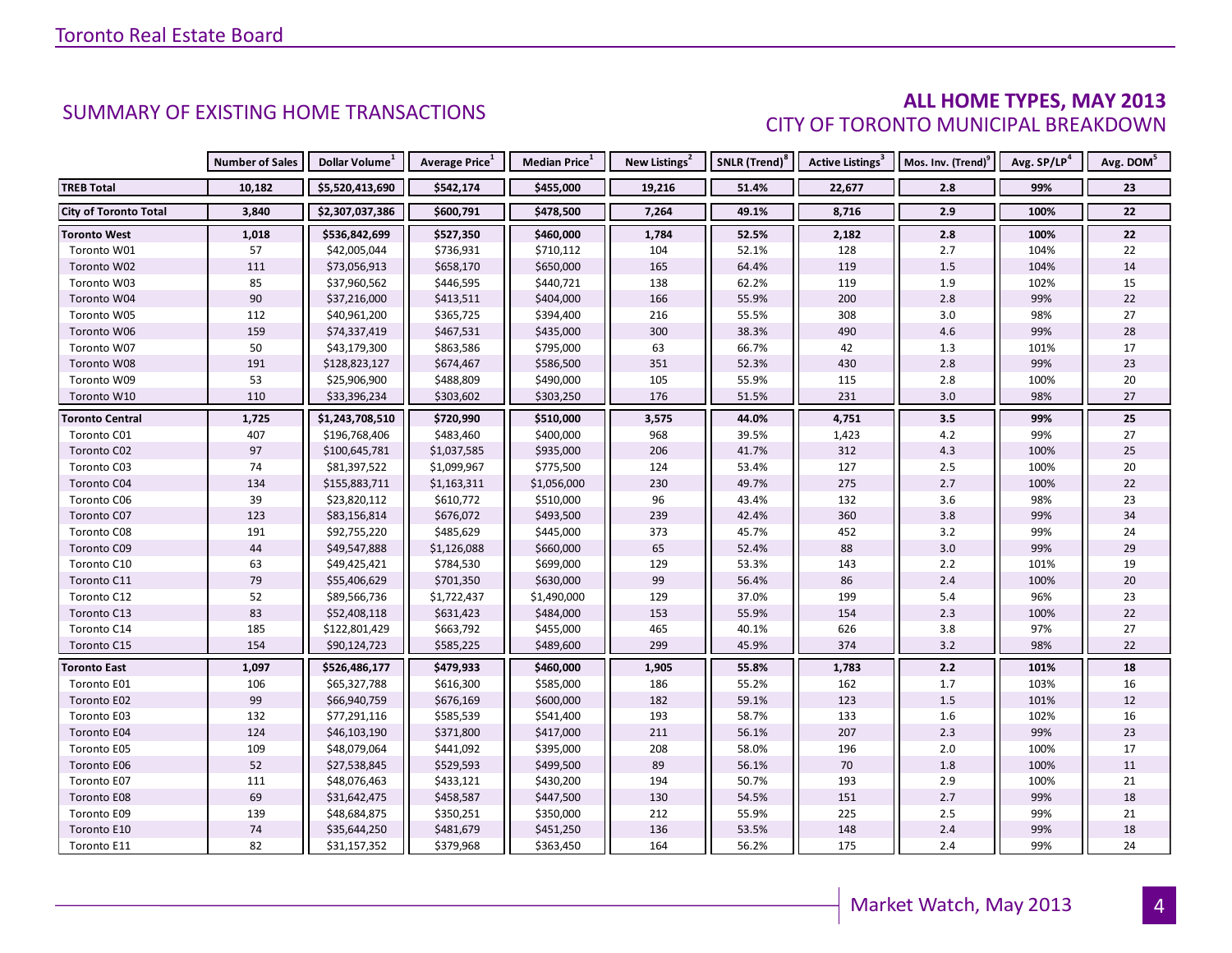#### **ALL HOME TYPES, YEAR-TO-DATE 2013** ALL TREB AREAS

|                                  | <b>Number of Sales</b> | Dollar Volume <sup>1</sup> | Average Price <sup>1</sup> | <b>Median Price</b> <sup>1</sup> | New Listings <sup>2</sup> | Avg. SP/LP <sup>4</sup> | Avg. DOM <sup>5</sup> |
|----------------------------------|------------------------|----------------------------|----------------------------|----------------------------------|---------------------------|-------------------------|-----------------------|
| <b>TREB Total</b>                | 37,224                 | \$19,409,248,575           | \$521,418                  | \$439,000                        | 73,623                    | 98%                     | 26                    |
| <b>Halton Region</b>             | 2,886                  | \$1,692,732,097            | \$586,532                  | \$490,000                        | 5,197                     | 98%                     | 28                    |
| Burlington                       | 460                    | \$236,044,855              | \$513,141                  | \$449,000                        | 802                       | 98%                     | 31                    |
| <b>Halton Hills</b>              | 415                    | \$194,312,574              | \$468,223                  | \$435,000                        | 756                       | 98%                     | 30                    |
| Milton                           | 905                    | \$420,285,508              | \$464,404                  | \$436,000                        | 1,543                     | 99%                     | 21                    |
| Oakville                         | 1,106                  | \$842,089,160              | \$761,383                  | \$626,000                        | 2,096                     | 97%                     | 30                    |
| <b>Peel Region</b>               | 7,942                  | \$3,654,825,353            | \$460,190                  | \$417,500                        | 16,434                    | 98%                     | ${\bf 26}$            |
| Brampton                         | 3,379                  | \$1,417,731,881            | \$419,571                  | \$397,000                        | 7,163                     | 98%                     | 26                    |
| Caledon                          | 377                    | \$222,190,870              | \$589,366                  | \$525,000                        | 830                       | 98%                     | 33                    |
| Mississauga                      | 4,186                  | \$2,014,902,602            | \$481,343                  | \$430,000                        | 8,441                     | 98%                     | 25                    |
| <b>City of Toronto</b>           | 13,863                 | \$7,885,131,131            | \$568,790                  | \$449,000                        | 28,209                    | 99%                     | 25                    |
| TURN PAGE FOR CITY OF TORONTO    |                        |                            |                            |                                  |                           |                         |                       |
| <b>TABLES OR CLICK HERE:</b>     |                        |                            |                            |                                  |                           |                         |                       |
| <b>York Region</b>               | 6,839                  | \$4,169,691,569            | \$609,693                  | \$553,000                        | 14,095                    | 98%                     | 26                    |
| Aurora                           | 377                    | \$214,417,306              | \$568,746                  | \$518,500                        | 730                       | 98%                     | 22                    |
| E. Gwillimbury                   | 144                    | \$72,762,309               | \$505,294                  | \$449,250                        | 262                       | 97%                     | 32                    |
| Georgina                         | 353                    | \$112,801,001              | \$319,550                  | \$320,000                        | 557                       | 98%                     | 32                    |
| <b>King</b>                      | 102                    | \$87,071,965               | \$853,647                  | \$750,000                        | 343                       | 95%                     | 44                    |
| Markham                          | 1,863                  | \$1,149,821,104            | \$617,188                  | \$568,000                        | 3,718                     | 99%                     | 24                    |
| Newmarket                        | 635                    | \$310,042,485              | \$488,256                  | \$465,000                        | 973                       | 99%                     | 21                    |
| Richmond Hill                    | 1,363                  | \$942,265,059              | \$691,317                  | \$625,000                        | 3,102                     | 98%                     | 25                    |
| Vaughan                          | 1,683                  | \$1,091,369,026            | \$648,466                  | \$598,000                        | 3,701                     | 97%                     | 26                    |
| Whitchurch-Stouffville           | 319                    | \$189,141,314              | \$592,919                  | \$510,000                        | 709                       | 97%                     | 33                    |
| Durham Region                    | 4,495                  | \$1,582,262,714            | \$352,005                  | \$329,900                        | 7,458                     | 99%                     | 22                    |
| Ajax                             | 771                    | \$296,703,325              | \$384,829                  | \$365,000                        | 1,298                     | 99%                     | 19                    |
| <b>Brock</b>                     | 74                     | \$20,066,305               | \$271,166                  | \$220,500                        | 195                       | 95%                     | 67                    |
| Clarington                       | 714                    | \$218,771,413              | \$306,403                  | \$285,000                        | 1,139                     | 98%                     | 21                    |
| Oshawa                           | 1,141                  | \$321,040,645              | \$281,368                  | \$269,000                        | 1,758                     | 98%                     | 22                    |
| Pickering                        | 547                    | \$226,038,321              | \$413,233                  | \$385,539                        | 971                       | 99%                     | 21                    |
| Scugog                           | 126                    | \$49,322,900               | \$391,452                  | \$364,000                        | 257                       | 98%                     | 43                    |
| Uxbridge                         | 140                    | \$68,226,213               | \$487,330                  | \$438,500                        | 290                       | 97%                     | 38                    |
| Whitby                           | 982                    | \$382,093,592              | \$389,097                  | \$367,000                        | 1,550                     | 99%                     | 17                    |
| <b>Dufferin County</b>           | 285                    | \$98,878,173               | \$346,941                  | \$331,500                        | 501                       | 98%                     | 36                    |
| Orangeville                      | 285                    | \$98,878,173               | \$346,941                  | \$331,500                        | 501                       | 98%                     | 36                    |
| <b>Simcoe County</b>             | 914                    | \$325,727,538              | \$356,376                  | \$332,000                        | 1,729                     | 98%                     | 42                    |
| Adjala-Tosorontio                | 67                     | \$28,850,288               | \$430,601                  | \$408,000                        | 139                       | 98%                     | 58                    |
| <b>Bradford West Gwillimbury</b> | 271                    | \$110,684,411              | \$408,430                  | \$385,000                        | 503                       | 98%                     | 31                    |
| Essa                             | 132                    | \$38,979,290               | \$295,298                  | \$260,500                        | 230                       | 98%                     | 44                    |
| Innisfil                         | 198                    | \$67,654,154               | \$341,688                  | \$319,000                        | 436                       | 97%                     | 47                    |
| New Tecumseth                    | 246                    | \$79,559,395               | \$323,412                  | \$298,950                        | 421                       | 98%                     | 44                    |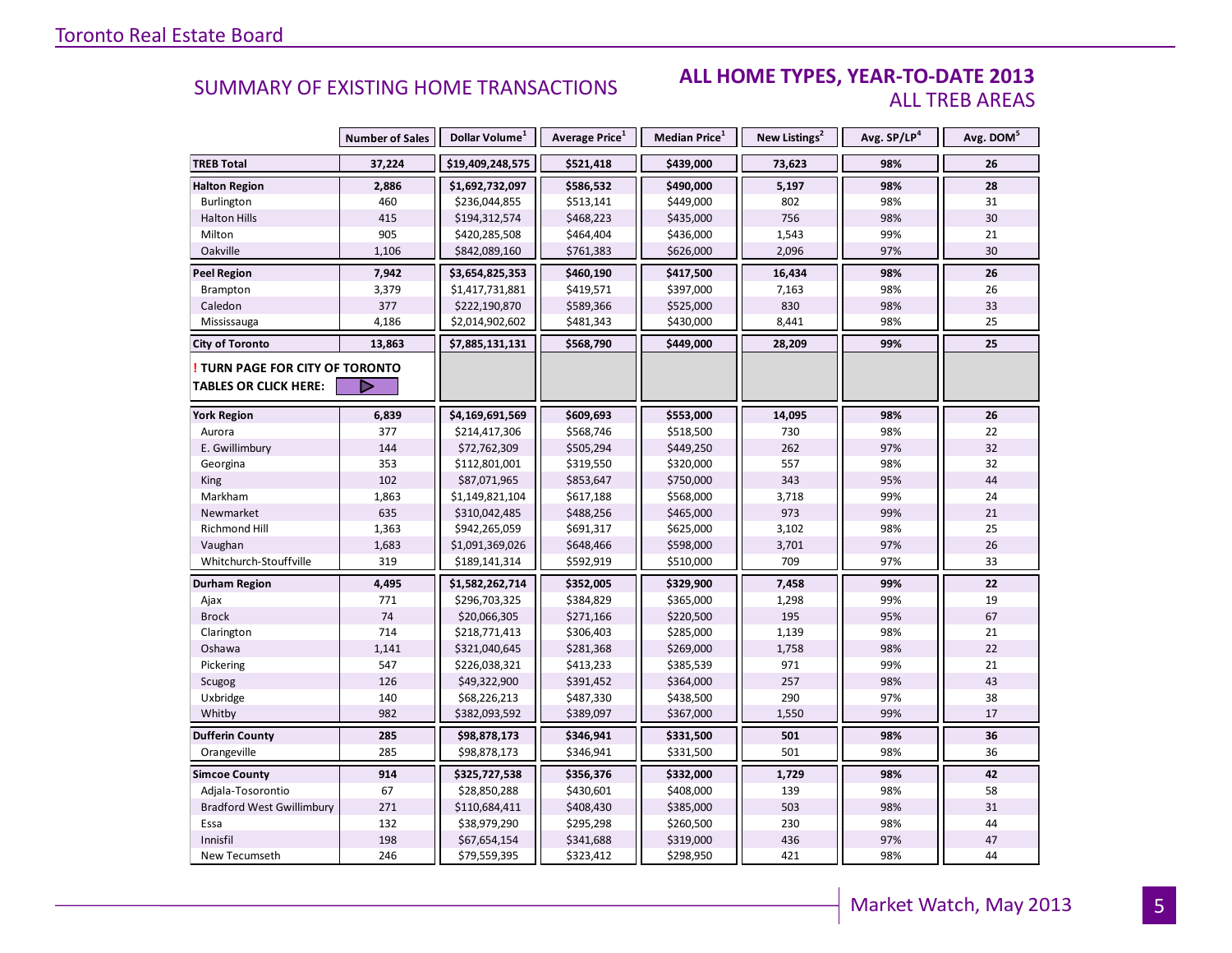#### **ALL HOME TYPES, YEAR-TO-DATE 2013** CITY OF TORONTO MUNICIPAL BREAKDOWN SUMMARY OF EXISTING HOME TRANSACTIONS

|                              | <b>Number of Sales</b> | Dollar Volume <sup>1</sup> | Average Price <sup>1</sup> | Median Price <sup>1</sup> | New Listings <sup>2</sup> | Avg. SP/LP <sup>4</sup> | Avg. DOM <sup>5</sup> |
|------------------------------|------------------------|----------------------------|----------------------------|---------------------------|---------------------------|-------------------------|-----------------------|
| <b>TREB Total</b>            | 37,224                 | \$19,409,248,575           | \$521,418                  | \$439,000                 | 73,623                    | 98%                     | 26                    |
| <b>City of Toronto Total</b> | 13,863                 | \$7,885,131,131            | \$568,790                  | \$449,000                 | 28,209                    | 99%                     | 25                    |
| <b>Toronto West</b>          | 3,533                  | \$1,731,697,464            | \$490,149                  | \$429,901                 | 6,923                     | 100%                    | 26                    |
| Toronto W01                  | 195                    | \$125,953,213              | \$645,914                  | \$625,900                 | 390                       | 103%                    | 24                    |
| Toronto W02                  | 395                    | \$240,811,590              | \$609,650                  | \$570,000                 | 591                       | 103%                    | 18                    |
| Toronto W03                  | 305                    | \$130,315,763              | \$427,265                  | \$422,000                 | 500                       | 101%                    | 21                    |
| Toronto W04                  | 310                    | \$122,738,425              | \$395,930                  | \$390,000                 | 585                       | 99%                     | 29                    |
| Toronto W05                  | 423                    | \$153,509,959              | \$362,908                  | \$385,000                 | 823                       | 98%                     | 31                    |
| Toronto W06                  | 496                    | \$225,913,150              | \$455,470                  | \$422,000                 | 1,411                     | 99%                     | 32                    |
| Toronto W07                  | 149                    | \$114,285,708              | \$767,018                  | \$701,000                 | 227                       | 101%                    | 17                    |
| Toronto W08                  | 684                    | \$419,114,773              | \$612,741                  | \$509,500                 | 1,350                     | 99%                     | 26                    |
| Toronto W09                  | 213                    | \$88,274,100               | \$414,432                  | \$420,000                 | 361                       | 99%                     | 29                    |
| Toronto W10                  | 363                    | \$110,780,783              | \$305,181                  | \$295,000                 | 685                       | 98%                     | 30                    |
| <b>Toronto Central</b>       | 6,279                  | \$4,287,568,484            | \$682,843                  | \$476,000                 | 14,218                    | 99%                     | 27                    |
| Toronto C01                  | 1,599                  | \$748,750,747              | \$468,262                  | \$395,000                 | 4,092                     | 99%                     | 30                    |
| Toronto C02                  | 295                    | \$310,945,225              | \$1,054,052                | \$892,000                 | 773                       | 98%                     | 26                    |
| Toronto C03                  | 233                    | \$237,712,051              | \$1,020,223                | \$750,000                 | 451                       | 99%                     | 22                    |
| Toronto C04                  | 466                    | \$519,770,448              | \$1,115,387                | \$1,049,658               | 937                       | 99%                     | 21                    |
| Toronto C06                  | 141                    | \$86,304,601               | \$612,089                  | \$650,000                 | 353                       | 98%                     | 29                    |
| Toronto C07                  | 452                    | \$271,561,636              | \$600,800                  | \$450,000                 | 1,034                     | 99%                     | 31                    |
| Toronto C08                  | 643                    | \$297,865,839              | \$463,244                  | \$400,000                 | 1,361                     | 99%                     | 27                    |
| Toronto C09                  | 131                    | \$161,856,088              | \$1,235,543                | \$900,000                 | 259                       | 99%                     | 27                    |
| Toronto C10                  | 280                    | \$182,575,677              | \$652,056                  | \$573,500                 | 550                       | 101%                    | 19                    |
| Toronto C11                  | 234                    | \$168,275,098              | \$719,124                  | \$452,500                 | 367                       | 100%                    | 27                    |
| Toronto C12                  | 171                    | \$308,277,162              | \$1,802,790                | \$1,625,000               | 475                       | 97%                     | 27                    |
| Toronto C13                  | 339                    | \$223,120,347              | \$658,172                  | \$505,000                 | 591                       | 100%                    | 24                    |
| Toronto C14                  | 725                    | \$449,206,546              | \$619,595                  | \$436,000                 | 1,732                     | 97%                     | 30                    |
| Toronto C15                  | 570                    | \$321,347,019              | \$563,767                  | \$469,950                 | 1,243                     | 98%                     | 26                    |
| Toronto East                 | 4,051                  | \$1,865,865,182            | \$460,594                  | \$439,000                 | 7,068                     | 100%                    | 21                    |
| Toronto E01                  | 405                    | \$241,127,927              | \$595,378                  | \$571,000                 | 757                       | 103%                    | 16                    |
| Toronto E02                  | 353                    | \$241,311,882              | \$683,603                  | \$623,000                 | 604                       | 101%                    | 12                    |
| Toronto E03                  | 444                    | \$252,209,192              | \$568,039                  | \$535,000                 | 744                       | 102%                    | 17                    |
| Toronto E04                  | 466                    | \$170,188,553              | \$365,211                  | \$400,000                 | 816                       | 99%                     | 24                    |
| Toronto E05                  | 407                    | \$168,548,116              | \$414,123                  | \$356,000                 | 671                       | 99%                     | 22                    |
| Toronto E06                  | 190                    | \$105,929,396              | \$557,523                  | \$499,450                 | 323                       | 99%                     | 17                    |
| Toronto E07                  | 386                    | \$158,362,574              | \$410,266                  | \$410,000                 | 669                       | 100%                    | 28                    |
| Toronto E08                  | 254                    | \$106,933,962              | \$421,000                  | \$419,950                 | 474                       | 99%                     | 24                    |
| Toronto E09                  | 503                    | \$168,942,509              | \$335,870                  | \$327,500                 | 872                       | 99%                     | 24                    |
| Toronto E10                  | 268                    | \$122,860,649              | \$458,435                  | \$450,000                 | 511                       | 99%                     | 23                    |
| Toronto E11                  | 375                    | \$129,450,422              | \$345,201                  | \$328,100                 | 627                       | 98%                     | 26                    |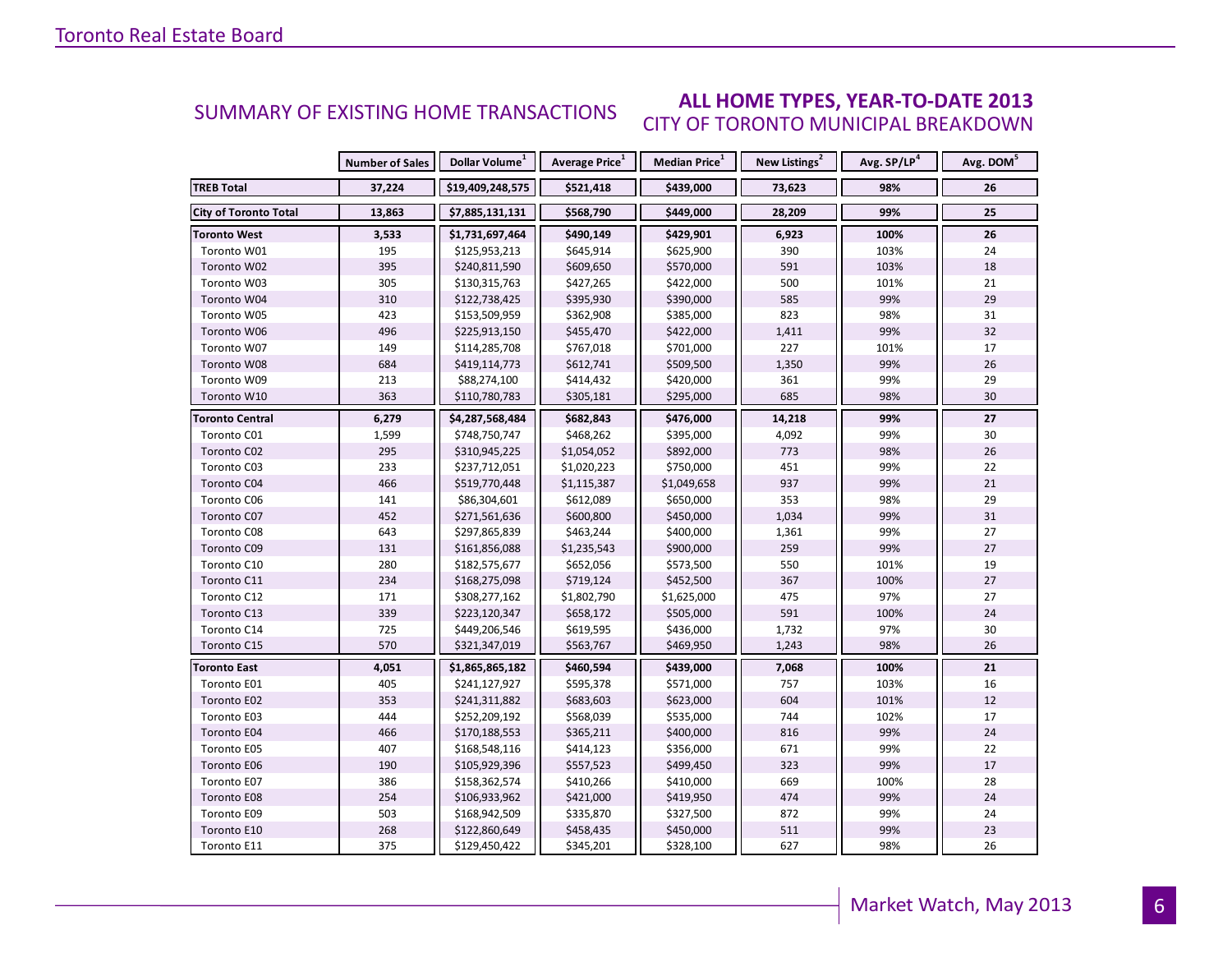#### DETACHED HOUSES, MAY 2013 ALL TREB AREAS

|                                  | Sales <sup>1</sup> | Dollar Volume <sup>1</sup> | Average Price <sup>1</sup> | Median Price <sup>1</sup> | New Listings <sup>2</sup> | <b>Active Listings<sup>3</sup></b> | Avg. SP/LP <sup>4</sup> | Avg. DOM <sup>5</sup> |
|----------------------------------|--------------------|----------------------------|----------------------------|---------------------------|---------------------------|------------------------------------|-------------------------|-----------------------|
| <b>TREB Total</b>                | 5,206              | \$3,523,403,436            | \$676,797                  | \$565,250                 | 9,875                     | 11,301                             | 98%                     | 22                    |
| <b>Halton Region</b>             | 469                | \$345,540,561              | \$736,760                  | \$595,000                 | 828                       | 1,101                              | 97%                     | 30                    |
| Burlington                       | 64                 | \$40,838,586               | \$638,103                  | \$563,000                 | 114                       | 175                                | 97%                     | 41                    |
| <b>Halton Hills</b>              | 83                 | \$43,328,500               | \$522,030                  | \$487,500                 | 171                       | 224                                | 97%                     | 25                    |
| Milton                           | 120                | \$67,820,899               | \$565,174                  | \$522,000                 | 223                       | 241                                | 98%                     | 24                    |
| Oakville                         | 202                | \$193,552,576              | \$958,181                  | \$756,000                 | 320                       | 461                                | 97%                     | 31                    |
| <b>Peel Region</b>               | 1,077              | \$665,415,711              | \$617,842                  | \$547,000                 | 2,218                     | 2,569                              | 98%                     | 22                    |
| Brampton                         | 504                | \$248,959,144              | \$493,967                  | \$473,000                 | 1,139                     | 1,308                              | 98%                     | 24                    |
| Caledon                          | 90                 | \$61,589,176               | \$684,324                  | \$556,000                 | 193                       | 290                                | 98%                     | 24                    |
| Mississauga                      | 483                | \$354,867,391              | \$734,715                  | \$630,000                 | 886                       | 971                                | 97%                     | 19                    |
| <b>City of Toronto</b>           | 1,475              | \$1,275,191,000            | \$864,536                  | \$680,000                 | 2,612                     | 2,463                              | 100%                    | 17                    |
| TURN PAGE FOR CITY OF TORONTO    |                    |                            |                            |                           |                           |                                    |                         |                       |
| <b>TABLES OR CLICK HERE:</b>     | D                  |                            |                            |                           |                           |                                    |                         |                       |
| <b>York Region</b>               | 1,086              | \$803,408,320              | \$739,787                  | \$680,000                 | 2,310                     | 2,862                              | 98%                     | 22                    |
| Aurora                           | 60                 | \$37,730,500               | \$628,842                  | \$595,000                 | 121                       | 166                                | 98%                     | 20                    |
| E. Gwillimbury                   | 37                 | \$19,442,399               | \$525,470                  | \$450,000                 | 69                        | 106                                | 97%                     | 26                    |
| Georgina                         | 80                 | \$27,549,150               | \$344,364                  | \$342,500                 | 144                       | 187                                | 99%                     | 21                    |
| King                             | 30                 | \$28,227,500               | \$940,917                  | \$807,500                 | 78                        | 171                                | 95%                     | 39                    |
| Markham                          | 256                | \$209,108,784              | \$816,831                  | \$743,500                 | 558                       | 572                                | 99%                     | 18                    |
| Newmarket                        | 112                | \$63,890,911               | \$570,455                  | \$525,000                 | 163                       | 171                                | 98%                     | 25                    |
| Richmond Hill                    | 193                | \$172,380,906              | \$893,165                  | \$762,500                 | 513                       | 619                                | 98%                     | 22                    |
| Vaughan                          | 257                | \$204,388,095              | \$795,284                  | \$717,000                 | 530                       | 642                                | 98%                     | 22                    |
| Whitchurch-Stouffville           | 61                 | \$40,690,075               | \$667,050                  | \$568,000                 | 134                       | 228                                | 97%                     | 27                    |
| <b>Durham Region</b>             | 827                | \$327,481,589              | \$395,987                  | \$375,000                 | 1,476                     | 1,521                              | 99%                     | 22                    |
| Ajax                             | 126                | \$55,248,450               | \$438,480                  | \$432,250                 | 223                       | 208                                | 99%                     | 19                    |
| <b>Brock</b>                     | 23                 | \$7,395,105                | \$321,526                  | \$267,000                 | 48                        | 117                                | 97%                     | 91                    |
| Clarington                       | 139                | \$48,556,928               | \$349,330                  | \$327,500                 | 221                       | 229                                | 98%                     | 22                    |
| Oshawa                           | 213                | \$67,466,337               | \$316,743                  | \$299,000                 | 356                       | 298                                | 99%                     | 19                    |
| Pickering                        | 87                 | \$44,917,331               | \$516,291                  | \$474,000                 | 175                       | 185                                | 99%                     | 17                    |
| Scugog                           | 36                 | \$13,651,900               | \$379,219                  | \$362,750                 | 70                        | 119                                | 98%                     | 38                    |
| Uxbridge                         | 29                 | \$14,138,288               | \$487,527                  | \$453,000                 | 72                        | 127                                | 98%                     | 34                    |
| Whitby                           | 174                | \$76,107,250               | \$437,398                  | \$421,500                 | 311                       | 238                                | 99%                     | 16                    |
| <b>Dufferin County</b>           | 70                 | \$27,433,150               | \$391,902                  | \$350,500                 | 106                       | 141                                | 98%                     | 44                    |
| Orangeville                      | 70                 | \$27,433,150               | \$391,902                  | \$350,500                 | 106                       | 141                                | 98%                     | 44                    |
| <b>Simcoe County</b>             | 202                | \$78,933,105               | \$390,758                  | \$355,000                 | 325                       | 644                                | 97%                     | 37                    |
| Adjala-Tosorontio                | 26                 | \$10,888,400               | \$418,785                  | \$419,500                 | 24                        | 78                                 | 97%                     | 46                    |
| <b>Bradford West Gwillimbury</b> | 50                 | \$23,854,943               | \$477,099                  | \$449,250                 | 86                        | 141                                | 97%                     | 31                    |
| Essa                             | 29                 | \$9,468,400                | \$326,497                  | \$287,000                 | 50                        | 83                                 | 97%                     | 42                    |
| Innisfil                         | 52                 | \$18,697,362               | \$359,565                  | \$325,500                 | 99                        | 213                                | 98%                     | 40                    |
| New Tecumseth                    | 45                 | \$16,024,000               | \$356,089                  | \$337,500                 | 66                        | 129                                | 98%                     | 32                    |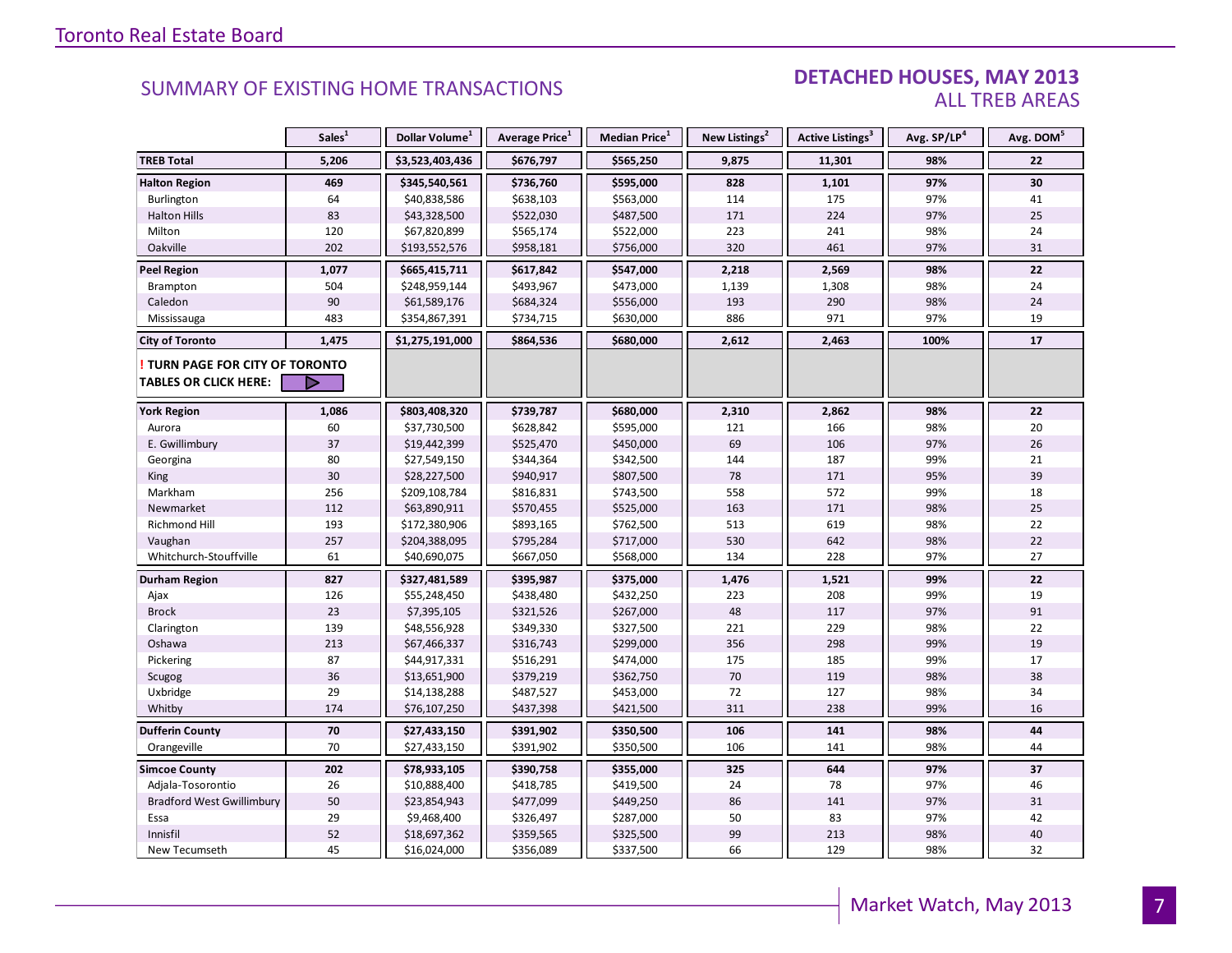### DETACHED HOUSES, MAY 2013 CITY OF TORONTO MUNICIPAL BREAKDOWN

<span id="page-7-0"></span>

|                              | Sales <sup>1</sup> | Dollar Volume <sup>1</sup> | Average Price <sup>1</sup> | Median Price <sup>1</sup> | New Listings <sup>2</sup> | Active Listings <sup>3</sup> | Avg. SP/LP <sup>4</sup> | Avg. DOM <sup>5</sup> |
|------------------------------|--------------------|----------------------------|----------------------------|---------------------------|---------------------------|------------------------------|-------------------------|-----------------------|
| <b>TREB Total</b>            | 5,206              | \$3,523,403,436            | \$676,797                  | \$565,250                 | 9,875                     | 11,301                       | 98%                     | 22                    |
| <b>City of Toronto Total</b> | 1,475              | \$1,275,191,000            | \$864,536                  | \$680,000                 | 2,612                     | 2,463                        | 100%                    | 17                    |
| <b>Toronto West</b>          | 467                | \$331,195,772              | \$709,199                  | \$625,000                 | 772                       | 697                          | 101%                    | 17                    |
| Toronto W01                  | 25                 | \$23,536,032               | \$941,441                  | \$870,000                 | 40                        | 31                           | 104%                    | 16                    |
| Toronto W02                  | 38                 | \$34,163,871               | \$899,049                  | \$868,850                 | 63                        | 43                           | 103%                    | 14                    |
| Toronto W03                  | 41                 | \$18,528,800               | \$451,922                  | \$450,000                 | 78                        | 66                           | 101%                    | 14                    |
| Toronto W04                  | 48                 | \$25,298,600               | \$527,054                  | \$510,000                 | 88                        | 88                           | 100%                    | 18                    |
| Toronto W05                  | 30                 | \$15,597,100               | \$519,903                  | \$524,800                 | 61                        | 72                           | 98%                     | 20                    |
| Toronto W06                  | 62                 | \$36,793,908               | \$593,450                  | \$550,000                 | 81                        | 52                           | 100%                    | 17                    |
| Toronto W07                  | 44                 | \$39,297,800               | \$893,132                  | \$860,000                 | 43                        | 23                           | 101%                    | 17                    |
| Toronto W08                  | 102                | \$96,789,977               | \$948,921                  | \$823,000                 | 180                       | 196                          | 100%                    | 18                    |
| Toronto W09                  | 31                 | \$20,813,700               | \$671,410                  | \$642,000                 | 58                        | 54                           | 101%                    | 17                    |
| Toronto W10                  | 46                 | \$20,375,984               | \$442,956                  | \$423,500                 | 80                        | 72                           | 99%                     | 19                    |
| <b>Toronto Central</b>       | 476                | \$635,878,428              | \$1,335,879                | \$1,148,500               | 936                       | 1,053                        | 99%                     | 19                    |
| Toronto C01                  | 11                 | \$10,895,777               | \$990,525                  | \$950,000                 | 10                        | 11                           | 103%                    | 8                     |
| Toronto C02                  | 24                 | \$38,028,487               | \$1,584,520                | \$1,312,500               | 49                        | 45                           | 99%                     | 14                    |
| Toronto C03                  | 43                 | \$60,370,822               | \$1,403,973                | \$1,120,000               | 82                        | 85                           | 99%                     | 23                    |
| Toronto C04                  | 97                 | \$134,185,883              | \$1,383,360                | \$1,268,000               | 181                       | 211                          | 99%                     | 17                    |
| Toronto C06                  | 19                 | \$17,255,124               | \$908,164                  | \$765,000                 | 49                        | 57                           | 98%                     | 21                    |
| Toronto C07                  | 49                 | \$54,725,818               | \$1,116,853                | \$900,000                 | 101                       | 139                          | 100%                    | 26                    |
| Toronto C08                  | 3                  | \$3,115,000                | \$1,038,333                | \$915,000                 | 4                         | 6                            | 101%                    | $18\,$                |
| Toronto C09                  | 15                 | \$31,258,000               | \$2,083,867                | \$1,750,000               | 28                        | 43                           | 99%                     | 23                    |
| Toronto C10                  | 19                 | \$23,473,800               | \$1,235,463                | \$1,201,000               | 33                        | 29                           | 103%                    | 18                    |
| Toronto C11                  | 28                 | \$35,994,018               | \$1,285,501                | \$1,218,500               | 39                        | 26                           | 100%                    | 9                     |
| Toronto C12                  | 36                 | \$79,092,241               | \$2,197,007                | \$1,925,000               | 101                       | 144                          | 96%                     | 22                    |
| Toronto C13                  | 34                 | \$34,747,930               | \$1,021,998                | \$845,000                 | 60                        | 43                           | 101%                    | 11                    |
| Toronto C14                  | 48                 | \$64,974,663               | \$1,353,639                | \$1,234,000               | 116                       | 143                          | 96%                     | 21                    |
| Toronto C15                  | 50                 | \$47,760,865               | \$955,217                  | \$860,000                 | 83                        | $71\,$                       | 99%                     | 17                    |
| <b>Toronto East</b>          | 532                | \$308,116,800              | \$579,167                  | \$519,350                 | 904                       | 713                          | 100%                    | 16                    |
| Toronto E01                  | 28                 | \$21,964,919               | \$784,461                  | \$744,000                 | 44                        | 37                           | 102%                    | 25                    |
| Toronto E02                  | 34                 | \$28,640,530               | \$842,369                  | \$835,000                 | 73                        | 52                           | 101%                    | $12\,$                |
| Toronto E03                  | 77                 | \$48,296,226               | \$627,224                  | \$528,000                 | 115                       | 84                           | 101%                    | 16                    |
| Toronto E04                  | 59                 | \$27,837,340               | \$471,819                  | \$470,027                 | 104                       | 70                           | 100%                    | 14                    |
| Toronto E05                  | 38                 | \$24,276,788               | \$638,863                  | \$615,000                 | 81                        | 71                           | 101%                    | 14                    |
| Toronto E06                  | 42                 | \$23,369,845               | \$556,425                  | \$522,400                 | 76                        | 61                           | 100%                    | 11                    |
| Toronto E07                  | 48                 | \$28,877,476               | \$601,614                  | \$592,650                 | 78                        | 49                           | 101%                    | 12                    |
| Toronto E08                  | 46                 | \$25,659,675               | \$557,819                  | \$493,500                 | 67                        | 71                           | 100%                    | 17                    |
| Toronto E09                  | 67                 | \$30,482,300               | \$454,960                  | \$455,000                 | 101                       | 69                           | 100%                    | 17                    |
| Toronto E10                  | 52                 | \$28,215,650               | \$542,609                  | \$517,550                 | 95                        | 93                           | 100%                    | 16                    |
| Toronto E11                  | 41                 | \$20,496,051               | \$499,904                  | \$510,000                 | 70                        | 56                           | 100%                    | 23                    |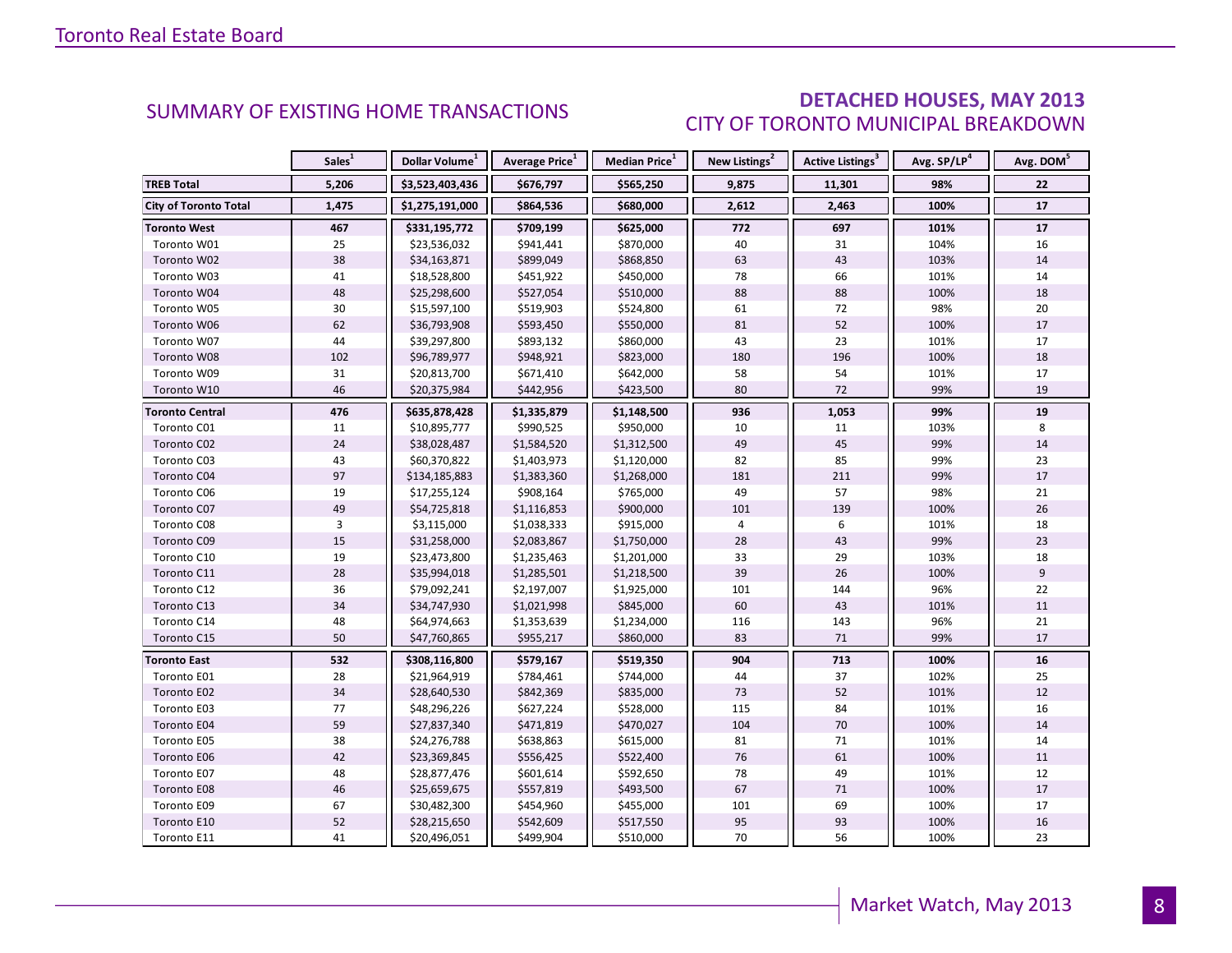#### SEMI-DETACHED HOUSES, MAY 2013 ALL TREB AREAS

|                                  | Sales <sup>1</sup> | Dollar Volume <sup>1</sup> | Average Price <sup>1</sup> | Median Price <sup>1</sup> | New Listings <sup>2</sup> | Active Listings <sup>3</sup> | Avg. SP/LP <sup>4</sup> | Avg. DOM <sup>5</sup> |
|----------------------------------|--------------------|----------------------------|----------------------------|---------------------------|---------------------------|------------------------------|-------------------------|-----------------------|
| <b>TREB Total</b>                | 1,124              | \$557,639,221              | \$496,120                  | \$448,000                 | 1,826                     | 1,403                        | 101%                    | 15                    |
| <b>Halton Region</b>             | 52                 | \$23,500,000               | \$451,923                  | \$429,250                 | 68                        | 62                           | 99%                     | $22\,$                |
| Burlington                       | 8                  | \$3,383,000                | \$422,875                  | \$443,800                 | 5                         | 3                            | 99%                     | 31                    |
| <b>Halton Hills</b>              | $\overline{4}$     | \$1,539,900                | \$384,975                  | \$382,450                 | $\overline{2}$            | $\overline{2}$               | 99%                     | 42                    |
| Milton                           | 26                 | \$11,023,100               | \$423,965                  | \$424,500                 | 45                        | 40                           | 99%                     | 19                    |
| Oakville                         | 14                 | \$7,554,000                | \$539,571                  | \$452,500                 | 16                        | 17                           | 100%                    | 17                    |
| <b>Peel Region</b>               | 391                | \$161,476,987              | \$412,985                  | \$408,450                 | 706                       | 575                          | 98%                     | 17                    |
| Brampton                         | 194                | \$73,262,391               | \$377,641                  | \$375,250                 | 368                       | 340                          | 98%                     | 20                    |
| Caledon                          | 12                 | \$4,937,900                | \$411,492                  | \$410,000                 | 18                        | 13                           | 99%                     | 13                    |
| Mississauga                      | 185                | \$83,276,696               | \$450,144                  | \$444,000                 | 320                       | 222                          | 99%                     | 14                    |
| <b>City of Toronto</b>           | 434                | \$274,993,154              | \$633,625                  | \$579,000                 | 663                       | 455                          | 103%                    | 13                    |
| TURN PAGE FOR CITY OF TORONTO    |                    |                            |                            |                           |                           |                              |                         |                       |
| <b>TABLES OR CLICK HERE:</b>     |                    |                            |                            |                           |                           |                              |                         |                       |
| <b>York Region</b>               | 146                | \$71,097,380               | \$486,968                  | \$490,500                 | 255                       | 215                          | 99%                     | 14                    |
| Aurora                           | 8                  | \$3,501,500                | \$437,688                  | \$440,500                 | $\overline{7}$            | $\overline{2}$               | 98%                     | 16                    |
| E. Gwillimbury                   | $\overline{2}$     | \$760,000                  | \$380,000                  | \$380,000                 |                           |                              | 100%                    | 8                     |
| Georgina                         | $\overline{2}$     | \$611,000                  | \$305,500                  | \$305,500                 | 4                         | $\overline{2}$               | 99%                     | 18                    |
| <b>King</b>                      | $\mathbf{1}$       | \$245,000                  | \$245,000                  | \$245,000                 | $\mathbf{1}$              | $\mathbf{1}$                 | 98%                     | $\mathbf{1}$          |
| Markham                          | 52                 | \$25,674,400               | \$493,738                  | \$486,500                 | 69                        | 57                           | 99%                     | 15                    |
| Newmarket                        | 17                 | \$6,499,100                | \$382,300                  | \$395,000                 | 25                        | 26                           | 100%                    | 10                    |
| <b>Richmond Hill</b>             | 20                 | \$10,953,100               | \$547,655                  | \$527,900                 | 39                        | 33                           | 99%                     | 16                    |
| Vaughan                          | 36                 | \$19,456,280               | \$540,452                  | \$524,500                 | 94                        | 82                           | 99%                     | 14                    |
| Whitchurch-Stouffville           | 8                  | \$3,397,000                | \$424,625                  | \$425,500                 | 16                        | 12                           | 99%                     | 15                    |
| <b>Durham Region</b>             | 79                 | \$20,495,300               | \$259,434                  | \$234,000                 | 108                       | 70                           | 99%                     | 15                    |
| Ajax                             | 16                 | \$5,369,000                | \$335,563                  | \$336,250                 | 22                        | 16                           | 99%                     | 16                    |
| <b>Brock</b>                     |                    |                            |                            |                           | $\overline{\phantom{a}}$  |                              |                         |                       |
| Clarington                       | 9                  | \$1,965,500                | \$218,389                  | \$222,000                 | 10                        | 6                            | 99%                     | 17                    |
| Oshawa                           | 42                 | \$9,128,700                | \$217,350                  | \$222,250                 | 52                        | 29                           | 99%                     | 15                    |
| Pickering                        | 6                  | \$2,097,400                | \$349,567                  | \$345,000                 | 14                        | 10                           | 99%                     | 6                     |
| Scugog                           |                    |                            |                            |                           |                           | $\mathbf{1}$                 |                         |                       |
| Uxbridge                         | $\mathbf{1}$       | \$378,000                  | \$378,000                  | \$378,000                 | $\mathbf{1}$              | $\mathbf{1}$                 | 98%                     | 32                    |
| Whitby                           | 5                  | \$1,556,700                | \$311,340                  | \$312,000                 | $\overline{9}$            | $\overline{7}$               | 99%                     | 14                    |
| <b>Dufferin County</b>           | 11                 | \$3,060,500                | \$278,227                  | \$265,000                 | $\overline{7}$            | 9                            | 98%                     | 31                    |
| Orangeville                      | 11                 | \$3,060,500                | \$278,227                  | \$265,000                 | 7                         | 9                            | 98%                     | 31                    |
| <b>Simcoe County</b>             | 11                 | \$3,015,900                | \$274,173                  | \$286,000                 | 19                        | 17                           | 99%                     | 22                    |
| Adjala-Tosorontio                | $\sim$             |                            |                            |                           |                           |                              |                         |                       |
| <b>Bradford West Gwillimbury</b> | $6\,$              | \$1,843,500                | \$307,250                  | \$299,500                 | 11                        | 8                            | 99%                     | 10                    |
| Essa                             | $\overline{2}$     | \$479,000                  | \$239,500                  | \$239,500                 | 3                         | 5                            | 98%                     | 55                    |
| Innisfil                         |                    |                            |                            |                           |                           |                              |                         |                       |
| New Tecumseth                    | $\overline{3}$     | \$693,400                  | \$231,133                  | \$230,000                 | 5                         | $\overline{4}$               | 100%                    | 22                    |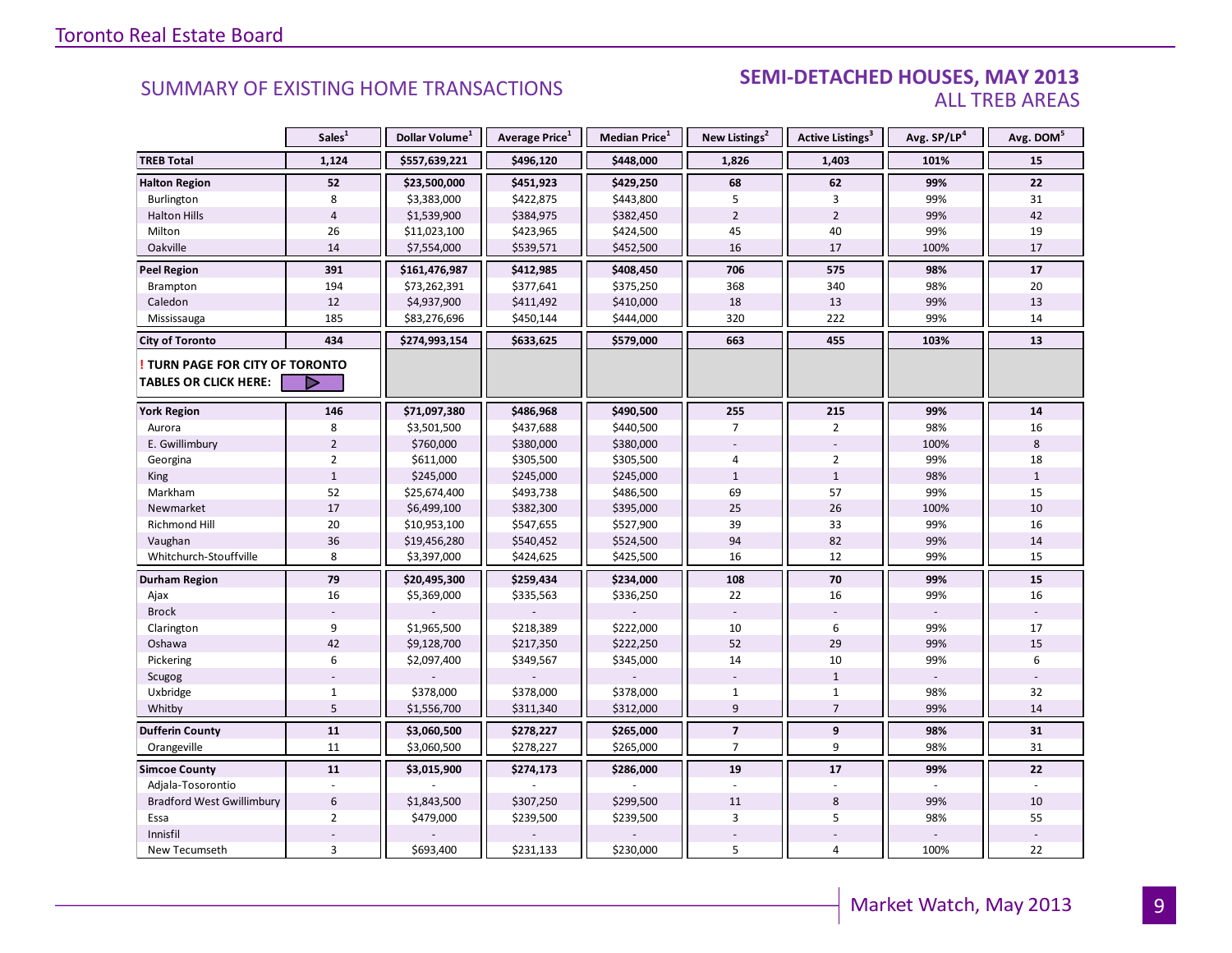### SEMI-DETACHED HOUSES, MAY 2013 CITY OF TORONTO MUNICIPAL BREAKDOWN

<span id="page-9-0"></span>

|                              | Sales <sup>1</sup> | Dollar Volume <sup>1</sup> | Average Price <sup>1</sup> | Median Price <sup>1</sup> | New Listings <sup>2</sup> | Active Listings <sup>3</sup> | Avg. SP/LP <sup>4</sup> | Avg. DOM <sup>5</sup> |
|------------------------------|--------------------|----------------------------|----------------------------|---------------------------|---------------------------|------------------------------|-------------------------|-----------------------|
| <b>TREB Total</b>            | 1,124              | \$557,639,221              | \$496,120                  | \$448,000                 | 1,826                     | 1,403                        | 101%                    | 15                    |
| <b>City of Toronto Total</b> | 434                | \$274,993,154              | \$633,625                  | \$579,000                 | 663                       | 455                          | 103%                    | 13                    |
| <b>Toronto West</b>          | 131                | \$71,250,016               | \$543,893                  | \$535,000                 | 191                       | 172                          | 103%                    | 15                    |
| Toronto W01                  | 12                 | \$9,416,212                | \$784,684                  | \$725,806                 | 17                        | 12                           | 108%                    | 11                    |
| Toronto W02                  | 34                 | \$22,020,842               | \$647,672                  | \$650,050                 | 47                        | 21                           | 107%                    | 11                    |
| Toronto W03                  | 35                 | \$16,538,162               | \$472,519                  | \$445,000                 | 47                        | 35                           | 103%                    | 12                    |
| Toronto W04                  | $\overline{4}$     | \$1,500,000                | \$375,000                  | \$390,000                 | $\overline{9}$            | 17                           | 97%                     | 25                    |
| Toronto W05                  | 31                 | \$14,030,300               | \$452,590                  | \$424,000                 | 52                        | 67                           | 97%                     | 24                    |
| Toronto W06                  | 8                  | \$4,378,500                | \$547,313                  | \$562,750                 | 9                         | 9                            | 102%                    | 13                    |
| Toronto W07                  |                    |                            |                            |                           |                           |                              |                         |                       |
| Toronto W08                  | $\overline{3}$     | \$1,672,000                | \$557,333                  | \$536,000                 | $\overline{2}$            | $\mathbf{1}$                 | 102%                    | 16                    |
| Toronto W09                  | $\mathbf{1}$       | \$445,000                  | \$445,000                  | \$445,000                 | $\mathbf{1}$              |                              | 104%                    | $\overline{2}$        |
| Toronto W10                  | $\overline{3}$     | \$1,249,000                | \$416,333                  | \$403,000                 | $\overline{7}$            | 10                           | 98%                     | 11                    |
| Toronto Central              | 139                | \$112,183,555              | \$807,076                  | \$722,000                 | 225                       | 147                          | 103%                    | 14                    |
| Toronto C01                  | 22                 | \$19,921,100               | \$905,505                  | \$834,500                 | 46                        | 31                           | 106%                    | 12                    |
| Toronto C02                  | 21                 | \$25,936,414               | \$1,235,067                | \$1,150,000               | 39                        | 31                           | 103%                    | 21                    |
| Toronto C03                  | 18                 | \$11,587,200               | \$643,733                  | \$634,750                 | 28                        | 17                           | 105%                    | 10                    |
| Toronto C04                  | 10                 | \$7,906,220                | \$790,622                  | \$778,110                 | 13                        | $\overline{4}$               | 105%                    | 6                     |
| Toronto C06                  | $\mathbf 1$        | \$504,700                  | \$504,700                  | \$504,700                 | $\mathbf{1}$              |                              | 105%                    | 6                     |
| Toronto C07                  | 5                  | \$2,483,000                | \$496,600                  | \$482,000                 | 9                         | 6                            | 97%                     | 30                    |
| Toronto C08                  | $10\,$             | \$8,620,500                | \$862,050                  | \$897,500                 | 15                        | 9                            | 99%                     | 20                    |
| Toronto C09                  | $\mathbf{1}$       | \$2,851,000                | \$2,851,000                | \$2,851,000               | $\overline{2}$            | $\overline{4}$               | 95%                     | 42                    |
| Toronto C10                  | 12                 | \$9,271,221                | \$772,602                  | \$770,197                 | 20                        | 10                           | 103%                    | 9                     |
| Toronto C11                  | 12                 | \$8,983,370                | \$748,614                  | \$745,500                 | 14                        | 5                            | 104%                    | 13                    |
| Toronto C12                  | $\mathbf{1}$       | \$701,100                  | \$701,100                  | \$701,100                 |                           |                              | 119%                    | 8                     |
| Toronto C13                  | 5                  | \$2,684,000                | \$536,800                  | \$500,000                 | 11                        | 8                            | 101%                    | 14                    |
| Toronto C14                  |                    |                            |                            |                           |                           |                              |                         |                       |
| Toronto C15                  | 21                 | \$10,733,730               | \$511,130                  | \$530,000                 | 27                        | 22                           | 99%                     | 12                    |
| <b>Toronto East</b>          | 164                | \$91,559,583               | \$558,290                  | \$546,200                 | 247                       | 136                          | 104%                    | 10                    |
| Toronto E01                  | 40                 | \$23,833,476               | \$595,837                  | \$579,044                 | 63                        | 42                           | 105%                    | 9                     |
| Toronto E02                  | 41                 | \$24,497,829               | \$597,508                  | \$569,000                 | 67                        | 35                           | 103%                    | 9                     |
| Toronto E03                  | 44                 | \$26,180,690               | \$595,016                  | \$597,000                 | 43                        | 16                           | 106%                    | 8                     |
| Toronto E04                  | 5                  | \$2,224,000                | \$444,800                  | \$420,000                 | 14                        | 8                            | 100%                    | 17                    |
| Toronto E05                  | $\overline{7}$     | \$3,262,888                | \$466,127                  | \$460,000                 | 12                        | 6                            | 98%                     | 16                    |
| Toronto E06                  | $6\,$              | \$2,786,500                | \$464,417                  | \$396,000                 | $\overline{7}$            | $\overline{3}$               | 100%                    | 19                    |
| Toronto E07                  | $10\,$             | \$4,459,200                | \$445,920                  | \$431,850                 | 13                        | 5                            | 99%                     | 15                    |
| Toronto E08                  | $\mathbf 1$        | \$360,000                  | \$360,000                  | \$360,000                 | $\overline{3}$            | $\mathbf{1}$                 | 100%                    | $\overline{9}$        |
| Toronto E09                  | 3                  | \$1,129,500                | \$376,500                  | \$387,000                 | 5                         | $\overline{2}$               | 98%                     | 8                     |
| Toronto E10                  | $\overline{4}$     | \$1,569,500                | \$392,375                  | \$400,000                 | $\,$ 8 $\,$               | 8                            | 98%                     | 11                    |
| Toronto E11                  | 3                  | \$1,256,000                | \$418,667                  | \$433,000                 | 12                        | 10                           | 95%                     | 26                    |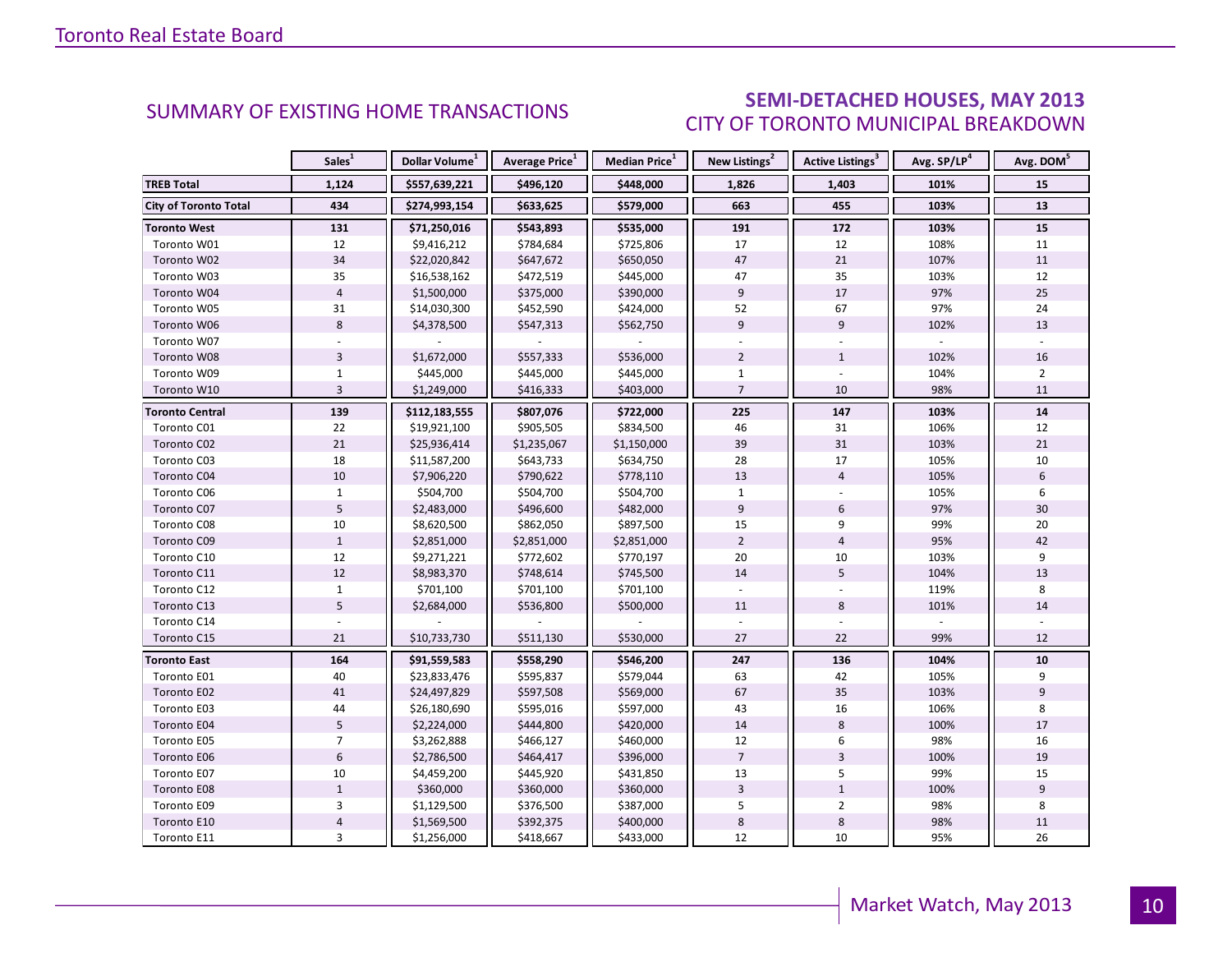#### **Industry Of EXISTING HOME TRANSACTIONS CONDOMINIUM TOWNHOUSES, MAY 2013** ALL TREB AREAS

|                                  | Sales <sup>1</sup>      | Dollar Volume <sup>1</sup> | Average Price <sup>1</sup> | Median Price <sup>1</sup> | New Listings <sup>2</sup> | <b>Active Listings<sup>3</sup></b> | Avg. SP/LP <sup>4</sup> | Avg. DOM <sup>5</sup> |
|----------------------------------|-------------------------|----------------------------|----------------------------|---------------------------|---------------------------|------------------------------------|-------------------------|-----------------------|
| <b>TREB Total</b>                | 729                     | \$258,252,057              | \$354,255                  | \$330,000                 | 1,320                     | 1,425                              | 98%                     | 23                    |
| <b>Halton Region</b>             | 61                      | \$22,324,500               | \$365,975                  | \$320,000                 | 104                       | 112                                | 98%                     | 27                    |
| Burlington                       | 16                      | \$5,350,600                | \$334,413                  | \$304,250                 | 37                        | 41                                 | 99%                     | 21                    |
| <b>Halton Hills</b>              | 5                       | \$1,409,900                | \$281,980                  | \$277,500                 | 13                        | 15                                 | 98%                     | 33                    |
| Milton                           | 10                      | \$3,051,500                | \$305,150                  | \$307,500                 | 6                         | 9                                  | 98%                     | 32                    |
| Oakville                         | 30                      | \$12,512,500               | \$417,083                  | \$378,100                 | 48                        | 47                                 | 97%                     | 27                    |
| <b>Peel Region</b>               | 265                     | \$87,110,473               | \$328,719                  | \$324,786                 | 494                       | 506                                | 98%                     | 23                    |
| Brampton                         | 62                      | \$16,471,199               | \$265,665                  | \$266,250                 | 126                       | 140                                | 98%                     | 28                    |
| Caledon                          | $\overline{2}$          | \$655,786                  | \$327,893                  | \$327,893                 |                           |                                    | 98%                     | 32                    |
| Mississauga                      | 201                     | \$69,983,488               | \$348,177                  | \$349,000                 | 368                       | 366                                | 98%                     | 21                    |
| <b>City of Toronto</b>           | 247                     | \$100,024,376              | \$404,957                  | \$362,800                 | 449                       | 524                                | 99%                     | 23                    |
| TURN PAGE FOR CITY OF TORONTO    |                         |                            |                            |                           |                           |                                    |                         |                       |
| <b>TABLES OR CLICK HERE:</b>     |                         |                            |                            |                           |                           |                                    |                         |                       |
| <b>York Region</b>               | 75                      | \$30,369,959               | \$404,933                  | \$398,000                 | 150                       | 169                                | 99%                     | 21                    |
| Aurora                           | $\overline{2}$          | \$1,525,000                | \$762,500                  | \$762,500                 | 16                        | 24                                 | 98%                     | 38                    |
| E. Gwillimbury                   |                         |                            |                            |                           |                           | $\overline{\phantom{a}}$           |                         |                       |
| Georgina                         | $\mathbf{1}$            | \$194,000                  | \$194,000                  | \$194,000                 |                           |                                    | 100%                    | 16                    |
| <b>King</b>                      |                         |                            |                            |                           |                           |                                    |                         |                       |
| Markham                          | 28                      | \$11,841,500               | \$422,911                  | \$425,500                 | 64                        | 69                                 | 99%                     | 18                    |
| Newmarket                        | $10\,$                  | \$3,341,000                | \$334,100                  | \$291,500                 | $\overline{7}$            | $6\,$                              | 99%                     | 22                    |
| Richmond Hill                    | 17                      | \$5,928,200                | \$348,718                  | \$338,000                 | 30                        | 35                                 | 97%                     | 20                    |
| Vaughan                          | 16                      | \$7,309,259                | \$456,829                  | \$417,750                 | 33                        | 34                                 | 99%                     | 21                    |
| Whitchurch-Stouffville           | $\mathbf{1}$            | \$231,000                  | \$231,000                  | \$231,000                 | $\overline{a}$            | $\mathbf{1}$                       | 97%                     | 51                    |
| <b>Durham Region</b>             | 77                      | \$17,607,249               | \$228,666                  | \$230,000                 | 110                       | 95                                 | 98%                     | 21                    |
| Ajax                             | 9                       | \$2,481,700                | \$275,744                  | \$280,000                 | 18                        | 14                                 | 98%                     | 24                    |
| <b>Brock</b>                     | $\mathbf 1$             | \$355,000                  | \$355,000                  | \$355,000                 | $\overline{2}$            | 5                                  | 96%                     | 75                    |
| Clarington                       | 10                      | \$2,239,300                | \$223,930                  | \$197,500                 | 9                         | 6                                  | 96%                     | 21                    |
| Oshawa                           | 19                      | \$2,958,099                | \$155,689                  | \$140,500                 | 28                        | 24                                 | 98%                     | 21                    |
| Pickering                        | 25                      | \$6,452,950                | \$258,118                  | \$249,000                 | 31                        | 30                                 | 99%                     | 21                    |
| Scugog                           |                         |                            |                            |                           |                           |                                    |                         |                       |
| Uxbridge                         |                         |                            |                            |                           | 3                         | $\overline{3}$                     |                         |                       |
| Whitby                           | 13                      | \$3,120,200                | \$240,015                  | \$230,000                 | 19                        | 13                                 | 99%                     | 15                    |
| <b>Dufferin County</b>           | $\mathbf{1}$            | \$168,000                  | \$168,000                  | \$168,000                 | 6                         | 12                                 | 99%                     | 49                    |
| Orangeville                      | $\mathbf{1}$            | \$168,000                  | \$168,000                  | \$168,000                 | 6                         | 12                                 | 99%                     | 49                    |
| <b>Simcoe County</b>             | $\overline{\mathbf{3}}$ | \$647,500                  | \$215,833                  | \$215,000                 | $\overline{7}$            | $\overline{7}$                     | 99%                     | 29                    |
| Adjala-Tosorontio                |                         |                            |                            |                           |                           | ÷,                                 |                         |                       |
| <b>Bradford West Gwillimbury</b> | $\mathbf{1}$            | \$242,500                  | \$242,500                  | \$242,500                 | $\overline{2}$            | $\mathbf{1}$                       | 99%                     | 13                    |
| Essa                             |                         |                            |                            |                           |                           |                                    |                         |                       |
| Innisfil                         |                         |                            |                            |                           |                           |                                    |                         |                       |
| New Tecumseth                    | $\overline{2}$          | \$405,000                  | \$202,500                  | \$202,500                 | 5                         | 6                                  | 99%                     | 37                    |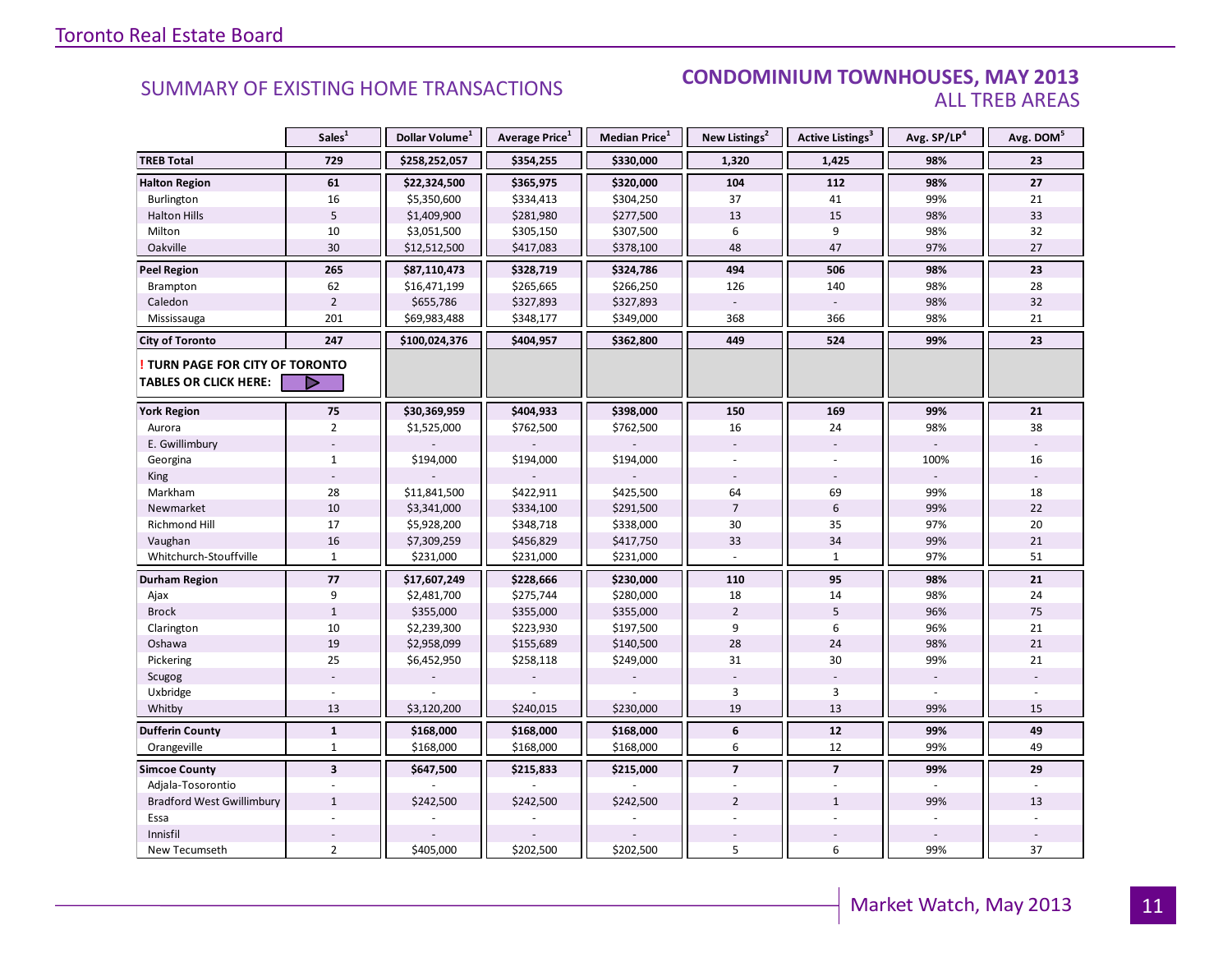#### ICEC MAV 2012 CITY OF TORONTO MUNICIPAL BREAKDOWN SUMMARY OF EXISTING HOME TRANSACTIONS<br>CITY OF TOPONTO MUNICIPAL PREAKDOMAL

<span id="page-11-0"></span>

|                              | Sales <sup>1</sup> | Dollar Volume <sup>1</sup> | Average Price <sup>1</sup> | Median Price <sup>1</sup> | New Listings <sup>2</sup> | Active Listings <sup>3</sup> | Avg. SP/LP <sup>4</sup> | Avg. DOM <sup>5</sup> |
|------------------------------|--------------------|----------------------------|----------------------------|---------------------------|---------------------------|------------------------------|-------------------------|-----------------------|
| <b>TREB Total</b>            | 729                | \$258,252,057              | \$354,255                  | \$330,000                 | 1,320                     | 1,425                        | 98%                     | 23                    |
| <b>City of Toronto Total</b> | 247                | \$100,024,376              | \$404,957                  | \$362,800                 | 449                       | 524                          | 99%                     | 23                    |
| <b>Toronto West</b>          | 66                 | \$21,775,250               | \$329,928                  | \$325,000                 | 116                       | 146                          | 98%                     | 23                    |
| Toronto W01                  | 4                  | \$1,974,800                | \$493,700                  | \$495,500                 | 5                         | 5                            | 102%                    | 8                     |
| Toronto W02                  | 16                 | \$6,752,300                | \$422,019                  | \$431,500                 | 13                        | 10                           | 100%                    | 17                    |
| Toronto W03                  | $\mathbf{1}$       | \$277,000                  | \$277,000                  | \$277,000                 | $\overline{2}$            | 3                            | 97%                     | 17                    |
| Toronto W04                  | 9                  | \$2,748,000                | \$305,333                  | \$289,000                 | 16                        | 23                           | 99%                     | 25                    |
| Toronto W05                  | 18                 | \$3,963,500                | \$220,194                  | \$232,000                 | 33                        | 47                           | 96%                     | 30                    |
| Toronto W06                  | 5                  | \$2,121,900                | \$424,380                  | \$425,000                 | 10                        | 14                           | 98%                     | 12                    |
| Toronto W07                  |                    |                            |                            |                           | 3                         | 3                            |                         |                       |
| Toronto W08                  | 3                  | \$1,271,000                | \$423,667                  | \$429,000                 | 17                        | 18                           | 97%                     | 23                    |
| Toronto W09                  | $\mathbf{1}$       | \$320,000                  | \$320,000                  | \$320,000                 | $\overline{2}$            | 3                            | 96%                     | 23                    |
| Toronto W10                  | 9                  | \$2,346,750                | \$260,750                  | \$254,000                 | 15                        | 20                           | 97%                     | 30                    |
| Toronto Central              | 98                 | \$49,672,888               | \$506,866                  | \$454,550                 | 194                       | 215                          | 99%                     | 24                    |
| Toronto C01                  | 26                 | \$12,038,100               | \$463,004                  | \$425,975                 | 48                        | 50                           | 99%                     | 20                    |
| Toronto C02                  | $\mathbf{1}$       | \$485,000                  | \$485,000                  | \$485,000                 | 9                         | 13                           | 99%                     | 16                    |
| Toronto C03                  | $\overline{2}$     | \$2,263,000                | \$1,131,500                | \$1,131,500               | $\mathbf{1}$              | 5                            | 94%                     | 38                    |
| Toronto C04                  | $\mathbf{1}$       | \$905,000                  | \$905,000                  | \$905,000                 | $\overline{4}$            | 5                            | 95%                     | 43                    |
| Toronto C06                  | $\overline{2}$     | \$1,010,000                | \$505,000                  | \$505,000                 | $\mathbf{1}$              | $\overline{2}$               | 106%                    | 17                    |
| Toronto C07                  | 5                  | \$2,259,900                | \$451,980                  | \$408,000                 | $\overline{7}$            | 8                            | 98%                     | 30                    |
| Toronto C08                  | 9                  | \$5,769,800                | \$641,089                  | \$675,000                 | 20                        | 21                           | 98%                     | 29                    |
| Toronto C09                  | $\mathbf{1}$       | \$980,000                  | \$980,000                  | \$980,000                 | 3                         | $\overline{3}$               | 100%                    | 18                    |
| Toronto C10                  | $\overline{2}$     | \$875,900                  | \$437,950                  | \$437,950                 | 10                        | 8                            | 100%                    | 25                    |
| Toronto C11                  | $\overline{a}$     | \$1,316,000                | \$329,000                  | \$340,500                 | 5                         | 5                            | 100%                    | 36                    |
| Toronto C12                  | 4                  | \$2,451,000                | \$612,750                  | \$605,500                 | 12                        | 19                           | 99%                     | 23                    |
| Toronto C13                  | $\overline{4}$     | \$1,733,000                | \$433,250                  | \$435,000                 | $\overline{9}$            | $\overline{7}$               | 102%                    | 19                    |
| Toronto C14                  | 12                 | \$7,141,388                | \$595,116                  | \$639,000                 | 23                        | 31                           | 97%                     | 32                    |
| Toronto C15                  | 25                 | \$10,444,800               | \$417,792                  | \$405,000                 | 42                        | 38                           | 100%                    | 20                    |
| <b>Toronto East</b>          | 83                 | \$28,576,238               | \$344,292                  | \$326,000                 | 139                       | 163                          | 99%                     | 22                    |
| Toronto E01                  | 3                  | \$1,144,900                | \$381,633                  | \$410,000                 | 9                         | 13                           | 101%                    | 4                     |
| Toronto E02                  | 5                  | \$4,508,000                | \$901,600                  | \$1,185,000               | 10                        | $\overline{7}$               | 100%                    | 17                    |
| Toronto E03                  |                    |                            |                            |                           | $\mathbf{1}$              | $\mathbf{1}$                 |                         |                       |
| Toronto E04                  | 13                 | \$4,484,900                | \$344,992                  | \$340,000                 | 23                        | 25                           | 98%                     | 32                    |
| Toronto E05                  | 25                 | \$8,130,338                | \$325,214                  | \$325,000                 | 31                        | 25                           | 99%                     | 19                    |
| Toronto E06                  |                    |                            |                            |                           |                           |                              |                         |                       |
| Toronto E07                  | $\overline{7}$     | \$2,346,800                | \$335,257                  | \$326,000                 | 15                        | 16                           | 98%                     | 25                    |
| Toronto E08                  | $6\phantom{1}$     | \$1,710,700                | \$285,117                  | \$329,100                 | 10                        | 15                           | 99%                     | 18                    |
| Toronto E09                  | 8                  | \$1,741,900                | \$217,738                  | \$221,000                 | 8                         | 13                           | 98%                     | 28                    |
| Toronto E10                  | $\overline{3}$     | \$1,067,700                | \$355,900                  | \$354,000                 | $\overline{9}$            | 15                           | 99%                     | 18                    |
| Toronto E11                  | 13                 | \$3,441,000                | \$264,692                  | \$263,900                 | 23                        | 33                           | 97%                     | 21                    |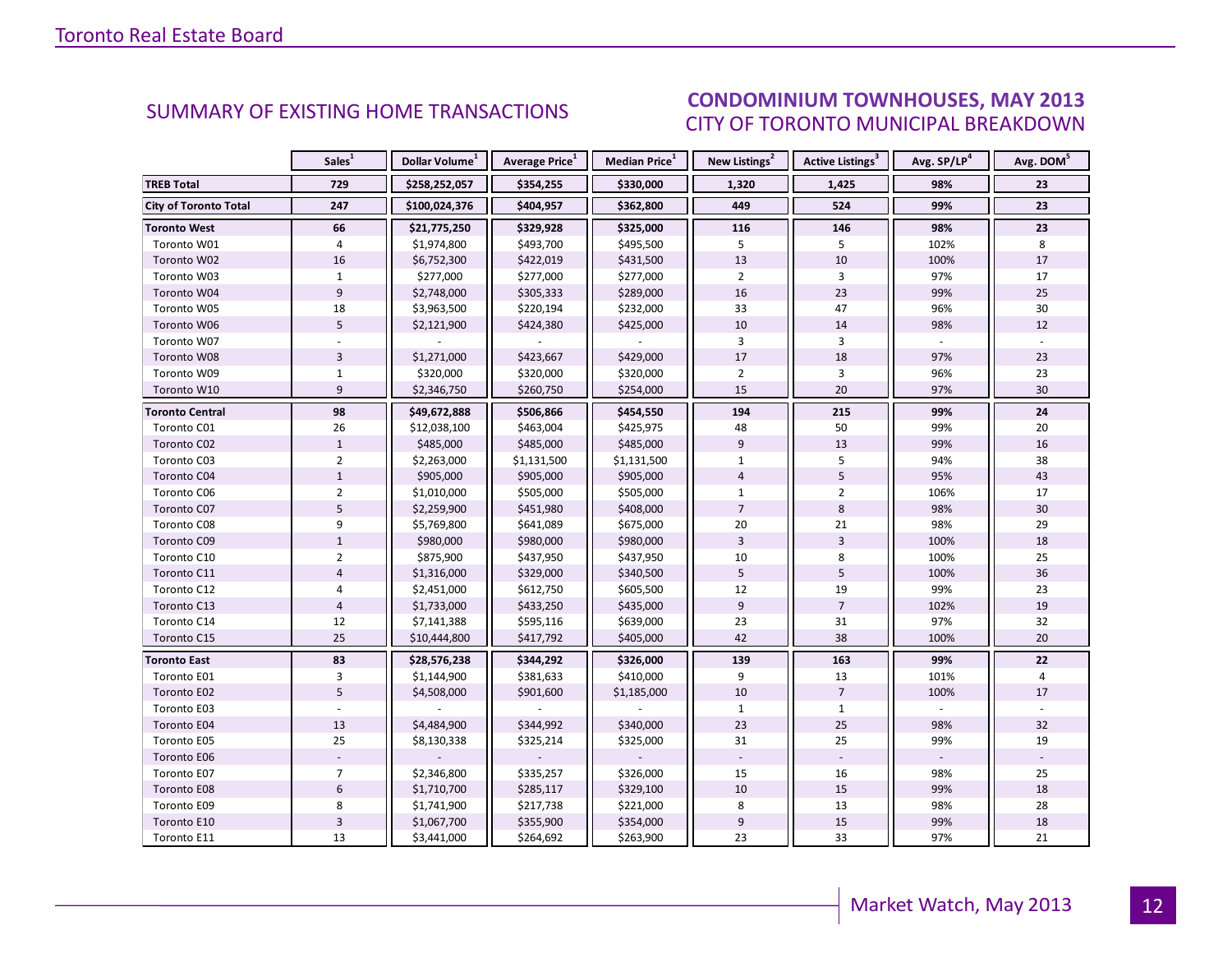#### **INDUSTRIAL CONDOMINIUM APARTMENT, MAY 2013**<br>ALL TREB AREAS ALL TREB AREAS

|                                      | Sales <sup>1</sup>      | Dollar Volume <sup>1</sup> | Average Price <sup>1</sup> | Median Price <sup>1</sup> | New Listings <sup>2</sup> | Active Listings <sup>3</sup> | Avg. SP/LP <sup>4</sup>  | Avg. DOM <sup>5</sup> |
|--------------------------------------|-------------------------|----------------------------|----------------------------|---------------------------|---------------------------|------------------------------|--------------------------|-----------------------|
| <b>TREB Total</b>                    | 2,080                   | \$729,243,355              | \$350,598                  | \$315,000                 | 4,594                     | 7,127                        | 98%                      | 32                    |
| <b>Halton Region</b>                 | 45                      | \$16,014,500               | \$355,878                  | \$284,000                 | 91                        | 151                          | 99%                      | 39                    |
| Burlington                           | 14                      | \$4,392,800                | \$313,771                  | \$286,400                 | 23                        | 37                           | 99%                      | 44                    |
| <b>Halton Hills</b>                  | 5                       | \$1,246,000                | \$249,200                  | \$222,000                 | $\overline{3}$            | $\overline{2}$               | 98%                      | 34                    |
| Milton                               | $\overline{4}$          | \$1,037,000                | \$259,250                  | \$258,500                 | 13                        | 18                           | 98%                      | 41                    |
| Oakville                             | 22                      | \$9,338,700                | \$424,486                  | \$320,000                 | 52                        | 94                           | 99%                      | 37                    |
| <b>Peel Region</b>                   | 308                     | \$81,974,475               | \$266,151                  | \$248,500                 | 718                       | 1,110                        | 97%                      | 32                    |
| Brampton                             | 45                      | \$9,920,400                | \$220,453                  | \$220,000                 | 99                        | 157                          | 97%                      | 35                    |
| Caledon                              | $\overline{2}$          | \$943,000                  | \$471,500                  | \$471,500                 | $\overline{3}$            | $\overline{2}$               | 102%                     | 49                    |
| Mississauga                          | 261                     | \$71,111,075               | \$272,456                  | \$255,000                 | 616                       | 951                          | 97%                      | 32                    |
| <b>City of Toronto</b>               | 1,499                   | \$558,778,913              | \$372,768                  | \$337,000                 | 3,256                     | 5,003                        | 98%                      | 30                    |
| <b>TURN PAGE FOR CITY OF TORONTO</b> |                         |                            |                            |                           |                           |                              |                          |                       |
| TABLES OR CLICK HERE:                |                         |                            |                            |                           |                           |                              |                          |                       |
| <b>York Region</b>                   | 181                     | \$61,837,588               | \$341,644                  | \$315,000                 | 451                       | 751                          | 97%                      | 35                    |
| Aurora                               | 10                      | \$3,433,900                | \$343,390                  | \$305,000                 | 10                        | 39                           | 97%                      | 53                    |
| E. Gwillimbury                       |                         |                            |                            |                           | $\overline{\phantom{a}}$  | $\sim$                       | $\overline{\phantom{a}}$ |                       |
| Georgina                             | 3                       | \$560,000                  | \$186,667                  | \$200,000                 | $\overline{2}$            | $\mathbf{1}$                 | 96%                      | 25                    |
| King                                 | $\overline{2}$          | \$611,000                  | \$305,500                  | \$305,500                 | $\overline{2}$            | 18                           | 99%                      | 40                    |
| Markham                              | 67                      | \$24,400,300               | \$364,184                  | \$325,000                 | 137                       | 227                          | 97%                      | 38                    |
| Newmarket                            | $\mathbf{1}$            | \$183,000                  | \$183,000                  | \$183,000                 | 5                         | 6                            | 97%                      | 30                    |
| <b>Richmond Hill</b>                 | 40                      | \$12,786,888               | \$319,672                  | \$314,000                 | 132                       | 185                          | 98%                      | 30                    |
| Vaughan                              | 58                      | \$19,862,500               | \$342,457                  | \$323,000                 | 156                       | 259                          | 97%                      | 34                    |
| Whitchurch-Stouffville               |                         |                            |                            |                           | $\overline{7}$            | 16                           | $\sim$                   |                       |
| Durham Region                        | 41                      | \$9,036,600                | \$220,405                  | \$205,500                 | 70                        | 93                           | 98%                      | 38                    |
| Ajax                                 | $\overline{7}$          | \$1,513,900                | \$216,271                  | \$215,000                 | 7                         | 9                            | 98%                      | 19                    |
| <b>Brock</b>                         |                         |                            |                            |                           |                           | $\overline{\phantom{a}}$     |                          |                       |
| Clarington                           | 11                      | \$2,311,400                | \$210,127                  | \$192,000                 | 12                        | 18                           | 98%                      | 38                    |
| Oshawa                               | $\overline{7}$          | \$1,338,900                | \$191,271                  | \$185,000                 | 9                         | 17                           | 95%                      | 45                    |
| Pickering                            | 6                       | \$1,427,500                | \$237,917                  | \$233,250                 | 21                        | 22                           | 99%                      | 27                    |
| Scugog                               | $\mathbf{1}$            | \$384,000                  | \$384,000                  | \$384,000                 | $\mathbf{1}$              |                              | 98%                      | 17                    |
| Uxbridge                             | $\overline{2}$          | \$441,900                  | \$220,950                  | \$220,950                 | $\overline{2}$            | $\overline{7}$               | 98%                      | 62                    |
| Whitby                               | $\overline{7}$          | \$1,619,000                | \$231,286                  | \$233,000                 | 18                        | 20                           | 97%                      | 55                    |
| <b>Dufferin County</b>               | $\overline{\mathbf{3}}$ | \$911,700                  | \$303,900                  | \$347,900                 | $\mathbf{1}$              | 4                            | 95%                      | 53                    |
| Orangeville                          | 3                       | \$911,700                  | \$303,900                  | \$347,900                 | $\mathbf{1}$              | $\overline{4}$               | 95%                      | 53                    |
| <b>Simcoe County</b>                 | $\overline{\mathbf{3}}$ | \$689,579                  | \$229,860                  | \$216,000                 | $\overline{7}$            | 15                           | 99%                      | 41                    |
| Adjala-Tosorontio                    |                         |                            |                            |                           |                           | $\overline{a}$               |                          |                       |
| <b>Bradford West Gwillimbury</b>     | $\overline{2}$          | \$424,000                  | \$212,000                  | \$212,000                 | $\mathbf{1}$              | $\mathbf{1}$                 | 97%                      | 32                    |
| Essa                                 |                         |                            |                            |                           |                           |                              |                          |                       |
| Innisfil                             |                         |                            |                            |                           |                           |                              |                          |                       |
| New Tecumseth                        | $\mathbf{1}$            | \$265,579                  | \$265,579                  | \$265,579                 | 6                         | 14                           | 102%                     | 59                    |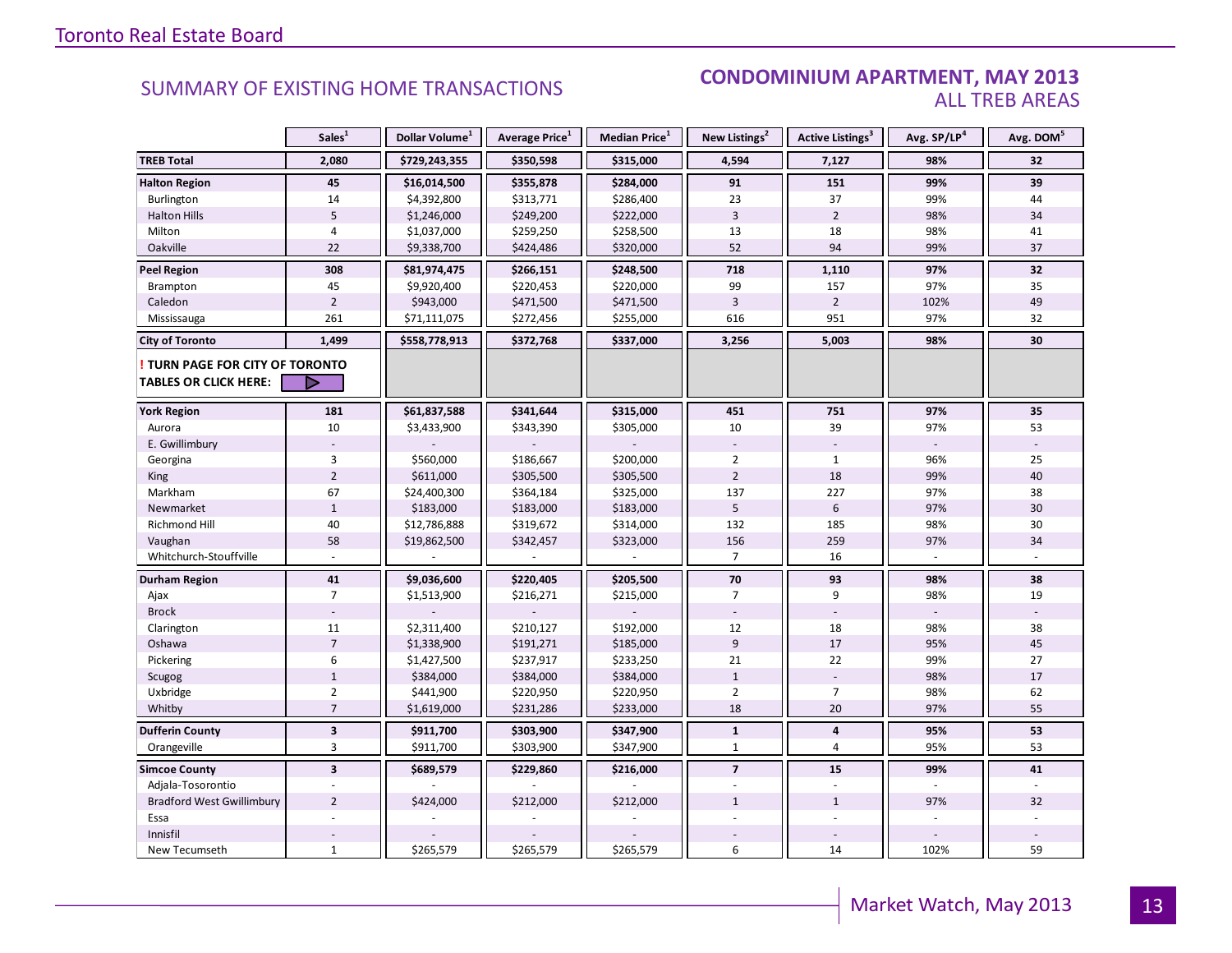### CONDOMINIUM APARTMENT, MAY 2013 CITY OF TORONTO MUNICIPAL BREAKDOWN

<span id="page-13-0"></span>

|                              | Sales <sup>1</sup> | Dollar Volume <sup>1</sup> | Average Price <sup>1</sup> | Median Price <sup>1</sup> | New Listings <sup>2</sup> | Active Listings <sup>3</sup> | Avg. SP/LP <sup>4</sup> | Avg. DOM <sup>5</sup> |
|------------------------------|--------------------|----------------------------|----------------------------|---------------------------|---------------------------|------------------------------|-------------------------|-----------------------|
| <b>TREB Total</b>            | 2,080              | \$729,243,355              | \$350,598                  | \$315,000                 | 4,594                     | 7,127                        | 98%                     | 32                    |
| <b>City of Toronto Total</b> | 1,499              | \$558,778,913              | \$372,768                  | \$337,000                 | 3,256                     | 5,003                        | 98%                     | 30                    |
| <b>Toronto West</b>          | 306                | \$88,706,061               | \$289,889                  | \$278,000                 | 646                       | 1,112                        | 98%                     | 34                    |
| Toronto W01                  | 13                 | \$5,016,000                | \$385,846                  | \$364,000                 | 40                        | 80                           | 98%                     | 53                    |
| Toronto W02                  | 15                 | \$5,672,900                | \$378,193                  | \$410,000                 | 30                        | 40                           | 100%                    | 19                    |
| Toronto W03                  | 6                  | \$1,646,500                | \$274,417                  | \$298,250                 | 10                        | 12                           | 97%                     | 42                    |
| Toronto W04                  | 24                 | \$5,288,500                | \$220,354                  | \$202,000                 | 47                        | 63                           | 97%                     | 27                    |
| Toronto W05                  | 29                 | \$6,325,800                | \$218,131                  | \$191,000                 | 61                        | 108                          | 97%                     | 36                    |
| Toronto W06                  | 76                 | \$27,190,111               | \$357,765                  | \$331,450                 | 193                       | 405                          | 98%                     | 40                    |
| Toronto W07                  |                    |                            |                            |                           | 9                         | 12                           |                         |                       |
| Toronto W08                  | 80                 | \$27,340,250               | \$341,753                  | \$304,450                 | 147                       | 210                          | 98%                     | 30                    |
| Toronto W09                  | 17                 | \$2,891,200                | \$170,071                  | \$117,000                 | 41                        | 57                           | 95%                     | 26                    |
| Toronto W10                  | 46                 | \$7,334,800                | \$159,452                  | \$168,000                 | 68                        | 125                          | 96%                     | 36                    |
| <b>Toronto Central</b>       | 952                | \$407,375,710              | \$427,916                  | \$378,000                 | 2,107                     | 3,207                        | 98%                     | 30                    |
| Toronto C01                  | 334                | \$144,051,811              | \$431,293                  | \$374,000                 | 826                       | 1,303                        | 98%                     | 30                    |
| Toronto C02                  | 45                 | \$31,141,880               | \$692,042                  | \$524,000                 | 99                        | 208                          | 98%                     | 35                    |
| Toronto C03                  | $10\,$             | \$6,901,500                | \$690,150                  | \$699,000                 | $11\,$                    | 15                           | 100%                    | 18                    |
| Toronto C04                  | 23                 | \$12,257,208               | \$532,922                  | \$467,000                 | 29                        | 41                           | 100%                    | 34                    |
| Toronto C06                  | 17                 | \$5,050,288                | \$297,076                  | \$287,000                 | 44                        | 72                           | 97%                     | 27                    |
| Toronto C07                  | 58                 | \$20,082,696               | \$346,253                  | \$337,450                 | 114                       | 199                          | 97%                     | 43                    |
| Toronto C08                  | 157                | \$66,775,609               | \$425,322                  | \$400,000                 | 314                       | 402                          | 99%                     | 25                    |
| Toronto C09                  | 18                 | \$9,167,888                | \$509,327                  | \$433,000                 | 21                        | 24                           | 99%                     | 31                    |
| Toronto C10                  | 29                 | \$14,991,500               | \$516,948                  | \$499,000                 | 64                        | 95                           | 99%                     | 24                    |
| Toronto C11                  | 34                 | \$8,521,241                | \$250,625                  | \$219,750                 | 38                        | 48                           | 97%                     | 31                    |
| Toronto C12                  | $11\,$             | \$7,322,395                | \$665,672                  | \$480,000                 | 16                        | 35                           | 98%                     | 26                    |
| Toronto C13                  | 37                 | \$11,849,788               | \$320,265                  | \$304,000                 | 66                        | 88                           | 98%                     | 35                    |
| Toronto C14                  | 121                | \$48,076,578               | \$397,327                  | \$385,000                 | 318                       | 435                          | 98%                     | 29                    |
| Toronto C15                  | 58                 | \$21,185,328               | \$365,264                  | \$337,000                 | 147                       | 242                          | 97%                     | 32                    |
| <b>Toronto East</b>          | 241                | \$62,697,142               | \$260,154                  | \$232,000                 | 503                       | 684                          | 98%                     | 28                    |
| Toronto E01                  | 21                 | \$10,148,980               | \$483,285                  | \$499,900                 | 56                        | 61                           | 101%                    | 24                    |
| Toronto E02                  | 13                 | \$6,042,400                | \$464,800                  | \$490,000                 | 22                        | 22                           | 100%                    | 18                    |
| Toronto E03                  | 9                  | \$1,684,300                | \$187,144                  | \$148,800                 | 27                        | 27                           | 97%                     | 57                    |
| Toronto E04                  | 37                 | \$6,744,650                | \$182,288                  | \$184,500                 | 59                        | 95                           | 97%                     | 28                    |
| Toronto E05                  | 28                 | \$6,937,350                | \$247,763                  | \$228,000                 | 70                        | 85                           | 98%                     | 21                    |
| Toronto E06                  | $\overline{4}$     | \$1,382,500                | \$345,625                  | \$365,000                 | $6\phantom{1}$            | $\boldsymbol{6}$             | 102%                    | 8                     |
| Toronto E07                  | 38                 | \$9,050,287                | \$238,165                  | \$231,500                 | 77                        | 116                          | 97%                     | 34                    |
| Toronto E08                  | $12\,$             | \$2,338,600                | \$194,883                  | \$185,500                 | 41                        | 54                           | 96%                     | 23                    |
| Toronto E09                  | 61                 | \$15,331,175               | \$251,331                  | \$250,000                 | 97                        | 138                          | 98%                     | 26                    |
| Toronto E10                  | $\overline{4}$     | \$711,000                  | \$177,750                  | \$177,000                 | $\overline{7}$            | 15                           | 97%                     | 37                    |
| Toronto E11                  | 14                 | \$2,325,900                | \$166,136                  | \$156,000                 | 41                        | 65                           | 96%                     | 37                    |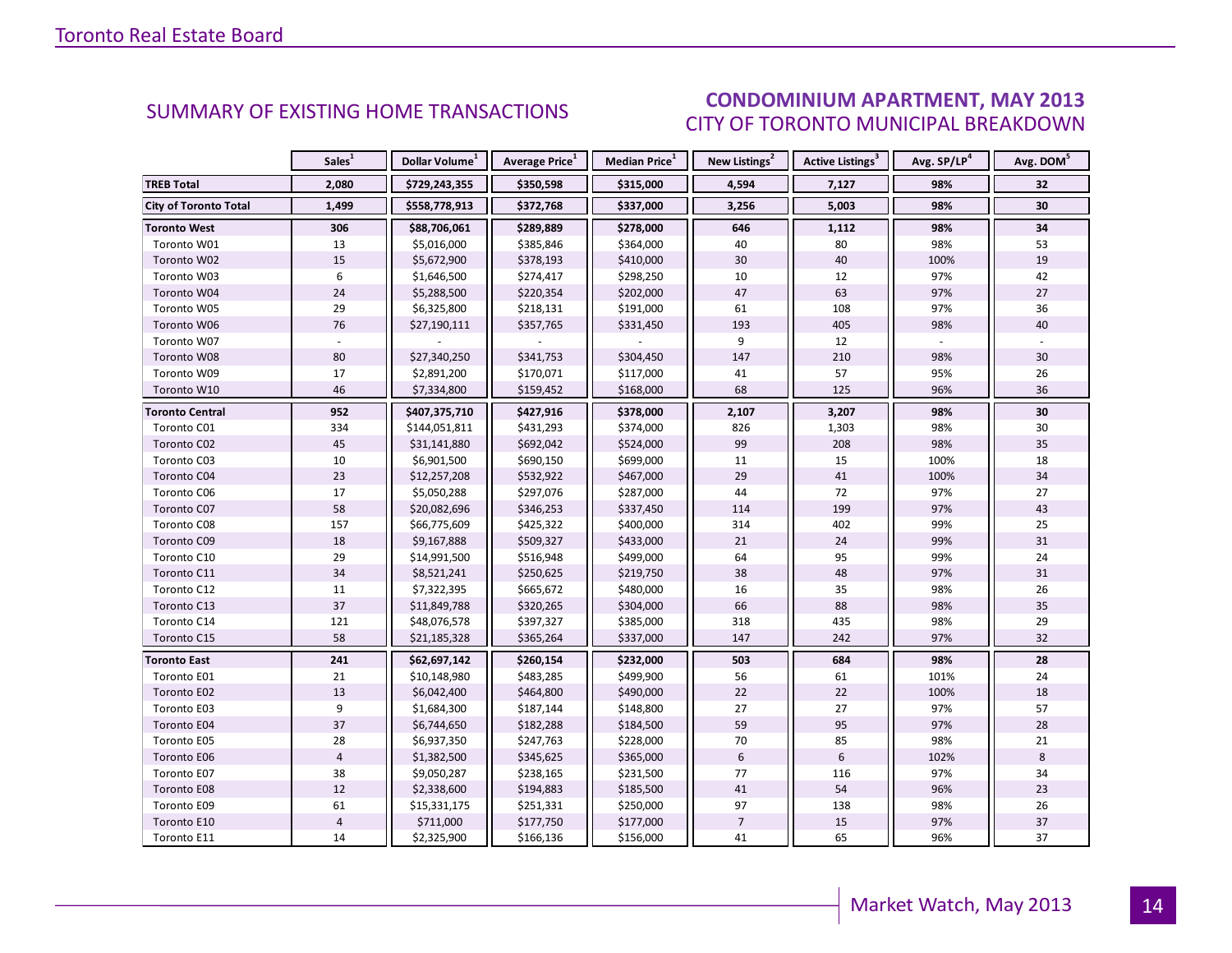#### LINK, MAY 2013 ALL TREB AREAS

|                                                               | Sales <sup>1</sup>       | Dollar Volume <sup>1</sup> | Average Price <sup>1</sup> | <b>Median Price</b> <sup>1</sup> | New Listings <sup>2</sup> | Active Listings <sup>3</sup> | Avg. SP/LP <sup>4</sup>  | Avg. DOM <sup>5</sup> |
|---------------------------------------------------------------|--------------------------|----------------------------|----------------------------|----------------------------------|---------------------------|------------------------------|--------------------------|-----------------------|
| <b>TREB Total</b>                                             | 157                      | \$69,822,550               | \$444,730                  | \$470,000                        | 254                       | 202                          | 99%                      | 17                    |
| <b>Halton Region</b>                                          | 6                        | \$2,584,500                | \$430,750                  | \$429,500                        | 18                        | 19                           | 99%                      | 6                     |
| Burlington                                                    | $\overline{2}$           | \$884,500                  | \$442,250                  | \$442,250                        | $\overline{4}$            | 3                            | 98%                      | 11                    |
| <b>Halton Hills</b>                                           |                          |                            |                            |                                  | $\mathbf{1}$              | $1\,$                        |                          |                       |
| Milton                                                        | $\overline{2}$           | \$837,000                  | \$418,500                  | \$418,500                        | 9                         | 8                            | 100%                     | 3                     |
| Oakville                                                      | $\overline{2}$           | \$863,000                  | \$431,500                  | \$431,500                        | $\overline{4}$            | $\overline{7}$               | 100%                     | 5                     |
| <b>Peel Region</b>                                            | $\overline{13}$          | \$5,975,200                | \$459,631                  | \$473,500                        | 22                        | 19                           | 98%                      | ${\bf 24}$            |
| Brampton                                                      | $\mathbf{1}$             | \$335,000                  | \$335,000                  | \$335,000                        | 11                        | 9                            | 96%                      | 47                    |
| Caledon                                                       | $\mathbf 1$              | \$394,900                  | \$394,900                  | \$394,900                        | $\mathbf{1}$              | $1\,$                        | 100%                     | 5                     |
| Mississauga                                                   | 11                       | \$5,245,300                | \$476,845                  | \$480,000                        | 10                        | 9                            | 98%                      | 24                    |
| <b>City of Toronto</b>                                        | 18                       | \$8,692,000                | \$482,889                  | \$509,800                        | 23                        | 14                           | 100%                     | 13                    |
| TURN PAGE FOR CITY OF TORONTO<br><b>TABLES OR CLICK HERE:</b> | Þ                        |                            |                            |                                  |                           |                              |                          |                       |
| <b>York Region</b>                                            | 64                       | \$35,492,500               | \$554,570                  | \$549,950                        | 127                       | 96                           | 100%                     | 15                    |
| Aurora                                                        | $\overline{2}$           | \$1,065,000                | \$532,500                  | \$532,500                        | 3                         | $\overline{2}$               | 99%                      | 23                    |
| E. Gwillimbury                                                |                          |                            |                            |                                  |                           |                              | $\overline{\phantom{a}}$ |                       |
| Georgina                                                      |                          |                            |                            |                                  | $\mathbf{1}$              | $\overline{2}$               |                          |                       |
| King                                                          | $\mathbf{1}$             | \$450,000                  | \$450,000                  | \$450,000                        |                           |                              | 96%                      | 22                    |
| Markham                                                       | 45                       | \$24,836,800               | \$551,929                  | \$547,000                        | 84                        | 59                           | 100%                     | 12                    |
| Newmarket                                                     |                          |                            |                            |                                  |                           |                              |                          |                       |
| <b>Richmond Hill</b>                                          | 8                        | \$4,456,800                | \$557,100                  | \$553,950                        | 20                        | 20                           | 98%                      | 34                    |
| Vaughan                                                       | $\overline{7}$           | \$4,243,900                | \$606,271                  | \$640,000                        | 18                        | 12                           | 99%                      | 16                    |
| Whitchurch-Stouffville                                        | $\mathbf{1}$             | \$440,000                  | \$440,000                  | \$440,000                        | $\mathbf{1}$              | $\mathbf{1}$                 | 97%                      | 14                    |
| <b>Durham Region</b>                                          | 37                       | \$11,558,050               | \$312,380                  | \$305,000                        | 48                        | 31                           | 99%                      | 12                    |
| Ajax                                                          |                          |                            |                            |                                  | 3                         | 3                            |                          |                       |
| <b>Brock</b>                                                  |                          |                            |                            |                                  |                           |                              |                          |                       |
| Clarington                                                    | 10                       | \$2,927,750                | \$292,775                  | \$287,000                        | 12                        | 8                            | 99%                      | 13                    |
| Oshawa                                                        | 5                        | \$1,332,000                | \$266,400                  | \$265,000                        | $8\phantom{1}$            | $\overline{4}$               | 100%                     | $\overline{9}$        |
| Pickering                                                     | $\mathbf{1}$             | \$236,000                  | \$236,000                  | \$236,000                        | $\overline{2}$            | $\overline{4}$               | 96%                      | 40                    |
| Scugog                                                        |                          |                            |                            |                                  |                           |                              |                          |                       |
| Uxbridge                                                      |                          |                            |                            |                                  |                           |                              |                          |                       |
| Whitby                                                        | 21                       | \$7,062,300                | \$336,300                  | \$324,900                        | 23                        | 12                           | 99%                      | 12                    |
| <b>Dufferin County</b>                                        |                          |                            |                            |                                  | $\overline{a}$            | $\blacksquare$               | $\blacksquare$           | $\blacksquare$        |
| Orangeville                                                   | $\overline{\phantom{a}}$ |                            |                            |                                  | $\overline{\phantom{a}}$  | $\sim$                       | $\blacksquare$           | $\blacksquare$        |
| <b>Simcoe County</b>                                          | 19                       | \$5,520,300                | \$290,542                  | \$278,000                        | 16                        | 23                           | 98%                      | 35                    |
| Adjala-Tosorontio                                             | $\sim$                   |                            |                            |                                  |                           |                              |                          |                       |
| <b>Bradford West Gwillimbury</b>                              | $6\,$                    | \$2,061,500                | \$343,583                  | \$330,000                        | 3                         | 5                            | 98%                      | 29                    |
| Essa                                                          | 9                        | \$2,377,500                | \$264,167                  | \$265,000                        | 7                         | 10                           | 98%                      | 33                    |
| Innisfil                                                      | $\mathbf{1}$             | \$257,000                  | \$257,000                  | \$257,000                        | $\overline{2}$            | $\sqrt{4}$                   | 97%                      | 53                    |
| New Tecumseth                                                 | $\overline{3}$           | \$824,300                  | \$274,767                  | \$274,900                        | $\overline{4}$            | $\overline{4}$               | 98%                      | 50                    |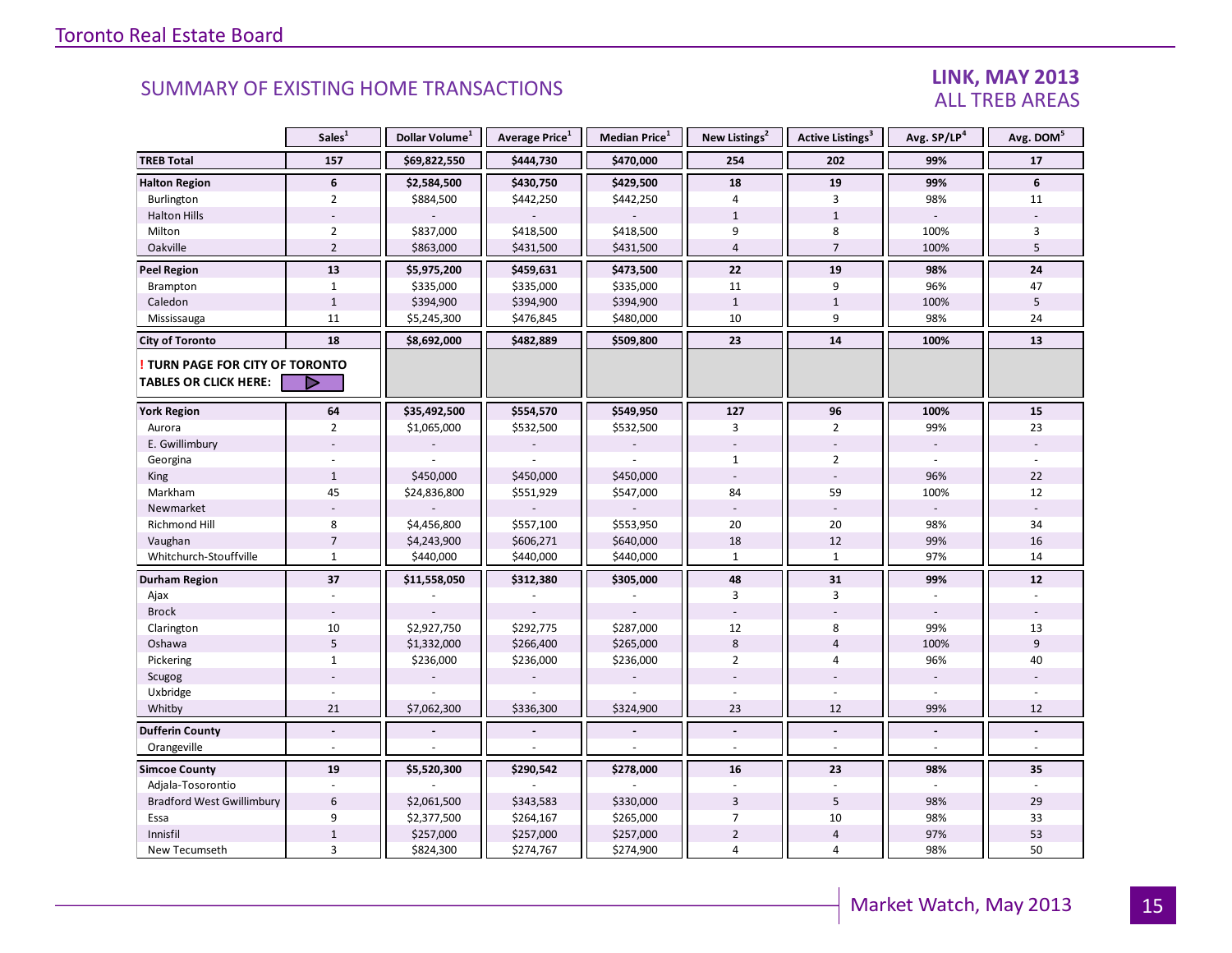### LINK, MAY 2013 CITY OF TORONTO MUNICIPAL BREAKDOWN

<span id="page-15-0"></span>

|                              | Sales <sup>1</sup>      | Dollar Volume <sup>1</sup> | Average Price <sup>1</sup> | Median Price <sup>1</sup> | New Listings <sup>2</sup> | Active Listings <sup>3</sup> | Avg. SP/LP <sup>4</sup>  | Avg. DOM <sup>5</sup> |
|------------------------------|-------------------------|----------------------------|----------------------------|---------------------------|---------------------------|------------------------------|--------------------------|-----------------------|
| <b>TREB Total</b>            | 157                     | \$69,822,550               | \$444,730                  | \$470,000                 | 254                       | 202                          | 99%                      | 17                    |
| <b>City of Toronto Total</b> | 18                      | \$8,692,000                | \$482,889                  | \$509,800                 | 23                        | 14                           | 100%                     | 13                    |
| <b>Toronto West</b>          | $\overline{\mathbf{3}}$ | \$1,258,000                | \$419,333                  | \$378,000                 | $\overline{2}$            |                              | 96%                      | 16                    |
| Toronto W01                  |                         |                            |                            |                           |                           |                              |                          |                       |
| Toronto W02                  |                         |                            |                            |                           |                           |                              |                          |                       |
| Toronto W03                  | ÷.                      |                            |                            |                           |                           |                              |                          |                       |
| Toronto W04                  |                         |                            |                            |                           |                           |                              |                          |                       |
| Toronto W05                  |                         |                            |                            |                           |                           |                              |                          |                       |
| Toronto W06                  |                         |                            |                            |                           |                           |                              |                          |                       |
| Toronto W07                  |                         |                            |                            | $\sim$                    |                           |                              |                          |                       |
| Toronto W08                  |                         |                            |                            |                           |                           |                              |                          |                       |
| Toronto W09                  | $\mathbf{1}$            | \$512,000                  | \$512,000                  | \$512,000                 | $\mathbf{1}$              |                              | 97%                      | 16                    |
| Toronto W10                  | $\overline{2}$          | \$746,000                  | \$373,000                  | \$373,000                 | $\mathbf{1}$              |                              | 96%                      | 17                    |
| <b>Toronto Central</b>       | $\overline{\mathbf{3}}$ | \$1,623,900                | \$541,300                  | \$533,900                 | $\overline{2}$            | $\mathbf{1}$                 | 101%                     | 13                    |
| Toronto C01                  |                         |                            |                            |                           |                           |                              |                          |                       |
| Toronto C02                  |                         |                            | $\overline{\phantom{a}}$   |                           |                           |                              | $\overline{\phantom{a}}$ |                       |
| Toronto C03                  |                         |                            | $\overline{\phantom{a}}$   |                           |                           |                              |                          |                       |
| Toronto C04                  |                         |                            |                            |                           |                           |                              |                          |                       |
| Toronto C06                  |                         |                            |                            |                           |                           |                              |                          |                       |
| Toronto C07                  | $\overline{3}$          | \$1,623,900                | \$541,300                  | \$533,900                 | $\overline{2}$            | $\mathbf{1}$                 | 101%                     | 13                    |
| Toronto C08                  |                         |                            |                            |                           |                           |                              |                          |                       |
| Toronto C09                  |                         |                            |                            |                           |                           |                              |                          |                       |
| Toronto C10                  |                         |                            |                            |                           |                           |                              |                          |                       |
| Toronto C11                  |                         |                            |                            |                           |                           |                              |                          |                       |
| Toronto C12                  |                         |                            |                            |                           |                           |                              |                          |                       |
| Toronto C13                  |                         |                            |                            |                           |                           |                              |                          |                       |
| Toronto C14                  |                         |                            |                            |                           |                           |                              |                          |                       |
| Toronto C15                  |                         |                            |                            |                           |                           |                              |                          |                       |
| <b>Toronto East</b>          | 12                      | \$5,810,100                | \$484,175                  | \$496,300                 | 19                        | 13                           | 100%                     | 13                    |
| Toronto E01                  |                         |                            |                            |                           |                           |                              |                          |                       |
| Toronto E02                  |                         |                            |                            |                           |                           |                              |                          |                       |
| Toronto E03                  |                         |                            |                            |                           |                           |                              |                          |                       |
| Toronto E04                  | $\sim$                  |                            |                            |                           |                           |                              | $\omega$                 |                       |
| Toronto E05                  | $\overline{7}$          | \$3,740,100                | \$534,300                  | \$540,000                 | 9                         | $\overline{7}$               | 101%                     | 15                    |
| Toronto E06                  |                         |                            |                            |                           |                           |                              |                          |                       |
| Toronto E07                  | 4                       | \$1,752,000                | \$438,000                  | \$430,000                 | 5                         | 3                            | 98%                      | 11                    |
| Toronto E08                  |                         |                            |                            |                           | $\overline{3}$            | $\overline{2}$               | $\blacksquare$           |                       |
| Toronto E09                  |                         |                            |                            |                           |                           |                              | ÷.                       |                       |
| Toronto E10                  |                         |                            |                            |                           | $\mathbf{1}$              | $\mathbf{1}$                 |                          |                       |
| Toronto E11                  | $\mathbf{1}$            | \$318,000                  | \$318,000                  | \$318,000                 | $\mathbf{1}$              |                              | 106%                     | 5                     |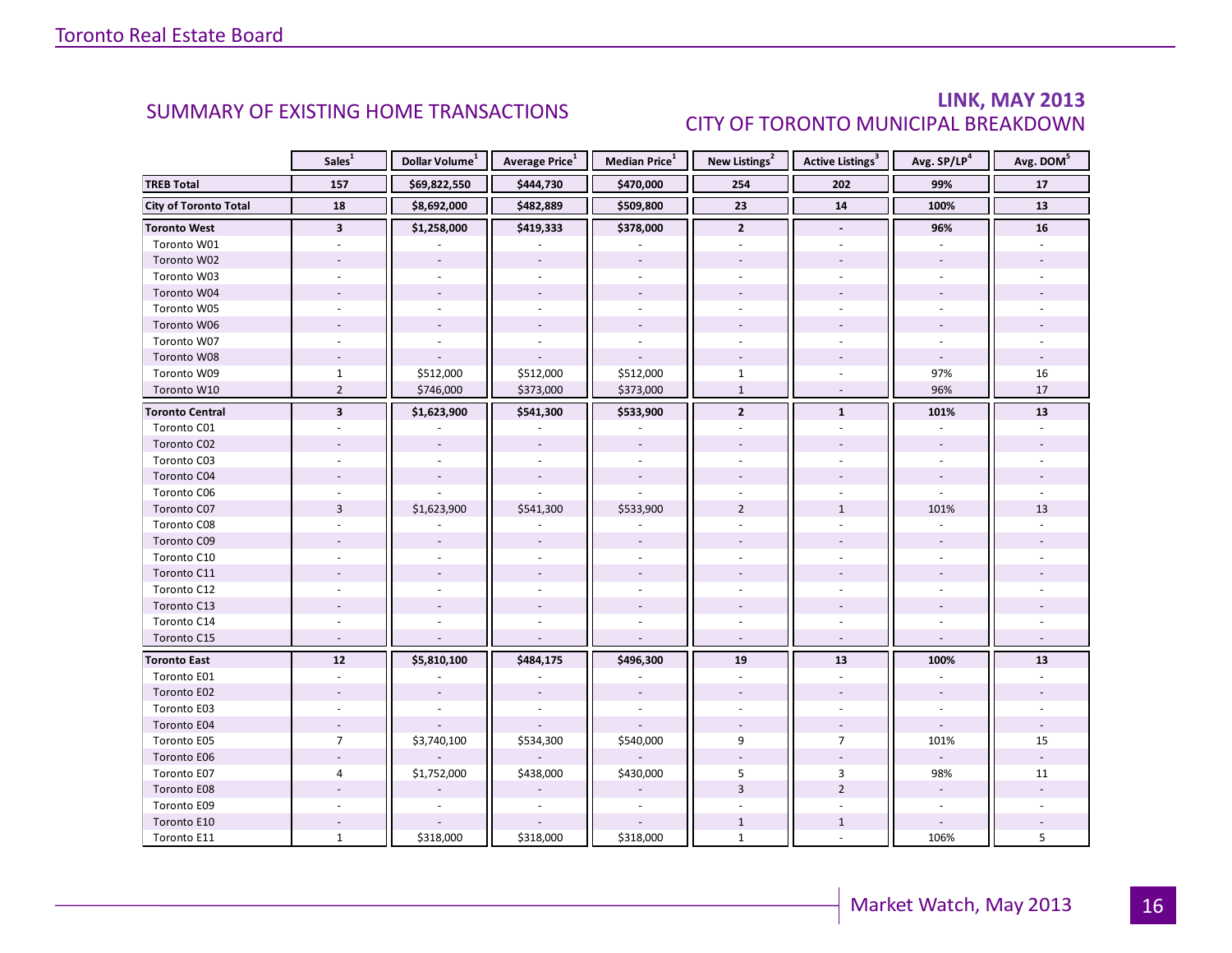#### SUMMARY OF EXISTING HOME TRANSACTIONS **ATTACHED/ROW/TOWNHOUSE, MAY 2013** ALL TREB AREAS

|                                                               | Sales <sup>1</sup> | Dollar Volume <sup>1</sup> | Average Price <sup>1</sup> | Median Price <sup>1</sup> | New Listings <sup>2</sup> | Active Listings <sup>3</sup> | Avg. SP/LP <sup>4</sup> | Avg. DOM <sup>5</sup> |
|---------------------------------------------------------------|--------------------|----------------------------|----------------------------|---------------------------|---------------------------|------------------------------|-------------------------|-----------------------|
| <b>TREB Total</b>                                             | 850                | \$369,090,151              | \$434,224                  | \$412,000                 | 1,299                     | 1,120                        | 99%                     | 18                    |
| <b>Halton Region</b>                                          | 158                | \$67,036,599               | \$424,282                  | \$397,500                 | 211                       | 178                          | 99%                     | 20                    |
| Burlington                                                    | 18                 | \$7,437,600                | \$413,200                  | \$399,550                 | 22                        | 25                           | 99%                     | 16                    |
| <b>Halton Hills</b>                                           | 10                 | \$3,719,900                | \$371,990                  | \$375,500                 | 16                        | 15                           | 99%                     | 33                    |
| Milton                                                        | 81                 | \$30,413,799               | \$375,479                  | \$375,000                 | 103                       | 70                           | 99%                     | 16                    |
| Oakville                                                      | 49                 | \$25,465,300               | \$519,700                  | \$468,500                 | 70                        | 68                           | 98%                     | 24                    |
| <b>Peel Region</b>                                            | 150                | \$57,701,549               | \$384,677                  | \$374,000                 | 260                       | 231                          | 98%                     | 19                    |
| Brampton                                                      | 85                 | \$29,737,338               | \$349,851                  | \$350,000                 | 172                       | 160                          | 98%                     | 19                    |
| Caledon                                                       | 10                 | \$4,007,500                | \$400,750                  | \$400,250                 | 14                        | 12                           | 98%                     | 21                    |
| Mississauga                                                   | 55                 | \$23,956,711               | \$435,577                  | \$431,000                 | 74                        | 59                           | 99%                     | 19                    |
| <b>City of Toronto</b>                                        | 142                | \$80,382,843               | \$566,076                  | \$533,500                 | 227                       | 196                          | 101%                    | 18                    |
| TURN PAGE FOR CITY OF TORONTO<br><b>TABLES OR CLICK HERE:</b> | D                  |                            |                            |                           |                           |                              |                         |                       |
| <b>York Region</b>                                            | 242                | \$117,932,951              | \$487,326                  | \$478,750                 | 424                       | 392                          | 99%                     | 17                    |
| Aurora                                                        | 12                 | \$5,012,950                | \$417,746                  | \$420,000                 | 20                        | 14                           | 99%                     | 8                     |
| E. Gwillimbury                                                | $\mathbf{1}$       | \$351,500                  | \$351,500                  | \$351,500                 | $\mathbf{1}$              | $\overline{3}$               | 100%                    | $\overline{7}$        |
| Georgina                                                      | 8                  | \$2,501,400                | \$312,675                  | \$302,500                 | 10                        | $\overline{7}$               | 99%                     | 8                     |
| King                                                          | $1\,$              | \$695,000                  | \$695,000                  | \$695,000                 | $\overline{7}$            | 8                            | 99%                     | 23                    |
| Markham                                                       | 71                 | \$34,846,680               | \$490,798                  | \$479,900                 | 112                       | 114                          | 99%                     | 19                    |
| Newmarket                                                     | 24                 | \$9,601,015                | \$400,042                  | \$390,000                 | 32                        | 17                           | 100%                    | 11                    |
| <b>Richmond Hill</b>                                          | 54                 | \$29,054,798               | \$538,052                  | \$529,000                 | 123                       | 116                          | 99%                     | 22                    |
| Vaughan                                                       | 62                 | \$31,977,758               | \$515,770                  | \$490,000                 | 103                       | 95                           | 99%                     | 15                    |
| Whitchurch-Stouffville                                        | 9                  | \$3,891,850                | \$432,428                  | \$402,500                 | 16                        | 18                           | 99%                     | 28                    |
| Durham Region                                                 | 117                | \$34,936,830               | \$298,605                  | \$295,000                 | 154                       | 99                           | 99%                     | 14                    |
| Ajax                                                          | 26                 | \$8,224,600                | \$316,331                  | \$320,500                 | 41                        | 29                           | 99%                     | 13                    |
| <b>Brock</b>                                                  |                    |                            |                            |                           |                           |                              |                         |                       |
| Clarington                                                    | 28                 | \$6,752,540                | \$241,162                  | \$236,250                 | 34                        | 18                           | 100%                    | 15                    |
| Oshawa                                                        | $8\phantom{1}$     | \$2,170,900                | \$271,363                  | \$282,450                 | 11                        | $\overline{7}$               | 99%                     | 9                     |
| Pickering                                                     | 15                 | \$5,480,390                | \$365,359                  | \$310,000                 | 13                        | 9                            | 99%                     | 19                    |
| Scugog                                                        |                    |                            |                            |                           |                           |                              |                         |                       |
| Uxbridge                                                      | $\mathbf{1}$       | \$375,000                  | \$375,000                  | \$375,000                 | 3                         | 3                            | 97%                     | 23                    |
| Whitby                                                        | 39                 | \$11,933,400               | \$305,985                  | \$305,000                 | 52                        | 33                           | 99%                     | 13                    |
| <b>Dufferin County</b>                                        | ${\bf 10}$         | \$2,997,900                | \$299,790                  | \$303,000                 | 9                         | 9                            | 99%                     | 23                    |
| Orangeville                                                   | 10                 | \$2,997,900                | \$299,790                  | \$303,000                 | 9                         | 9                            | 99%                     | 23                    |
| <b>Simcoe County</b>                                          | 31                 | \$8,101,479                | \$261,338                  | \$245,500                 | 14                        | 15                           | 98%                     | 31                    |
| Adjala-Tosorontio                                             |                    |                            |                            |                           |                           |                              |                         |                       |
| <b>Bradford West Gwillimbury</b>                              | 5                  | \$1,804,104                | \$360,821                  | \$358,500                 | 3                         | 5                            | 98%                     | 31                    |
| Essa                                                          | 11                 | \$2,609,500                | \$237,227                  | \$229,500                 | 3                         | 5                            | 99%                     | 37                    |
| Innisfil                                                      | $\overline{5}$     | \$1,142,500                | \$228,500                  | \$233,000                 | $\overline{2}$            | $\mathbf{1}$                 | 98%                     | 34                    |
| New Tecumseth                                                 | 10                 | \$2,545,375                | \$254,538                  | \$259,000                 | 6                         | 4                            | 99%                     | 23                    |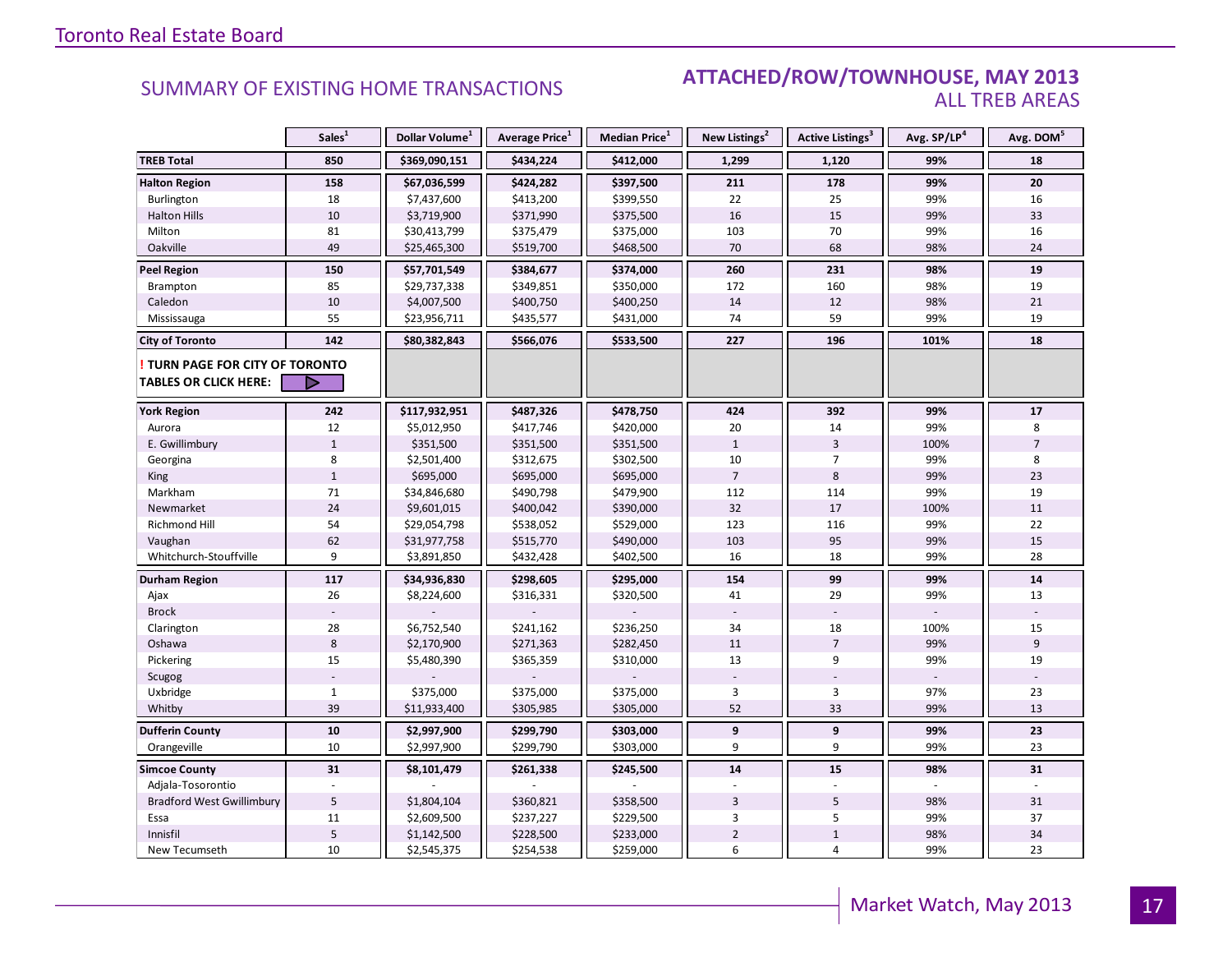#### INGU NANG 2012 CITY OF TORONTO MUNICIPAL BREAKDOWN SUMMARY OF EXISTING HOME TRANSACTIONS **ATTACHED/ROW/TOWNHOUSE, MAY 2013**

<span id="page-17-0"></span>

|                              | Sales <sup>1</sup> | Dollar Volume <sup>1</sup> | Average Price <sup>1</sup> | Median Price <sup>1</sup> | New Listings <sup>2</sup> | Active Listings <sup>3</sup> | Avg. SP/LP <sup>4</sup> | Avg. DOM <sup>5</sup> |
|------------------------------|--------------------|----------------------------|----------------------------|---------------------------|---------------------------|------------------------------|-------------------------|-----------------------|
| <b>TREB Total</b>            | 850                | \$369,090,151              | \$434,224                  | \$412,000                 | 1,299                     | 1,120                        | 99%                     | 18                    |
| <b>City of Toronto Total</b> | 142                | \$80,382,843               | \$566,076                  | \$533,500                 | 227                       | 196                          | 101%                    | 18                    |
| <b>Toronto West</b>          | 39                 | \$21,681,600               | \$555,938                  | \$545,000                 | 52                        | 44                           | 100%                    | 17                    |
| Toronto W01                  | 3                  | \$2,062,000                | \$687,333                  | \$695,000                 | $\overline{2}$            |                              | 109%                    | $\overline{7}$        |
| Toronto W02                  | $\overline{7}$     | \$4,250,000                | \$607,143                  | \$620,000                 | 11                        | $\overline{4}$               | 102%                    | 14                    |
| Toronto W03                  | $\overline{2}$     | \$970,100                  | \$485,050                  | \$485,050                 | $\mathbf{1}$              | 3                            | 102%                    | 6                     |
| Toronto W04                  | 5                  | \$2,380,900                | \$476,180                  | \$480,000                 | 6                         | 9                            | 100%                    | 24                    |
| Toronto W05                  | $\overline{2}$     | \$848,000                  | \$424,000                  | \$424,000                 | 6                         | 9                            | 99%                     | 9                     |
| Toronto W06                  | $6\overline{6}$    | \$3,459,000                | \$576,500                  | \$594,500                 | $\overline{7}$            | 9                            | 97%                     | 18                    |
| Toronto W07                  | 6                  | \$3,881,500                | \$646,917                  | \$648,500                 | 8                         | 3                            | 99%                     | 21                    |
| Toronto W08                  | $\mathsf 3$        | \$1,749,900                | \$583,300                  | \$609,900                 | 5                         | $\overline{4}$               | 99%                     | $\overline{7}$        |
| Toronto W09                  | $\overline{2}$     | \$925,000                  | \$462,500                  | \$462,500                 | $\mathbf{1}$              |                              | 98%                     | 14                    |
| Toronto W10                  | $\overline{3}$     | \$1,155,200                | \$385,067                  | \$418,200                 | 5                         | 3                            | 97%                     | 37                    |
| Toronto Central              | 40                 | \$29,537,829               | \$738,446                  | \$698,250                 | 83                        | 81                           | 101%                    | 15                    |
| Toronto C01                  | 14                 | \$9,861,618                | \$704,401                  | \$676,500                 | 35                        | 26                           | 103%                    | 17                    |
| Toronto C02                  | 5                  | \$4,599,000                | \$919,800                  | \$1,035,000               | $\overline{7}$            | 6                            | 99%                     | 14                    |
| Toronto C03                  |                    |                            |                            |                           |                           | $\overline{2}$               |                         |                       |
| Toronto C04                  |                    |                            |                            |                           |                           | 8                            |                         |                       |
| Toronto C06                  |                    |                            |                            |                           | $\mathbf{1}$              | $\mathbf{1}$                 |                         |                       |
| Toronto C07                  | $\overline{3}$     | \$1,981,500                | \$660,500                  | \$658,500                 | $\overline{4}$            | $\overline{4}$               | 99%                     | 33                    |
| Toronto C08                  | 11                 | \$8,208,311                | \$746,210                  | \$799,000                 | 18                        | 11                           | 100%                    | 10                    |
| Toronto C09                  |                    |                            |                            |                           | $\mathbf{1}$              | $\overline{3}$               |                         |                       |
| Toronto C10                  | $\mathbf{1}$       | \$813,000                  | \$813,000                  | \$813,000                 | $\mathbf{1}$              |                              | 103%                    | 6                     |
| Toronto C11                  | $\mathbf{1}$       | \$592,000                  | \$592,000                  | \$592,000                 | $\overline{3}$            | $\overline{2}$               | 99%                     | $\overline{4}$        |
| Toronto C12                  |                    |                            |                            |                           |                           | $\mathbf{1}$                 |                         |                       |
| Toronto C13                  | $\overline{2}$     | \$1,143,500                | \$571,750                  | \$571,750                 | 6                         | 6                            | 101%                    | 6                     |
| Toronto C14                  | $\overline{3}$     | \$2,338,900                | \$779,633                  | \$724,000                 | $\overline{7}$            | 11                           | 97%                     | 22                    |
| Toronto C15                  |                    |                            |                            |                           |                           |                              |                         |                       |
| <b>Toronto East</b>          | 63                 | \$29,163,414               | \$462,911                  | \$455,000                 | 92                        | 71                           | 101%                    | 20                    |
| Toronto E01                  | 14                 | \$8,235,513                | \$588,251                  | \$593,250                 | 14                        | 9                            | 105%                    | 13                    |
| Toronto E02                  | $5\phantom{.0}$    | \$2,789,000                | \$557,800                  | \$535,000                 | 10                        | $\boldsymbol{6}$             | 100%                    | 17                    |
| Toronto E03                  | $\overline{2}$     | \$1,129,900                | \$564,950                  | \$564,950                 | $\overline{7}$            | 5                            | 96%                     | 9                     |
| Toronto E04                  | 10                 | \$4,812,300                | \$481,230                  | \$465,950                 | 11                        | 8                            | 98%                     | 49                    |
| Toronto E05                  | $\overline{4}$     | \$1,731,600                | \$432,900                  | \$427,500                 | 5                         | $\overline{2}$               | 106%                    | 11                    |
| Toronto E06                  |                    |                            |                            |                           |                           |                              |                         |                       |
| Toronto E07                  | 4                  | \$1,590,700                | \$397,675                  | \$396,450                 | 6                         | $\overline{4}$               | 98%                     | 20                    |
| Toronto E08                  | $\overline{4}$     | \$1,573,500                | \$393,375                  | \$396,750                 | 6                         | 8                            | 99%                     | 10                    |
| Toronto E09                  |                    |                            |                            |                           | $\mathbf{1}$              | 3                            |                         |                       |
| Toronto E10                  | 10                 | \$3,980,500                | \$398,050                  | \$399,500                 | 15                        | 15                           | 99%                     | 20                    |
| Toronto E11                  | 10                 | \$3,320,401                | \$332,040                  | \$316,450                 | 17                        | 11                           | 99%                     | 14                    |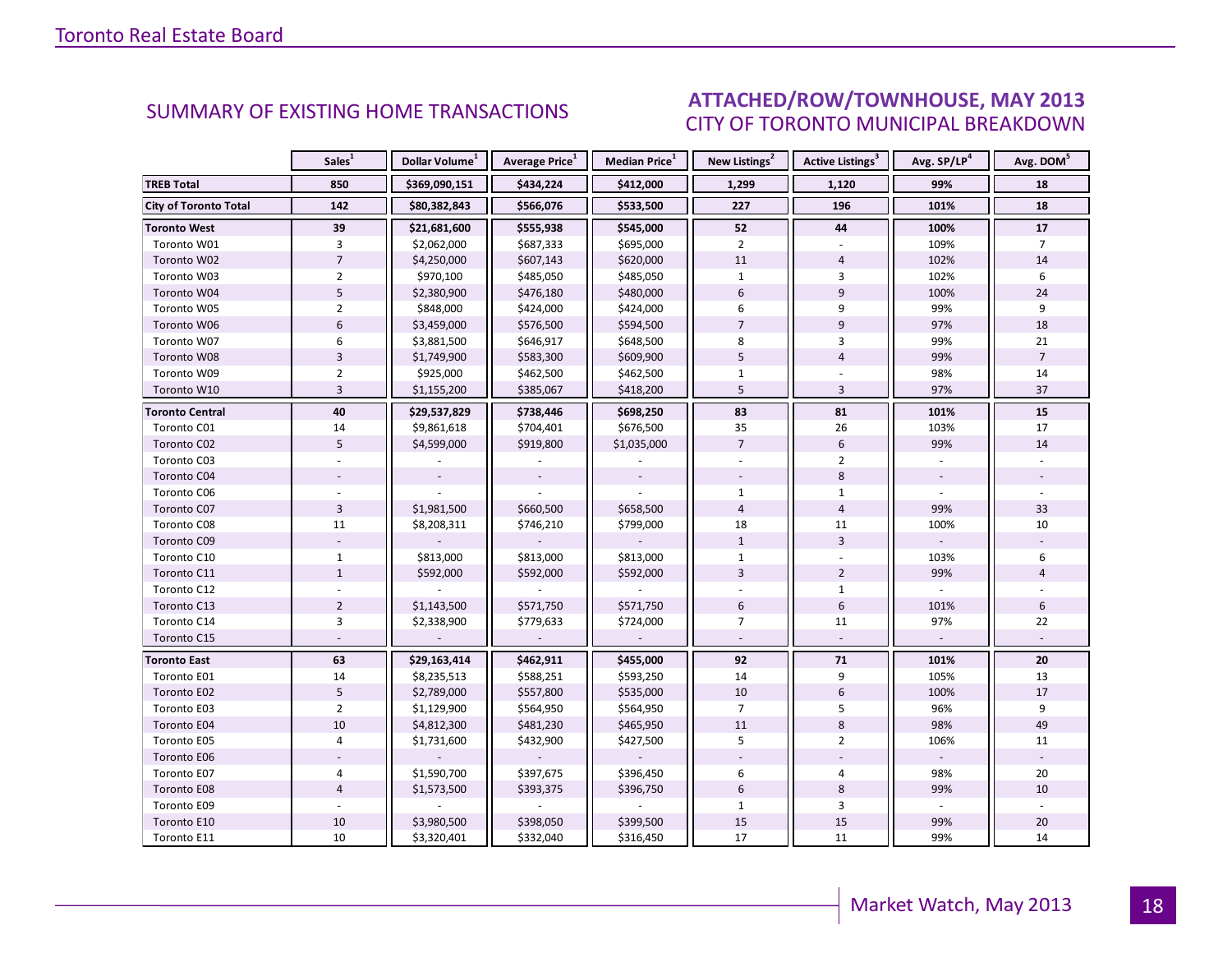#### CO-OP APARTMENT, MAY 2013 ALL TREB AREAS

|                                  | Sales <sup>1</sup>       | Dollar Volume <sup>1</sup> | Average Price <sup>1</sup>         | Median Price <sup>1</sup> | New Listings <sup>2</sup>      | <b>Active Listings<sup>3</sup></b>                   | Avg. SP/LP <sup>4</sup>  | Avg. DOM <sup>5</sup>    |
|----------------------------------|--------------------------|----------------------------|------------------------------------|---------------------------|--------------------------------|------------------------------------------------------|--------------------------|--------------------------|
| <b>TREB Total</b>                | 22                       | \$7,917,120                | \$359,869                          | \$278,950                 | 20                             | 30                                                   | 100%                     | 34                       |
| <b>Halton Region</b>             | $\overline{2}$           | \$552,320                  | \$276,160                          | \$276,160                 | $\overline{\phantom{a}}$       | $\overline{a}$                                       | 96%                      | 56                       |
| Burlington                       | $\mathbf{1}$             | \$264,320                  | \$264,320                          | \$264,320                 | $\overline{a}$                 |                                                      | 95%                      | 56                       |
| <b>Halton Hills</b>              | $\overline{a}$           |                            |                                    |                           | $\overline{a}$                 | $\overline{a}$                                       | $\mathcal{L}$            | ÷                        |
| Milton                           | $\mathbf 1$              | \$288,000                  | \$288,000                          | \$288,000                 | $\overline{\phantom{a}}$       | $\sim$                                               | 98%                      | 56                       |
| Oakville                         | $\sim$                   |                            |                                    | $\overline{\phantom{a}}$  | $\sim$                         | $\sim$                                               | $\overline{\phantom{a}}$ |                          |
| <b>Peel Region</b>               | $\blacksquare$           |                            | $\overline{\phantom{a}}$           | $\blacksquare$            | $\overline{a}$                 | $\mathbf{1}$                                         | $\tilde{\phantom{a}}$    |                          |
| Brampton                         | $\overline{a}$           | $\overline{a}$             | $\overline{a}$                     | $\sim$                    | $\overline{\phantom{a}}$       | $\overline{a}$                                       |                          |                          |
| Caledon                          |                          |                            |                                    |                           |                                |                                                      |                          |                          |
| Mississauga                      |                          |                            |                                    |                           | $\overline{a}$                 | $\mathbf{1}$                                         | $\mathbf{r}$             |                          |
| <b>City of Toronto</b>           | 20                       | \$7,364,800                | \$368,240                          | \$308,700                 | 20                             | 28                                                   | 100%                     | 32                       |
| TURN PAGE FOR CITY OF TORONTO    |                          |                            |                                    |                           |                                |                                                      |                          |                          |
| <b>TABLES OR CLICK HERE:</b>     |                          |                            |                                    |                           |                                |                                                      |                          |                          |
| <b>York Region</b>               | $\blacksquare$           | $\blacksquare$             | $\blacksquare$                     | $\overline{\phantom{a}}$  | $\blacksquare$                 | $\mathbf{1}$                                         | $\blacksquare$           |                          |
| Aurora                           |                          |                            |                                    | ÷,                        | $\sim$                         | $\overline{\phantom{a}}$                             |                          |                          |
| E. Gwillimbury                   |                          |                            |                                    |                           |                                |                                                      |                          |                          |
| Georgina                         |                          |                            |                                    |                           |                                |                                                      |                          |                          |
| King                             |                          |                            |                                    |                           |                                |                                                      |                          |                          |
| Markham                          | ÷                        |                            | $\overline{a}$                     | $\overline{a}$            | ÷                              | $\mathbf{1}$                                         | $\overline{a}$           |                          |
| Newmarket                        |                          |                            |                                    |                           |                                |                                                      |                          |                          |
| <b>Richmond Hill</b>             | $\overline{a}$           |                            |                                    |                           |                                |                                                      |                          |                          |
| Vaughan                          | $\overline{\phantom{a}}$ | $\sim$                     | $\overline{\phantom{a}}$           | $\overline{\phantom{a}}$  | $\overline{\phantom{a}}$       | $\overline{\phantom{a}}$                             |                          |                          |
| Whitchurch-Stouffville           | $\sim$                   | $\sim$                     | ä,                                 | $\sim$                    | $\sim$                         | $\overline{\phantom{a}}$                             | $\sim$                   |                          |
|                                  |                          |                            |                                    |                           |                                |                                                      |                          |                          |
| <b>Durham Region</b>             | $\overline{a}$           | $\blacksquare$             | $\overline{\phantom{a}}$           | $\blacksquare$            | $\overline{\phantom{a}}$       | $\blacksquare$                                       | $\blacksquare$           |                          |
| Ajax                             |                          |                            |                                    | ä,                        | ÷.                             |                                                      |                          |                          |
| <b>Brock</b>                     |                          |                            |                                    |                           |                                |                                                      |                          |                          |
| Clarington                       | ÷                        |                            | ÷.                                 | ÷.                        | ÷                              | ÷.                                                   |                          |                          |
| Oshawa                           |                          |                            |                                    |                           |                                |                                                      |                          |                          |
| Pickering                        | ÷.                       |                            |                                    | ÷.                        |                                | $\overline{a}$                                       |                          |                          |
| Scugog                           |                          |                            | $\blacksquare$                     | $\blacksquare$            |                                |                                                      |                          |                          |
| Uxbridge                         | $\sim$<br>$\sim$         | $\sim$<br>$\sim$           | $\overline{\phantom{a}}$<br>$\sim$ | ä,<br>$\sim$              | ä,<br>$\overline{\phantom{a}}$ | $\overline{\phantom{a}}$<br>$\overline{\phantom{a}}$ | $\sim$<br>$\sim$         | $\sim$                   |
| Whitby                           |                          |                            |                                    |                           |                                |                                                      |                          |                          |
| <b>Dufferin County</b>           | $\overline{\phantom{a}}$ | $\overline{\phantom{a}}$   | $\overline{\phantom{a}}$           | $\overline{\phantom{a}}$  | $\overline{\phantom{a}}$       | $\overline{\phantom{a}}$                             | $\overline{\phantom{a}}$ | $\overline{\phantom{a}}$ |
| Orangeville                      | $\omega$                 | $\sim$                     | $\omega$                           | $\sim$                    | $\sim$                         | $\omega$                                             | $\omega$                 | $\omega$                 |
| <b>Simcoe County</b>             | $\blacksquare$           |                            | $\blacksquare$                     | $\blacksquare$            | $\overline{a}$                 | $\overline{a}$                                       |                          |                          |
| Adjala-Tosorontio                | $\overline{\phantom{a}}$ | $\sim$                     | ÷,                                 | $\bar{a}$                 | $\overline{\phantom{a}}$       | ÷,                                                   | $\sim$                   |                          |
| <b>Bradford West Gwillimbury</b> |                          |                            |                                    |                           |                                |                                                      |                          |                          |
| Essa                             |                          |                            |                                    |                           |                                |                                                      |                          |                          |
| Innisfil                         | ÷,                       | $\overline{\phantom{a}}$   | $\overline{\phantom{a}}$           | $\overline{\phantom{a}}$  |                                | $\sim$                                               |                          |                          |
| New Tecumseth                    | ÷.                       | $\overline{a}$             | L.                                 | $\overline{a}$            | $\overline{a}$                 | $\sim$                                               | $\sim$                   |                          |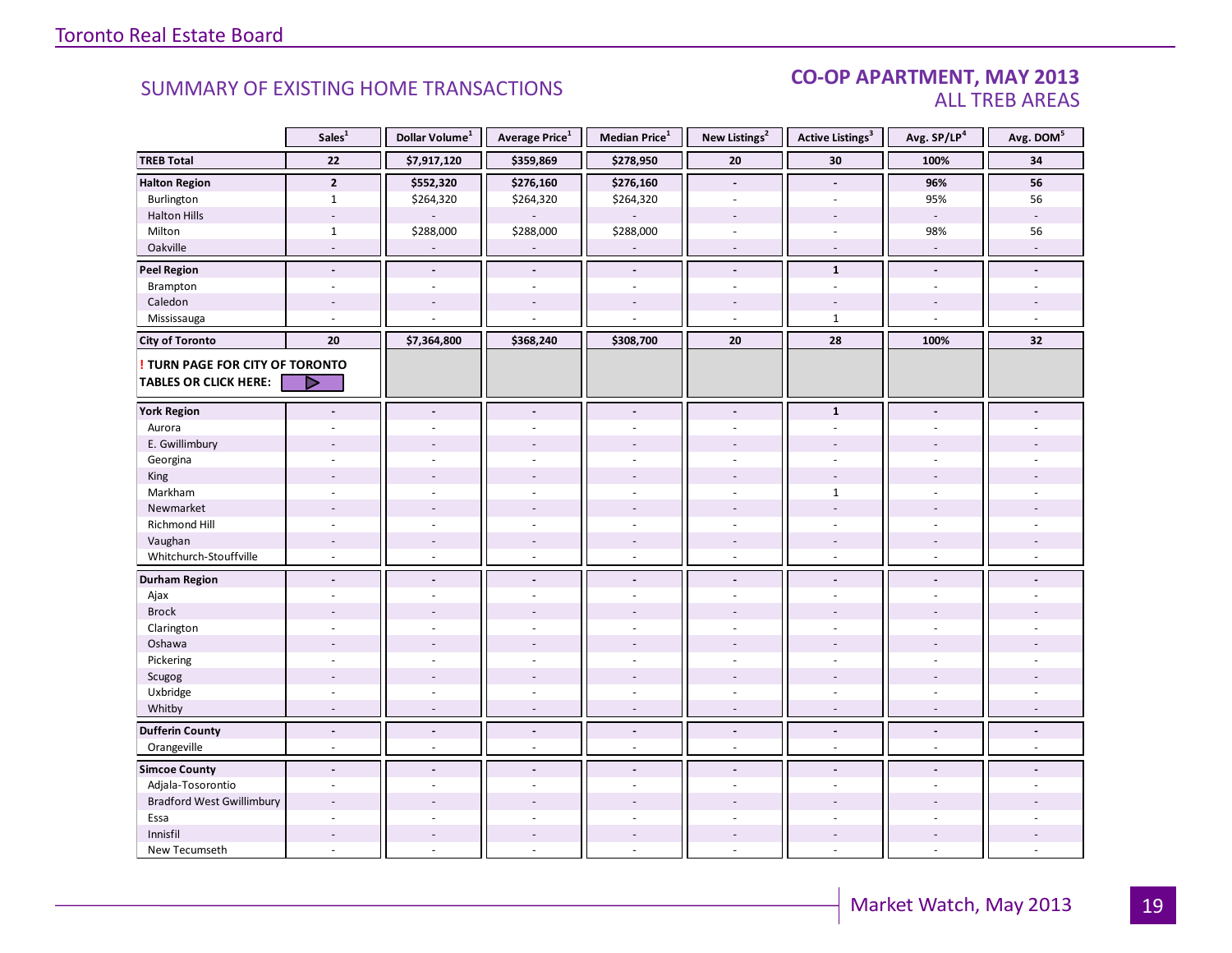### CO-OP APARTMENT, MAY 2013 CITY OF TORONTO MUNICIPAL BREAKDOWN

<span id="page-19-0"></span>

|                              | Sales <sup>1</sup> | Dollar Volume <sup>1</sup> | Average Price <sup>1</sup> | Median Price <sup>1</sup> | New Listings <sup>2</sup> | Active Listings <sup>3</sup> | Avg. SP/LP <sup>4</sup>  | Avg. DOM <sup>5</sup>    |
|------------------------------|--------------------|----------------------------|----------------------------|---------------------------|---------------------------|------------------------------|--------------------------|--------------------------|
| <b>TREB Total</b>            | 22                 | \$7,917,120                | \$359,869                  | \$278,950                 | 20                        | 30                           | 100%                     | 34                       |
| <b>City of Toronto Total</b> | 20                 | \$7,364,800                | \$368,240                  | \$308,700                 | 20                        | 28                           | 100%                     | 32                       |
| <b>Toronto West</b>          | 6                  | \$976,000                  | \$162,667                  | \$178,750                 | $\overline{\mathbf{4}}$   | 8                            | 98%                      | 21                       |
| Toronto W01                  |                    |                            |                            |                           |                           |                              |                          |                          |
| Toronto W02                  | $\mathbf{1}$       | \$197,000                  | \$197,000                  | \$197,000                 |                           |                              | 99%                      | 22                       |
| Toronto W03                  | ÷.                 |                            |                            |                           | ÷.                        |                              | $\overline{\phantom{a}}$ | $\sim$                   |
| Toronto W04                  | $\overline{a}$     | $\sim$                     | $\sim$                     | $\sim$                    |                           |                              | $\sim$                   | $\sim$                   |
| Toronto W05                  | $\overline{2}$     | \$196,500                  | \$98,250                   | \$98,250                  | 3                         | $\overline{4}$               | 92%                      | 16                       |
| Toronto W06                  | $\overline{2}$     | \$394,000                  | \$197,000                  | \$197,000                 | $\overline{a}$            | $\mathbf{1}$                 | 102%                     | 23                       |
| Toronto W07                  | ÷.                 |                            |                            |                           | $\sim$                    | $\mathbf{1}$                 | ÷,                       |                          |
| Toronto W08                  |                    |                            |                            |                           |                           | $\mathbf{1}$                 | $\overline{\phantom{a}}$ |                          |
| Toronto W09                  |                    |                            |                            |                           | $\mathbf{1}$              | $\mathbf{1}$                 |                          |                          |
| Toronto W10                  | $\mathbf{1}$       | \$188,500                  | \$188,500                  | \$188,500                 | $\mathcal{L}$             | $\sim$                       | 96%                      | 25                       |
| <b>Toronto Central</b>       | 13                 | \$6,288,900                | \$483,762                  | \$427,000                 | ${\bf 16}$                | 18                           | 100%                     | 37                       |
| Toronto C01                  |                    |                            |                            |                           | $\overline{2}$            | $\mathbf{1}$                 |                          |                          |
| Toronto C02                  | $\mathbf{1}$       | \$455,000                  | \$455,000                  | \$455,000                 | $\mathbf{1}$              | $\overline{2}$               | 99%                      | 20                       |
| Toronto C03                  |                    |                            |                            |                           | $\mathbf{1}$              | $\overline{2}$               |                          |                          |
| Toronto C04                  | $\overline{2}$     | \$273,000                  | \$136,500                  | \$136,500                 |                           |                              | 93%                      | 54                       |
| Toronto C06                  |                    |                            |                            |                           |                           |                              |                          |                          |
| Toronto C07                  |                    | $\omega$                   | $\sim$                     | $\overline{\phantom{a}}$  | $\mathbf{1}$              | $\mathbf{1}$                 | $\omega$                 |                          |
| Toronto C08                  |                    |                            |                            |                           | $\mathbf{1}$              | $\mathbf{1}$                 |                          |                          |
| Toronto C09                  | 9                  | \$5,291,000                | \$587,889                  | \$499,000                 | 10                        | 11                           | 101%                     | 36                       |
| Toronto C10                  |                    |                            |                            |                           |                           |                              |                          |                          |
| Toronto C11                  |                    |                            |                            |                           |                           |                              |                          |                          |
| Toronto C12                  |                    |                            |                            |                           |                           |                              |                          |                          |
| Toronto C13                  |                    |                            |                            |                           |                           |                              |                          |                          |
| Toronto C14                  | $\mathbf{1}$       | \$269,900                  | \$269,900                  | \$269,900                 |                           |                              | 100%                     | 30                       |
| Toronto C15                  | $\equiv$           | $\overline{\phantom{a}}$   | $\overline{\phantom{a}}$   | $\sim$                    |                           |                              | $\overline{\phantom{a}}$ | $\overline{\phantom{a}}$ |
| <b>Toronto East</b>          | $\mathbf{1}$       | \$99,900                   | \$99,900                   | \$99,900                  | $\sim$                    | $\overline{2}$               | 91%                      | 36                       |
| Toronto E01                  |                    |                            |                            |                           |                           |                              |                          |                          |
| Toronto E02                  |                    |                            |                            |                           |                           | $\mathbf{1}$                 |                          |                          |
| Toronto E03                  |                    |                            |                            |                           |                           |                              |                          |                          |
| Toronto E04                  |                    | $\sim$                     |                            |                           |                           | $\mathbf{1}$                 |                          |                          |
| Toronto E05                  | ÷                  |                            |                            |                           |                           |                              |                          |                          |
| Toronto E06                  |                    |                            |                            |                           |                           |                              |                          |                          |
| Toronto E07                  |                    |                            |                            |                           |                           |                              |                          |                          |
| Toronto E08                  |                    |                            |                            |                           |                           |                              |                          |                          |
| Toronto E09                  | ÷.                 |                            |                            |                           |                           |                              | ÷.                       |                          |
| Toronto E10                  | $\mathbf{1}$       | \$99,900                   | \$99,900                   | \$99,900                  |                           |                              | 91%                      | 36                       |
| Toronto E11                  |                    |                            |                            |                           |                           |                              |                          |                          |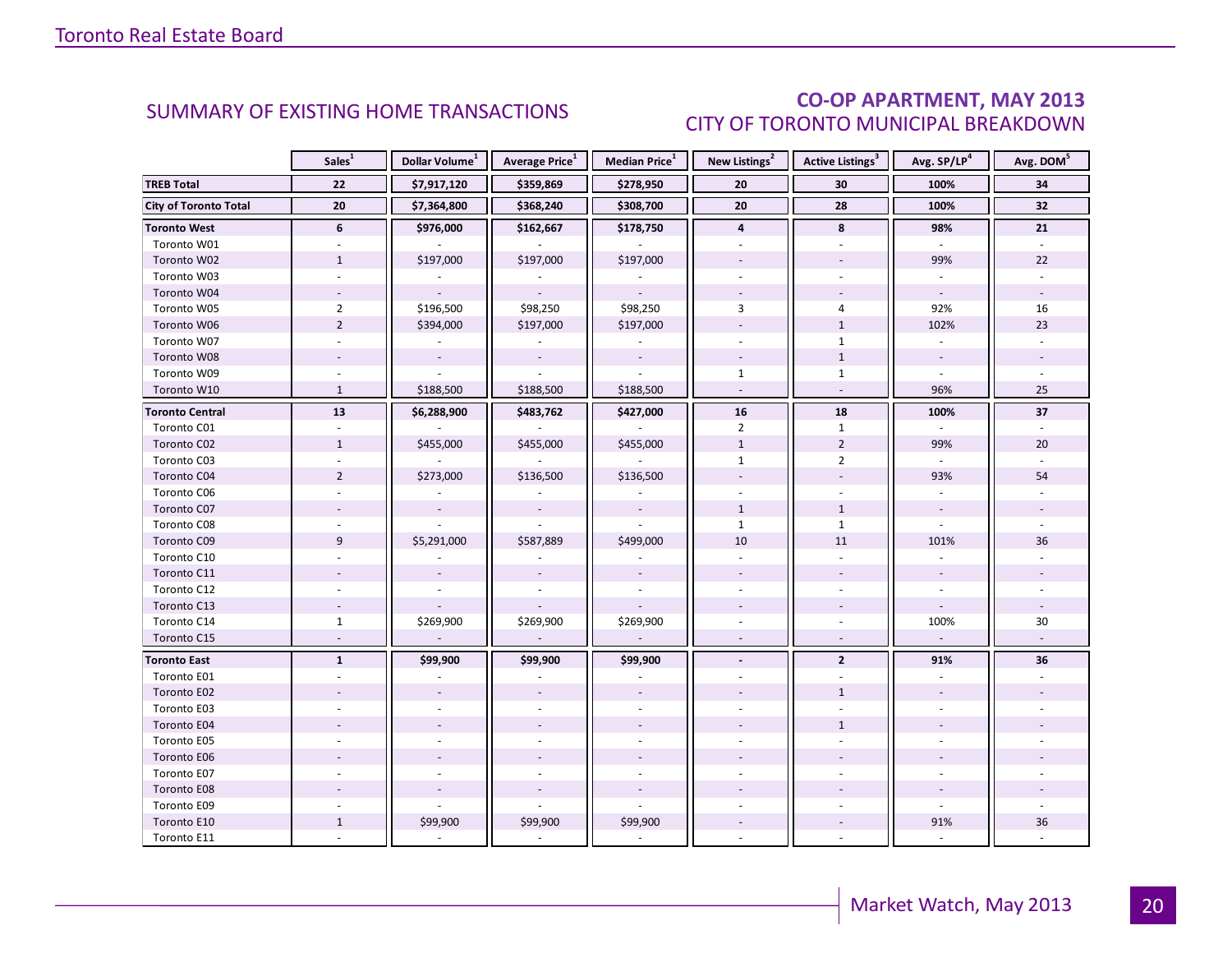#### SUMMARY OF EXISTING HOME TRANSACTIONS **DETACHED CONDOMINIUM, MAY 2013** ALL TREB AREAS

|                                  | Sales <sup>1</sup>       | Dollar Volume <sup>1</sup> | Average Price <sup>1</sup> | Median Price <sup>1</sup> | New Listings <sup>2</sup> | Active Listings <sup>3</sup> | Avg. SP/LP <sup>4</sup>  | Avg. DOM <sup>5</sup>    |
|----------------------------------|--------------------------|----------------------------|----------------------------|---------------------------|---------------------------|------------------------------|--------------------------|--------------------------|
| <b>TREB Total</b>                | $\overline{9}$           | \$3,435,500                | \$381,722                  | \$359,500                 | ${\bf 16}$                | 39                           | 99%                      | 83                       |
| <b>Halton Region</b>             | $\blacksquare$           |                            |                            |                           | $\mathbf{1}$              | $\mathbf{1}$                 | $\overline{a}$           |                          |
| Burlington                       | ÷                        |                            | L.                         |                           | $\mathbf{1}$              | $\mathbf{1}$                 | $\overline{a}$           |                          |
| <b>Halton Hills</b>              |                          |                            |                            |                           | L,                        | $\overline{\phantom{a}}$     |                          |                          |
| Milton                           | $\overline{\phantom{a}}$ |                            |                            | $\sim$                    |                           |                              | ÷.                       |                          |
| Oakville                         | $\sim$                   | $\overline{\phantom{a}}$   | ÷,                         | $\sim$                    | $\sim$                    | $\sim$                       | $\sim$                   | $\sim$                   |
| <b>Peel Region</b>               | $\mathbf{1}$             | \$405,000                  | \$405,000                  | \$405,000                 | $\overline{\mathbf{3}}$   | $\overline{\mathbf{4}}$      | 101%                     | 11                       |
| Brampton                         | ÷,                       |                            |                            |                           | ä,                        |                              | $\overline{\phantom{a}}$ | $\mathbf{r}$             |
| Caledon                          | $\overline{a}$           | $\sim$                     |                            |                           |                           |                              | $\sim$                   |                          |
| Mississauga                      | $\mathbf{1}$             | \$405,000                  | \$405,000                  | \$405,000                 | $\overline{3}$            | 4                            | 101%                     | 11                       |
| <b>City of Toronto</b>           |                          | $\overline{\phantom{a}}$   | $\blacksquare$             | $\sim$                    | $\overline{2}$            | $\overline{\mathbf{3}}$      | $\overline{\phantom{a}}$ |                          |
| TURN PAGE FOR CITY OF TORONTO    |                          |                            |                            |                           |                           |                              |                          |                          |
| <b>TABLES OR CLICK HERE:</b>     | ▷                        |                            |                            |                           |                           |                              |                          |                          |
| <b>York Region</b>               |                          |                            | $\overline{a}$             | $\blacksquare$            | $\blacksquare$            | $\overline{a}$               |                          |                          |
| Aurora                           |                          |                            |                            |                           |                           |                              |                          |                          |
| E. Gwillimbury                   |                          |                            |                            |                           |                           |                              |                          |                          |
| Georgina                         |                          |                            |                            |                           |                           |                              |                          |                          |
| King                             |                          |                            |                            |                           |                           |                              |                          |                          |
| Markham                          | $\bar{a}$                |                            | L.                         | $\overline{a}$            | L.                        |                              |                          |                          |
| Newmarket                        |                          |                            |                            |                           |                           |                              |                          |                          |
| <b>Richmond Hill</b>             |                          |                            |                            |                           |                           |                              |                          |                          |
| Vaughan                          | $\overline{\phantom{a}}$ |                            | $\overline{a}$             |                           | $\overline{\phantom{a}}$  |                              |                          |                          |
| Whitchurch-Stouffville           | $\sim$                   |                            | L.                         | $\sim$                    | $\sim$                    | $\sim$                       | ÷.                       | $\sim$                   |
| <b>Durham Region</b>             | $\mathbf{1}$             | \$242,000                  | \$242,000                  | \$242,000                 | $\overline{2}$            | $\mathbf{2}$                 | 97%                      | 46                       |
| Ajax                             | $\mathbf{1}$             | \$242,000                  | \$242,000                  | \$242,000                 | $\mathbf{1}$              | $\mathbf{1}$                 | 97%                      | 46                       |
| <b>Brock</b>                     |                          |                            |                            |                           |                           |                              |                          |                          |
| Clarington                       | ÷.                       | $\sim$                     | ä,                         |                           | ä,                        |                              | $\sim$                   |                          |
| Oshawa                           |                          |                            |                            |                           |                           |                              |                          |                          |
| Pickering                        |                          |                            |                            |                           | $\mathbf{1}$              | $\mathbf{1}$                 |                          |                          |
| Scugog                           |                          | $\sim$                     | ÷,                         |                           | L,                        | $\overline{a}$               |                          |                          |
| Uxbridge                         | $\sim$                   |                            | $\overline{\phantom{a}}$   | $\omega$                  | ÷                         | $\sim$                       | $\sim$                   |                          |
| Whitby                           | $\sim$                   | $\overline{a}$             | ÷.                         | $\sim$                    | $\sim$                    | $\sim$                       | $\overline{a}$           | $\sim$                   |
| <b>Dufferin County</b>           | $\blacksquare$           | $\overline{\phantom{a}}$   | $\overline{\phantom{a}}$   | $\overline{\phantom{a}}$  | $\overline{\phantom{a}}$  | $\overline{\phantom{a}}$     | $\blacksquare$           | $\overline{\phantom{a}}$ |
| Orangeville                      | $\sim$                   | $\bar{a}$                  | L.                         | $\omega$                  | $\overline{\phantom{a}}$  | $\sim$                       | $\bar{\phantom{a}}$      | $\sim$                   |
| <b>Simcoe County</b>             | $\overline{7}$           | \$2,788,500                | \$398,357                  | \$359,500                 | 8                         | 29                           | 99%                      | 99                       |
| Adjala-Tosorontio                | $\overline{\phantom{a}}$ |                            |                            |                           | $\sim$                    | $\sim$                       | $\sim$                   | ä,                       |
| <b>Bradford West Gwillimbury</b> |                          |                            |                            |                           |                           |                              |                          |                          |
| Essa                             |                          |                            |                            |                           |                           |                              |                          |                          |
| Innisfil                         |                          |                            |                            |                           |                           |                              |                          |                          |
| New Tecumseth                    | $\overline{7}$           | \$2,788,500                | \$398,357                  | \$359,500                 | 8                         | 29                           | 99%                      | 99                       |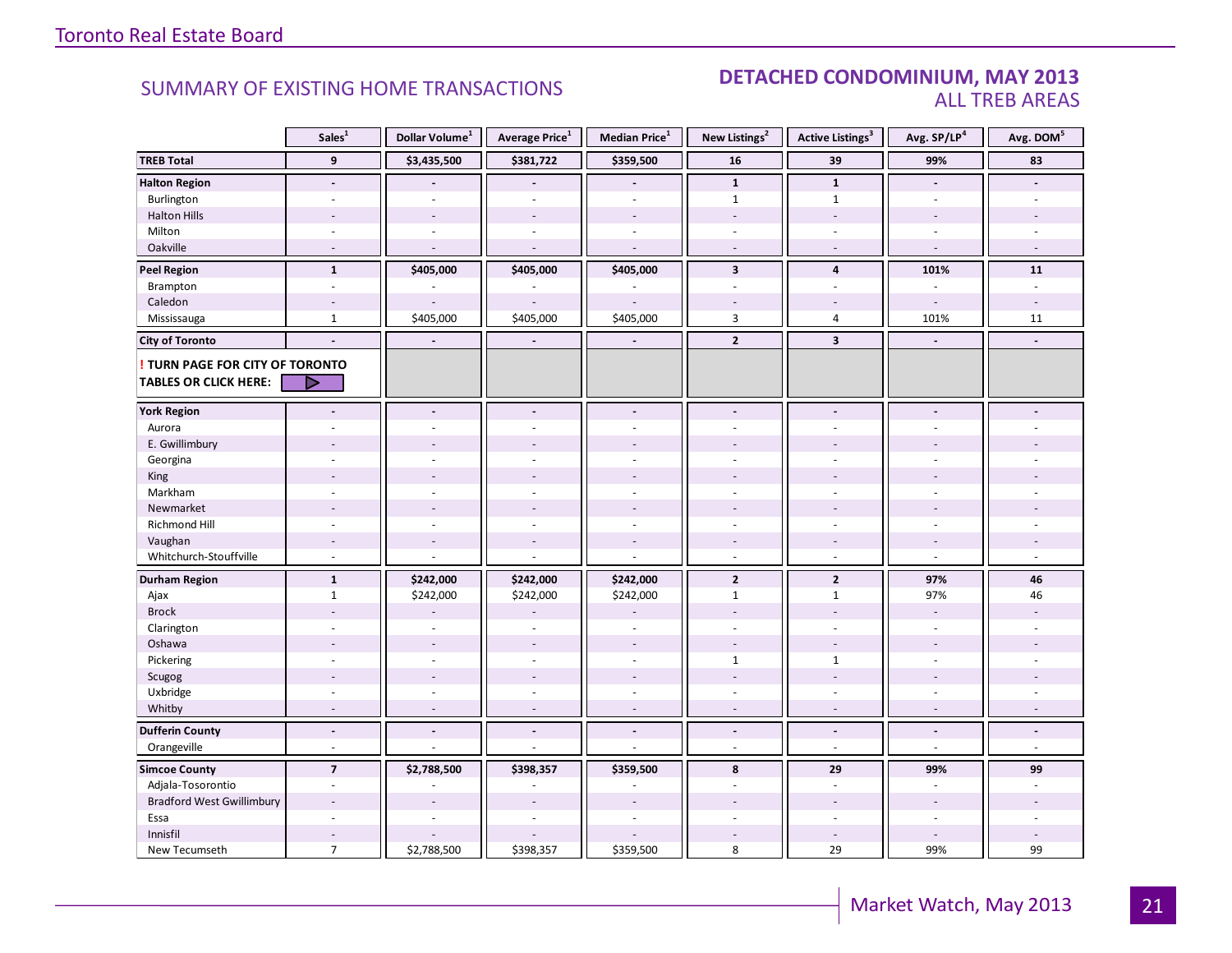### DETACHED CONDOMINIUM, MAY 2013 CITY OF TORONTO MUNICIPAL BREAKDOWN

<span id="page-21-0"></span>

|                              | Sales <sup>1</sup>       | Dollar Volume <sup>1</sup> | Average Price <sup>1</sup> | Median Price <sup>1</sup> | New Listings <sup>2</sup> | <b>Active Listings</b> <sup>3</sup> | Avg. SP/LP <sup>4</sup> | Avg. DOM <sup>5</sup> |
|------------------------------|--------------------------|----------------------------|----------------------------|---------------------------|---------------------------|-------------------------------------|-------------------------|-----------------------|
| <b>TREB Total</b>            | 9                        | \$3,435,500                | \$381,722                  | \$359,500                 | ${\bf 16}$                | 39                                  | 99%                     | 83                    |
| <b>City of Toronto Total</b> |                          |                            |                            |                           | $\overline{2}$            | $\overline{\mathbf{3}}$             |                         |                       |
| <b>Toronto West</b>          | $\overline{a}$           |                            | $\blacksquare$             | $\overline{a}$            | $\blacksquare$            | $\mathbf{1}$                        | $\blacksquare$          |                       |
| Toronto W01                  |                          |                            |                            |                           |                           | $\overline{\phantom{a}}$            |                         |                       |
| Toronto W02                  |                          |                            |                            |                           |                           |                                     |                         |                       |
| Toronto W03                  |                          |                            |                            | $\sim$                    |                           | $\overline{\phantom{a}}$            |                         |                       |
| Toronto W04                  |                          |                            |                            |                           |                           |                                     |                         |                       |
| Toronto W05                  |                          |                            |                            |                           |                           |                                     |                         |                       |
| Toronto W06                  |                          |                            |                            |                           |                           |                                     |                         |                       |
| Toronto W07                  |                          |                            |                            | $\sim$                    |                           | ÷                                   |                         |                       |
| Toronto W08                  |                          |                            |                            |                           |                           |                                     |                         |                       |
| Toronto W09                  |                          |                            |                            | ä,                        |                           |                                     |                         |                       |
| Toronto W10                  |                          | $\overline{a}$             | $\overline{a}$             | $\overline{\phantom{a}}$  | $\overline{\phantom{a}}$  | $\mathbf{1}$                        |                         |                       |
| <b>Toronto Central</b>       |                          |                            |                            | $\blacksquare$            | $\mathbf{1}$              | $\mathbf{1}$                        |                         |                       |
| Toronto C01                  |                          |                            |                            |                           |                           |                                     |                         |                       |
| Toronto C02                  |                          |                            |                            |                           |                           |                                     |                         |                       |
| Toronto C03                  |                          |                            |                            | ÷.                        |                           |                                     |                         |                       |
| Toronto C04                  |                          |                            |                            |                           |                           |                                     |                         |                       |
| Toronto C06                  |                          |                            |                            |                           |                           |                                     |                         |                       |
| Toronto C07                  |                          |                            |                            |                           | $\mathbf{1}$              | $\mathbf{1}$                        |                         |                       |
| Toronto C08                  |                          |                            |                            |                           |                           |                                     |                         |                       |
| Toronto C09                  |                          |                            |                            |                           |                           |                                     |                         |                       |
| Toronto C10                  |                          |                            |                            |                           |                           |                                     |                         |                       |
| Toronto C11                  |                          |                            |                            |                           |                           |                                     |                         |                       |
| Toronto C12                  |                          |                            |                            |                           |                           |                                     |                         |                       |
| Toronto C13                  |                          |                            |                            |                           |                           |                                     |                         |                       |
| Toronto C14                  |                          |                            |                            |                           |                           |                                     |                         |                       |
| Toronto C15                  | $\sim$                   | $\overline{a}$             | $\sim$                     | $\overline{\phantom{a}}$  | $\overline{\phantom{a}}$  | $\overline{\phantom{a}}$            |                         |                       |
| <b>Toronto East</b>          | $\overline{\phantom{a}}$ | $\blacksquare$             |                            | $\blacksquare$            | $\mathbf{1}$              | $\mathbf{1}$                        |                         |                       |
| Toronto E01                  |                          |                            |                            |                           |                           |                                     |                         |                       |
| Toronto E02                  |                          |                            |                            |                           |                           |                                     |                         |                       |
| Toronto E03                  |                          |                            |                            |                           |                           |                                     |                         |                       |
| Toronto E04                  |                          |                            |                            |                           |                           |                                     |                         |                       |
| Toronto E05                  |                          |                            |                            |                           |                           |                                     |                         |                       |
| Toronto E06                  |                          |                            |                            |                           |                           |                                     |                         |                       |
| Toronto E07                  |                          |                            |                            |                           |                           |                                     |                         |                       |
| Toronto E08                  |                          |                            |                            |                           |                           |                                     |                         |                       |
| Toronto E09                  |                          |                            |                            |                           |                           |                                     |                         |                       |
| Toronto E10                  |                          |                            |                            | $\sim$                    | $\mathbf{1}$              | $\mathbf{1}$                        |                         |                       |
| Toronto E11                  |                          |                            |                            |                           |                           |                                     |                         |                       |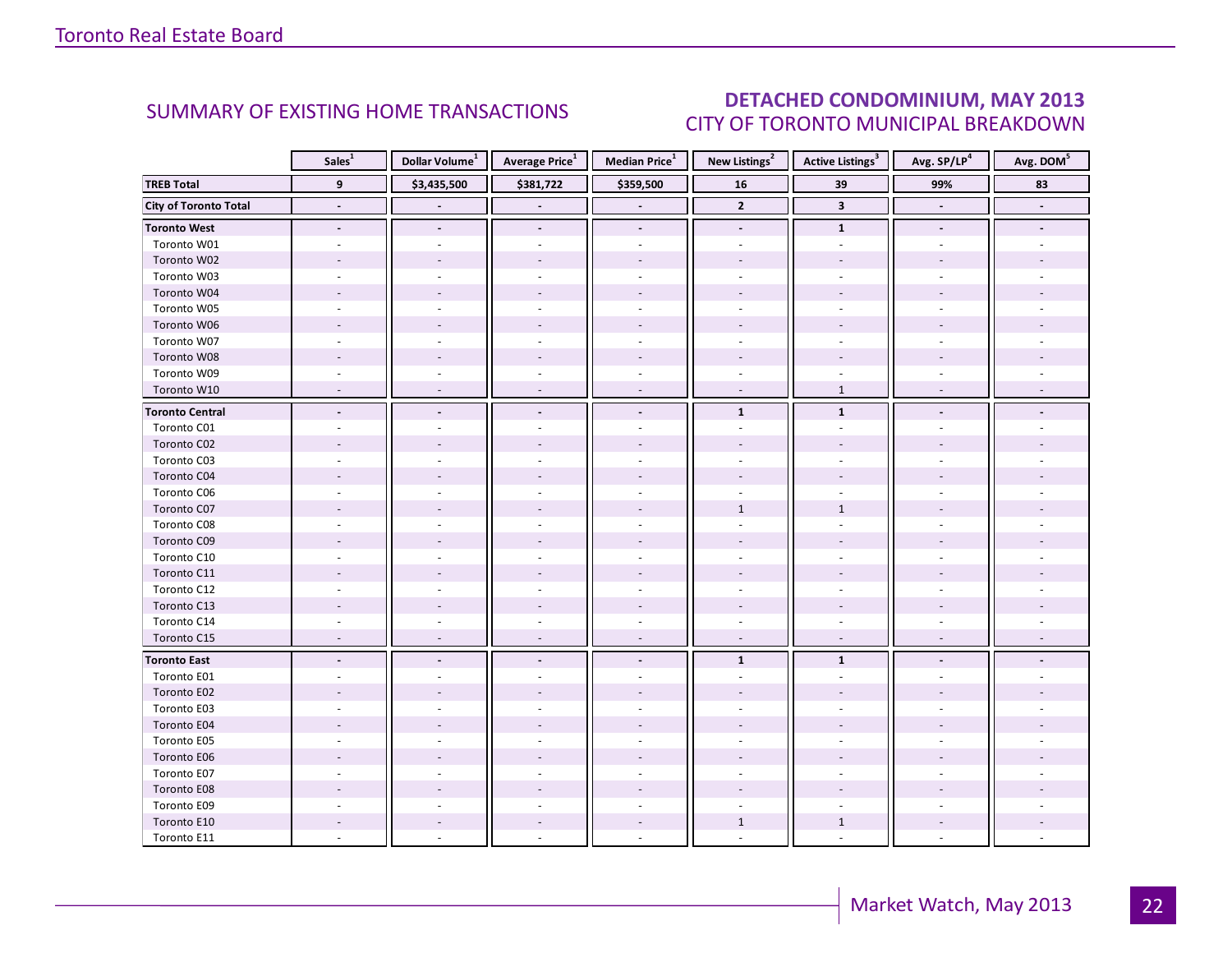#### **Industrial Leasing SUMMARY OF EXISTING HOME TRANSACTIONS CO-OWNERSHIP APARTMENT, MAY 2013** ALL TREB AREAS

|                                  | Sales <sup>1</sup>       | Dollar Volume <sup>1</sup> | Average Price <sup>1</sup> | Median Price <sup>1</sup> | New Listings <sup>2</sup> | <b>Active Listings<sup>3</sup></b> | Avg. SP/LP <sup>4</sup>  | Avg. DOM <sup>5</sup>           |
|----------------------------------|--------------------------|----------------------------|----------------------------|---------------------------|---------------------------|------------------------------------|--------------------------|---------------------------------|
| <b>TREB Total</b>                | ${\bf 5}$                | \$1,610,300                | \$322,060                  | \$275,000                 | $12$                      | 30                                 | 98%                      | 86                              |
| <b>Halton Region</b>             | $\overline{a}$           |                            |                            | $\overline{a}$            | $\Box$                    | $\blacksquare$                     | $\blacksquare$           |                                 |
| Burlington                       | $\overline{a}$           | $\overline{a}$             | ÷.                         | $\overline{a}$            | $\sim$                    | ÷.                                 | $\sim$                   |                                 |
| <b>Halton Hills</b>              | $\overline{a}$           | $\overline{a}$             | ÷,                         | $\overline{a}$            | $\overline{a}$            | ÷,                                 |                          |                                 |
| Milton                           | $\sim$                   |                            | ä,                         | $\bar{a}$                 | $\overline{\phantom{a}}$  | ÷,                                 |                          |                                 |
| Oakville                         | $\overline{a}$           | $\sim$                     | $\overline{\phantom{a}}$   | $\overline{\phantom{a}}$  | $\overline{\phantom{a}}$  | $\sim$                             | $\sim$                   | $\overline{a}$                  |
| <b>Peel Region</b>               | $\blacksquare$           | $\blacksquare$             | $\blacksquare$             | $\overline{\phantom{a}}$  | $\blacksquare$            | $\blacksquare$                     | $\blacksquare$           |                                 |
| Brampton                         | $\sim$                   | $\sim$                     | ä,                         | ä,                        | ä,                        | ÷,                                 |                          |                                 |
| Caledon                          | $\overline{a}$           |                            |                            |                           |                           |                                    |                          |                                 |
| Mississauga                      | ÷,                       |                            |                            |                           | $\overline{\phantom{a}}$  | ÷,                                 |                          |                                 |
| <b>City of Toronto</b>           | 5                        | \$1,610,300                | \$322,060                  | \$275,000                 | 12                        | 30                                 | 98%                      | 86                              |
| TURN PAGE FOR CITY OF TORONTO    |                          |                            |                            |                           |                           |                                    |                          |                                 |
| <b>TABLES OR CLICK HERE:</b>     | D                        |                            |                            |                           |                           |                                    |                          |                                 |
| <b>York Region</b>               | $\blacksquare$           | $\blacksquare$             | $\blacksquare$             | $\blacksquare$            | $\blacksquare$            | $\overline{a}$                     | $\blacksquare$           |                                 |
| Aurora                           |                          |                            |                            |                           |                           |                                    |                          |                                 |
| E. Gwillimbury                   |                          |                            |                            |                           |                           |                                    |                          |                                 |
| Georgina                         |                          |                            |                            |                           |                           |                                    |                          |                                 |
| King                             | $\overline{a}$           |                            |                            |                           |                           |                                    |                          |                                 |
| Markham                          | $\sim$                   | $\sim$                     | ä,                         | ä,                        | $\overline{\phantom{a}}$  | $\sim$                             | $\sim$                   |                                 |
| Newmarket                        |                          |                            |                            |                           |                           |                                    |                          |                                 |
| Richmond Hill                    |                          |                            |                            |                           |                           |                                    |                          |                                 |
| Vaughan                          | $\overline{\phantom{a}}$ |                            | $\overline{\phantom{a}}$   | $\overline{\phantom{a}}$  | $\overline{a}$            |                                    |                          |                                 |
| Whitchurch-Stouffville           | $\sim$                   | ÷.                         | $\overline{a}$             | $\omega$                  | $\omega$                  | $\sim$                             | $\sim$                   |                                 |
| <b>Durham Region</b>             | $\overline{\phantom{a}}$ | $\overline{\phantom{a}}$   | $\frac{1}{2}$              | $\overline{\phantom{a}}$  | $\overline{\phantom{a}}$  | $\overline{a}$                     |                          |                                 |
| Ajax                             | $\overline{a}$           |                            | ä,                         | $\omega$                  | ÷                         |                                    |                          |                                 |
| <b>Brock</b>                     |                          |                            |                            |                           |                           |                                    |                          |                                 |
| Clarington                       | ÷.                       |                            | ÷,                         | ÷.                        | ÷                         | ä,                                 |                          |                                 |
| Oshawa                           | $\overline{a}$           |                            |                            |                           |                           |                                    |                          |                                 |
| Pickering                        | $\overline{a}$           |                            | $\overline{a}$             |                           | $\overline{a}$            | ÷.                                 |                          |                                 |
| Scugog                           | $\overline{a}$           |                            | ÷,                         | $\overline{\phantom{a}}$  |                           |                                    |                          |                                 |
| Uxbridge                         | $\sim$                   | $\sim$                     | $\overline{\phantom{a}}$   | $\omega$                  | $\overline{\phantom{a}}$  | $\sim$                             | $\sim$                   |                                 |
| Whitby                           | $\sim$                   | $\sim$                     | $\sim$                     | $\sim$                    | $\overline{\phantom{a}}$  | $\sim$                             | $\sim$                   | $\overline{a}$                  |
| <b>Dufferin County</b>           | $\blacksquare$           | $\overline{\phantom{a}}$   | $\centerdot$               | $\overline{\phantom{a}}$  | $\overline{\phantom{a}}$  | $\overline{\phantom{a}}$           | $\overline{\phantom{a}}$ | $\centering \label{eq:reduced}$ |
| Orangeville                      | $\sim$                   | $\bar{a}$                  | ä,                         | $\overline{\phantom{a}}$  | $\sim$                    | $\overline{\phantom{a}}$           | $\overline{\phantom{a}}$ | $\omega$                        |
| <b>Simcoe County</b>             | $\blacksquare$           | $\blacksquare$             | $\overline{\phantom{a}}$   | $\blacksquare$            | $\overline{a}$            | $\overline{a}$                     |                          |                                 |
| Adjala-Tosorontio                | $\sim$                   | $\sim$                     | ä,                         | $\overline{\phantom{a}}$  | ä,                        | ÷,                                 | $\sim$                   |                                 |
| <b>Bradford West Gwillimbury</b> | $\sim$                   |                            |                            |                           |                           |                                    |                          |                                 |
| Essa                             |                          |                            |                            |                           |                           |                                    |                          |                                 |
| Innisfil                         | $\overline{\phantom{a}}$ | $\overline{\phantom{a}}$   | $\overline{\phantom{a}}$   | $\overline{\phantom{a}}$  | $\overline{\phantom{a}}$  | ÷,                                 |                          |                                 |
| New Tecumseth                    | ÷,                       | ÷.                         | L.                         | $\overline{a}$            | ä,                        | $\sim$                             | ÷.                       |                                 |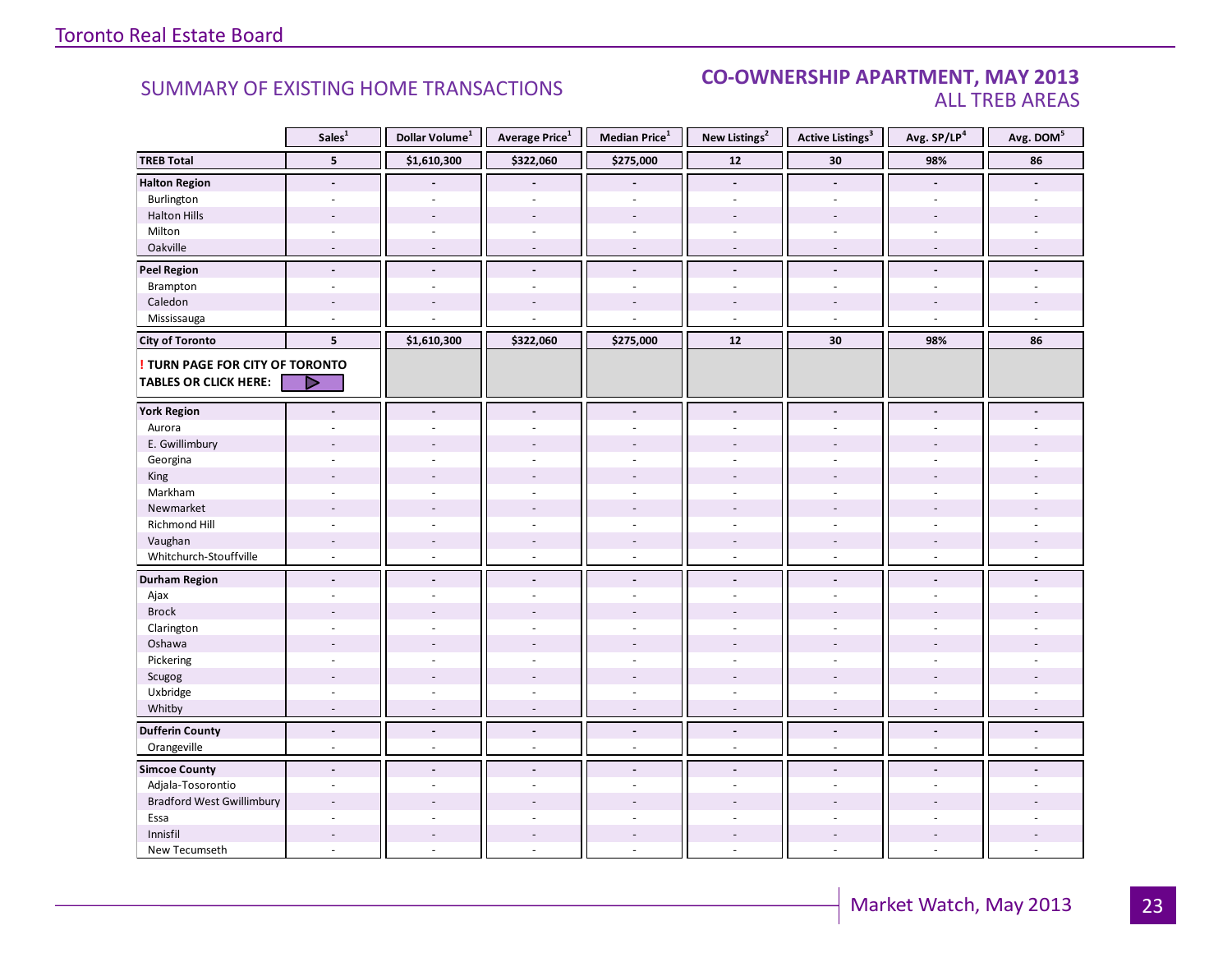#### INT MAV 2012 CITY OF TORONTO MUNICIPAL BREAKDOWN SUMMARY OF EXISTING HOME TRANSACTIONS **CO-OWNERSHIP APARTMENT, MAY 2013**

<span id="page-23-0"></span>

|                              | Sales <sup>1</sup>       | Dollar Volume <sup>1</sup> | Average Price <sup>1</sup> | Median Price <sup>1</sup> | New Listings <sup>2</sup> | Active Listings <sup>3</sup> | Avg. SP/LP <sup>4</sup>  | Avg. DOM <sup>5</sup>    |
|------------------------------|--------------------------|----------------------------|----------------------------|---------------------------|---------------------------|------------------------------|--------------------------|--------------------------|
| <b>TREB Total</b>            | 5 <sup>5</sup>           | \$1,610,300                | \$322,060                  | \$275,000                 | 12                        | 30                           | 98%                      | 86                       |
| <b>City of Toronto Total</b> | 5                        | \$1,610,300                | \$322,060                  | \$275,000                 | 12                        | 30                           | 98%                      | 86                       |
| <b>Toronto West</b>          |                          |                            |                            |                           | $\mathbf{1}$              | $\mathbf{2}$                 |                          |                          |
| Toronto W01                  |                          |                            |                            |                           |                           |                              |                          |                          |
| Toronto W02                  | $\sim$                   |                            | $\overline{a}$             | $\sim$                    | $\mathbf{1}$              | $\mathbf{1}$                 |                          |                          |
| Toronto W03                  | ÷.                       |                            |                            | $\sim$                    | ÷.                        | $\omega$                     |                          |                          |
| Toronto W04                  |                          |                            |                            |                           |                           |                              |                          |                          |
| Toronto W05                  |                          |                            |                            |                           |                           | $\mathbf{1}$                 |                          |                          |
| Toronto W06                  |                          |                            |                            |                           |                           |                              |                          |                          |
| Toronto W07                  | $\sim$                   |                            |                            | ÷.                        | ÷.                        | ÷                            |                          |                          |
| Toronto W08                  |                          |                            |                            |                           |                           |                              |                          |                          |
| Toronto W09                  |                          |                            |                            |                           |                           |                              |                          |                          |
| Toronto W10                  | $\overline{\phantom{a}}$ |                            |                            | $\sim$                    | $\sim$                    | $\omega$                     | $\overline{\phantom{a}}$ |                          |
| <b>Toronto Central</b>       | $\overline{4}$           | \$1,147,300                | \$286,825                  | \$270,500                 | 11                        | 28                           | 97%                      | 98                       |
| Toronto C01                  |                          |                            |                            |                           | $\mathbf{1}$              | $\mathbf{1}$                 |                          |                          |
| Toronto C02                  |                          |                            |                            |                           | $\overline{2}$            | $\overline{7}$               | $\overline{\phantom{a}}$ | $\sim$                   |
| Toronto C03                  | $\mathbf{1}$             | \$275,000                  | \$275,000                  | \$275,000                 | $\mathbf{1}$              | $\mathbf{1}$                 | 99%                      | 68                       |
| Toronto C04                  | $\mathbf{1}$             | \$356,400                  | \$356,400                  | \$356,400                 | $\overline{3}$            | $6\,$                        | 96%                      | 250                      |
| Toronto C06                  |                          |                            |                            |                           |                           |                              |                          |                          |
| Toronto C07                  |                          |                            |                            |                           |                           | $\mathbf{1}$                 | $\omega$                 |                          |
| Toronto C08                  | $\mathbf{1}$             | \$266,000                  | \$266,000                  | \$266,000                 | $\mathbf{1}$              | $\overline{2}$               | 97%                      | 54                       |
| Toronto C09                  |                          |                            |                            |                           |                           |                              |                          |                          |
| Toronto C10                  |                          |                            |                            |                           | $\mathbf{1}$              | $\mathbf{1}$                 |                          |                          |
| Toronto C11                  |                          | $\sim$                     | $\overline{\phantom{a}}$   | $\sim$                    |                           |                              | $\overline{\phantom{a}}$ |                          |
| Toronto C12                  |                          |                            |                            |                           |                           |                              |                          |                          |
| Toronto C13                  | $\mathbf{1}$             | \$249,900                  | \$249,900                  | \$249,900                 | $\mathbf{1}$              | $\overline{2}$               | 98%                      | 18                       |
| Toronto C14                  |                          |                            |                            |                           | $\mathbf{1}$              | 6                            |                          |                          |
| Toronto C15                  | $\sim$                   | $\bar{a}$                  | $\overline{\phantom{a}}$   | $\overline{\phantom{a}}$  | $\sim$                    | $\mathbf{1}$                 | $\omega$                 | $\overline{\phantom{a}}$ |
| <b>Toronto East</b>          | $\mathbf{1}$             | \$463,000                  | \$463,000                  | \$463,000                 | $\blacksquare$            |                              | 99%                      | 40                       |
| Toronto E01                  |                          |                            |                            |                           |                           |                              | $\overline{a}$           |                          |
| Toronto E02                  | $\mathbf{1}$             | \$463,000                  | \$463,000                  | \$463,000                 |                           |                              | 99%                      | 40                       |
| Toronto E03                  |                          |                            |                            |                           |                           |                              |                          |                          |
| Toronto E04                  |                          |                            |                            |                           |                           |                              |                          |                          |
| Toronto E05                  |                          |                            |                            |                           |                           |                              |                          |                          |
| Toronto E06                  |                          |                            |                            |                           |                           |                              |                          |                          |
| Toronto E07                  |                          |                            |                            | $\sim$                    |                           |                              |                          |                          |
| Toronto E08                  |                          |                            |                            |                           |                           |                              |                          |                          |
| Toronto E09                  |                          |                            |                            |                           |                           |                              |                          |                          |
| Toronto E10                  |                          |                            | $\overline{\phantom{a}}$   | $\overline{\phantom{a}}$  |                           |                              |                          |                          |
| Toronto E11                  |                          |                            |                            |                           |                           |                              |                          |                          |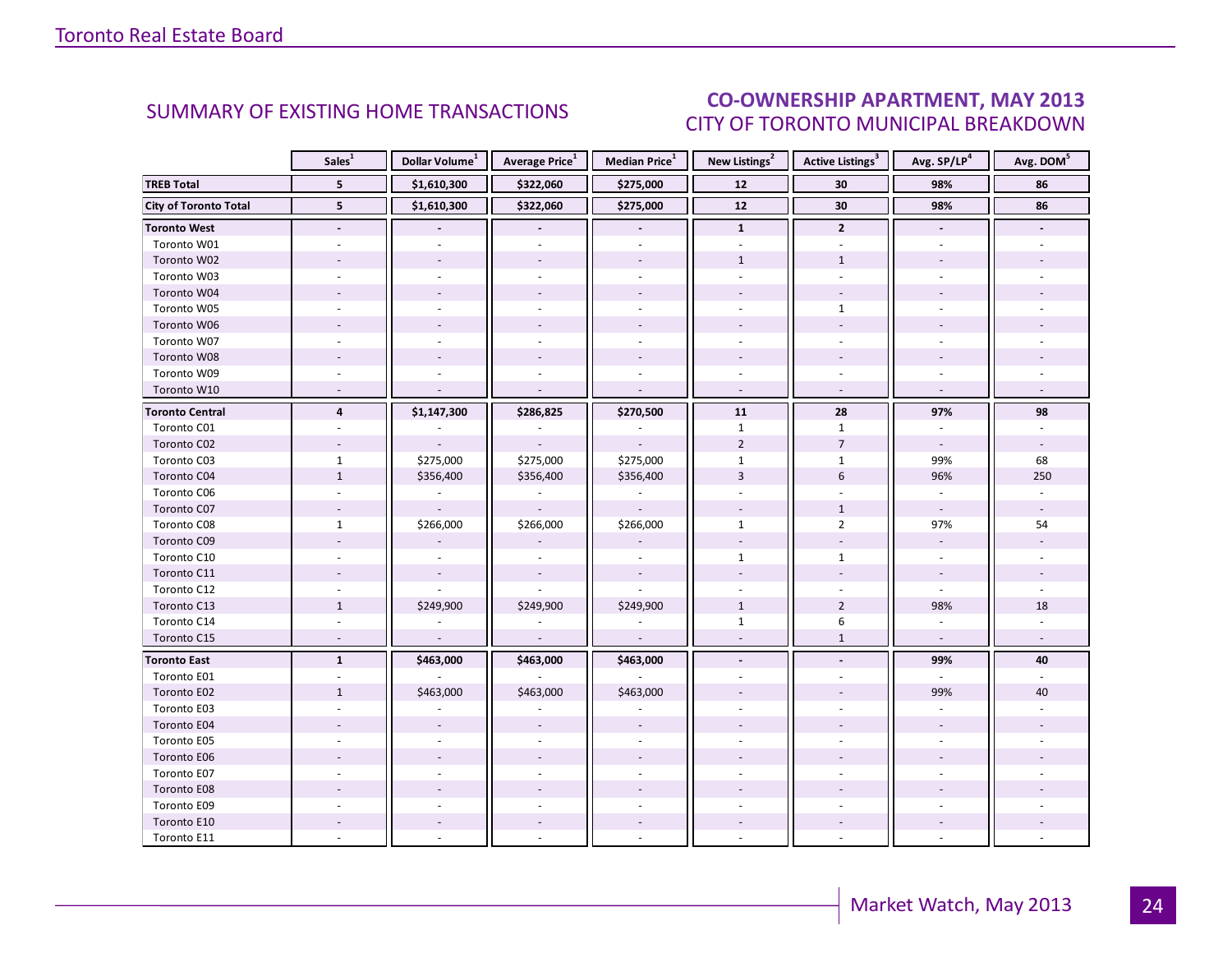[CLICK HERE FOR MORE BACKGROUND INFORMATION ON THE MLS® HPI](http://www.torontorealestateboard.com/market_news/home_price_index/index.htm)

#### FOCUS ON THE MLS® HOME PRICE INDEX **INDEX AND BENCHMARK PRICE, MAY 2013**<br>Elick here for more background information on the mls® hpi ALL TREB AREAS

|                                                               |                | Composite              |                |                | <b>Single-Family Detached</b> |                |                | <b>Single-Family Attached</b> |                |                          | Townhouse        |               |                 | Apartment                |                |
|---------------------------------------------------------------|----------------|------------------------|----------------|----------------|-------------------------------|----------------|----------------|-------------------------------|----------------|--------------------------|------------------|---------------|-----------------|--------------------------|----------------|
|                                                               | Index          | <b>Benchmark</b>       | Yr./Yr. % Chg  | Index          | <b>Benchmark</b>              | Yr./Yr. % Chg. | Index          | <b>Benchmark</b>              | Yr./Yr. % Chg  | Index                    | <b>Benchmark</b> | Yr./Yr. % Chg | Index           | <b>Benchmark</b>         | Yr./Yr. % Chg. |
| <b>TREB Total</b>                                             | 155.3          | \$473,800              | 2.78%          | 155.5          | \$578,200                     | 2.98%          | 160.5          | \$453,400                     | 3.41%          | 151.7                    | \$332,300        | 3.48%         | 149.5           | \$300,200                | 1.36%          |
| <b>Halton Region</b>                                          | 163.8          | \$537,300              | 3.93%          | 162.3          | \$601,900                     | 4.44%          | 163.7          | \$424,900                     | 3.67%          | 157.3                    | \$311,400        | $-1.44%$      | $\sim$          |                          |                |
| Burlington                                                    | 171.6          | \$494,600              | 3.37%          | 171.7          | \$586,800                     | 4.44%          | 165.8          | \$395,200                     | 3.37%          | 166.5                    | \$334,400        | $-0.12%$      | $\sim$          | $\sim$                   |                |
| <b>Halton Hills</b>                                           | 153.3          | \$446,400              | 1.73%          | 153.2          | \$490,100                     | 2.20%          | 160.0          | \$394,100                     | 2.63%          | 151.8                    | \$273,700        | $-2.75%$      | $\sim$          |                          |                |
| Milton                                                        | 155.1          | \$435,000              | 2.44%          | 147.0          | \$512,100                     | 1.66%          | 157.9          | \$394,200                     | 2.67%          | ×.                       |                  |               |                 | $\sim$                   |                |
| Oakville                                                      | 171.8          | \$633,800              | 5.46%          | 171.4          | \$710,400                     | 6.33%          | 173.0          | \$468,300                     | 5.42%          | 156.4                    | \$345,500        | $-1.70%$      | $\sim$          |                          |                |
| <b>Peel Region</b>                                            | 150.4          | \$411,400              | 3.58%          | 151.2          | \$511,800                     | 3.00%          | 152.6          | \$389,400                     | 3.74%          | 155.6                    | \$322,000        | 5.35%         | 138.1           | \$237,700                | 3.06%          |
| Brampton                                                      | 143.9          | \$367,100              | 3.67%          | 144.8          | \$423,200                     | 3.06%          | 145.6          | \$343,000                     | 3.63%          | 140.5                    | \$261,000        | 6.93%         | 122.9           | \$192,300                | 4.86%          |
| Caledon                                                       | 144.2          | \$513,800              | 2.20%          | 144.8          | \$531,500                     | 1.54%          | 155.6          | \$384,700                     | 5.63%          | $\sim$                   |                  |               |                 |                          |                |
| Mississauga                                                   | 155.8          | \$435,500              | 3.73%          | 160.0          | \$596,200                     | 3.29%          | 160.3          | \$438,100                     | 4.02%          | 160.3                    | \$344,200        | 5.05%         | 140.7           | \$246,400                | 3.00%          |
| <b>City of Toronto</b>                                        | 159.2          | \$521,700              | 1.66%          | 161.9          | \$701,900                     | 1.57%          | 169.6          | \$562,400                     | 2.48%          | 154.4                    | \$373,400        | 1.78%         | 152.6           | \$315,100                | 1.13%          |
| TURN PAGE FOR CITY OF TORONTO<br><b>TABLES OR CLICK HERE:</b> | Þ              |                        |                |                |                               |                |                |                               |                |                          |                  |               |                 |                          |                |
| <b>York Region</b>                                            | 162.7          | \$558,300              | 2.91%          | 164.2          | \$645,100                     | 3.27%          | 165.8          | \$480,300                     | 3.43%          | 151.8                    | \$386,900        | 3.13%         | 147.7           | \$320,900                | 0.07%          |
| Aurora                                                        | 154.9          | \$498,800              | 5.45%          | 153.6          | \$570,600                     | 5.86%          | 158.1          | \$409,200                     | 4.84%          | 143.1                    | \$362,500        | 6.08%         | 143.0           | \$297,100                | 3.17%          |
| E. Gwillimbury                                                | 145.5          | \$470,400              | 8.74%          | 146.7          | \$481,900                     | 9.72%          | 151.1          | \$319,900                     | 6.63%          | $\sim$                   |                  |               | $\sim$          |                          |                |
| Georgina                                                      | 150.6          | \$312,600              | 5.98%          | 154.5          | \$318,300                     | 5.68%          | 152.6          | \$300,700                     | 8.84%          | $\sim$                   |                  |               | $\sim$          | $\blacksquare$           |                |
| King                                                          | 152.9          | \$648,200              | 2.14%          | 154.1          | \$650,200                     | 2.39%          | $\sim$         |                               |                | $\sim$                   |                  |               | $\sim$          |                          |                |
| Markham                                                       | 166.5          | \$573,600              | 1.71%          | 170.4          | \$700,800                     | 2.22%          | 168.5          | \$501,800                     | 2.37%          | 154.3                    | \$383,300        | 3.70%         | 151.7           | \$350,800                | $-2.44%$       |
| Newmarket                                                     | 147.7          | \$435,600              | 4.16%          | 145.1          | \$488,500                     | 3.50%          | 153.4          | \$361,500                     | 4.85%          | 160.1                    | \$323,300        | 6.10%         | 146.5           | \$246,700                | $-0.20%$       |
| Richmond Hill                                                 | 171.3          | \$620,200              | 2.88%          | 180.5          | \$764,700                     | 3.80%          | 177.3          | \$537,100                     | 4.11%          | 144.3                    | \$408,000        | 0.35%         | 144.9           | \$301,800                | $-1.50%$       |
| Vaughan                                                       | 161.7          | \$584,500              | 3.06%          | 159.0          | \$661,700                     | 2.71%          | 165.4          | \$503,500                     | 4.35%          | 153.1                    | \$418,300        | 0.72%         | 145.9           | \$323,800                | 4.74%          |
| Whitchurch-Stouffville                                        | 160.7          | \$605,900              | 4.90%          | 160.6          | \$616,300                     | 5.59%          | 145.3          | \$399,100                     | 1.47%          | $\sim$                   |                  | $\sim$        | $\sim$          | ×.                       | $\sim$         |
| <b>Durham Region</b>                                          | 136.5          | \$321,200              | 5.73%          | 136.2          | \$355,100                     | 5.83%          | 141.1          | \$282,600                     | 6.41%          | 127.3                    | \$209,200        | 6.00%         | 126.4           | \$226,100                | 2.51%          |
| Ajax                                                          | 142.3          | \$351,700              | 6.75%          | 143.9          | \$385,400                     | 6.75%          | 148.9          | \$320,200                     | 6.81%          | 129.7                    | \$237,000        | 9.27%         | 122.7           | \$208,300                | 1.40%          |
| <b>Brock</b>                                                  | 124.7          | \$236,400              | 3.74%          | 125.1          | \$237,700                     | 3.65%          | 129.6          | \$206,500                     | 1.33%          | $\sim$                   |                  |               | $\sim$          |                          |                |
| Clarington                                                    | 131.9          | \$279,100              | 4.85%          | 129.5          | \$311,200                     | 5.89%          | 134.7          | \$257,200                     | 4.18%          | 145.3                    | \$260,100        | 0.97%         | 124.5           | \$176,200                | $-0.32%$       |
| Oshawa                                                        | 132.3          | \$253,200              | 7.47%<br>4.07% | 131.4          | \$279,800                     | 7.79%<br>1.43% | 136.8          | \$229,100                     | 7.38%<br>4.46% | 113.4                    | \$151,700        | 2.90%         | 129.9           | \$155,500                | $-2.18%$       |
| Pickering<br>Scugog                                           | 140.8<br>140.2 | \$380,900<br>\$363,800 | 13.89%         | 141.8<br>144.1 | \$443,600<br>\$371,100        | 13.82%         | 145.3<br>121.1 | \$338,700<br>\$253,400        | 2.37%          | 136.0<br>$\sim$          | \$245,300        | 8.11%         | 128.0<br>$\sim$ | \$250,600                | 7.11%          |
| Uxbridge                                                      | 132.0          | \$403,600              | 4.68%          | 132.9          | \$411,600                     | 4.15%          | 129.3          | \$317,300                     | 4.87%          |                          |                  |               |                 |                          |                |
| Whitby                                                        | 137.2          | \$358,000              | 4.02%          | 137.3          | \$394,400                     | 5.21%          | 140.4          | \$309,700                     | 7.59%          | 130.4                    | \$239,100        | 7.15%         | 127.9           | \$249,500                | $-0.31%$       |
| <b>Dufferin County</b>                                        | 144.0          | \$330,000              | 2.49%          | 147.7          | \$336,600                     | 1.72%          | 145.3          | \$272,300                     | 1.54%          | $\blacksquare$           |                  |               | $\blacksquare$  | $\overline{\phantom{a}}$ |                |
| Orangeville                                                   | 144.0          | \$330,000              | 2.49%          | 147.7          | \$336,600                     | 1.72%          | 145.3          | \$272,300                     | 1.54%          | $\sim$                   | $\sim$           | $\sim$        | $\sim$          | ×.                       | $\sim$         |
| <b>Simcoe County</b>                                          | 140.8          | \$299,200              | 4.30%          | 137.6          | \$303,500                     | 3.69%          | 145.7          | \$279,800                     | 5.89%          | $\blacksquare$           |                  |               | $\sim$          | $\overline{\phantom{a}}$ |                |
| Adjala-Tosorontio                                             | 127.0          | \$400,000              | $-1.55%$       | 127.0          | \$400,500                     | $-1.24%$       | $\sim$         |                               |                | $\sim$                   |                  | ÷.            |                 | $\blacksquare$           |                |
| <b>Bradford West Gwillimbury</b>                              | 152.7          | \$379,500              | 6.34%          | 138.1          | \$423,000                     | 6.31%          | 158.1          | \$328,700                     | 7.48%          | ٠                        |                  |               | $\sim$          | $\overline{a}$           |                |
| Essa                                                          | 140.2          | \$317,900              | 4.08%          | 137.1          | \$339,100                     | 2.62%          | 143.5          | \$244,500                     | 5.28%          | ÷.                       |                  |               | $\sim$          |                          |                |
| Innisfil                                                      | 140.7          | \$260,700              | 2.78%          | 141.8          | \$263,200                     | 3.13%          | 142.3          | \$221,400                     | 2.67%          | $\overline{\phantom{a}}$ |                  | ٠             | $\sim$          |                          |                |
| New Tecumseth                                                 | 130.5          | \$301,400              | 4.90%          | 127.6          | \$328,700                     | 3.99%          | 135.9          | \$260,000                     | 5.76%          |                          |                  |               |                 |                          |                |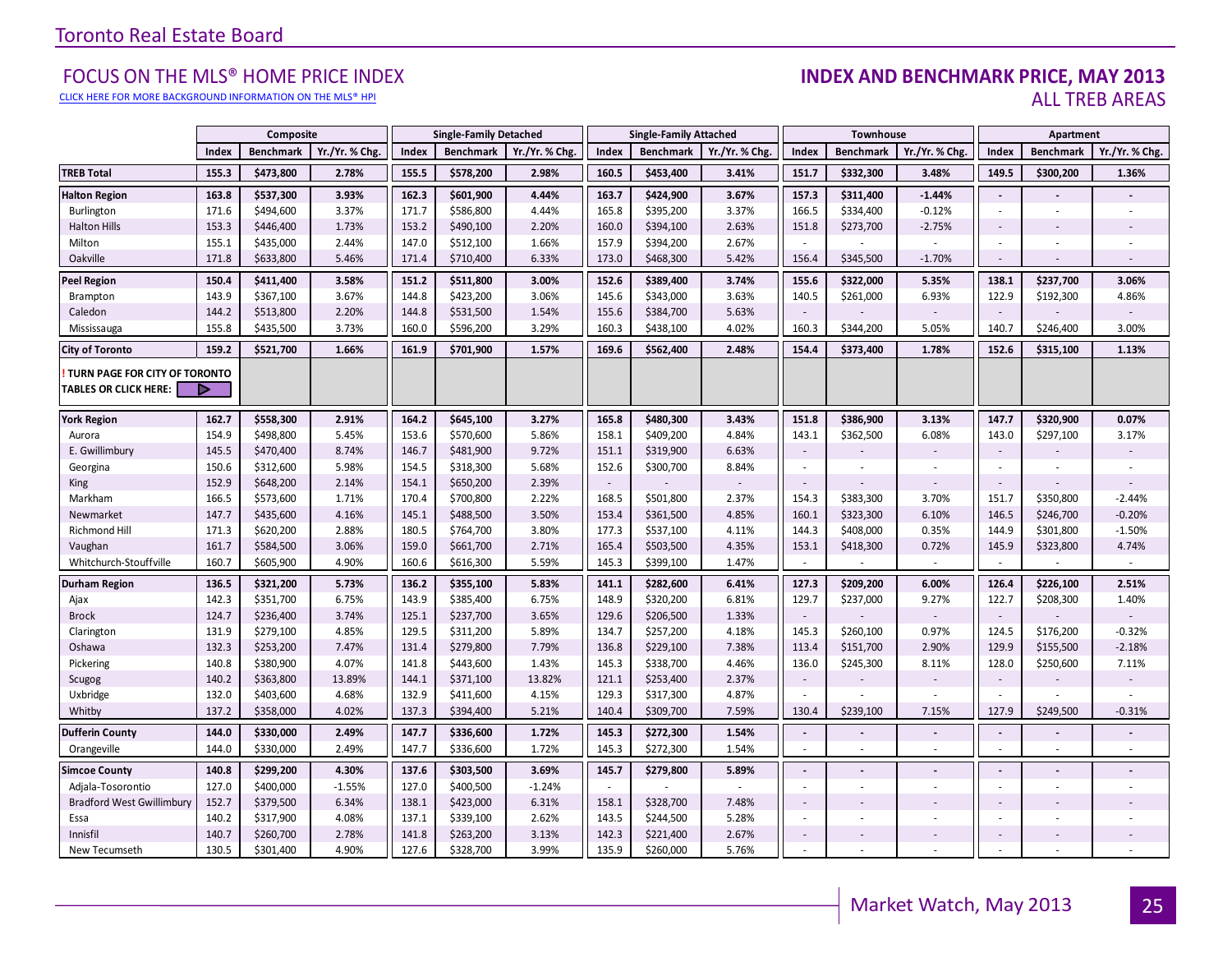[CLICK HERE FOR MORE BACKGROUND INFORMATION ON THE MLS® HPI](http://www.torontorealestateboard.com/market_news/home_price_index/index.htm)

# FOCUS ON THE MLS® HOME PRICE INDEX<br>**INDEX AND BENCHMARK PRICE, MAY 2013** CITY OF TORONTO

|                        |       | Composite        |                |       | <b>Single-Family Detached</b> |                |       | <b>Single-Family Attached</b> |                |        | <b>Townhouse</b> |               |       | Apartment        |                |
|------------------------|-------|------------------|----------------|-------|-------------------------------|----------------|-------|-------------------------------|----------------|--------|------------------|---------------|-------|------------------|----------------|
|                        | Index | <b>Benchmark</b> | Yr./Yr. % Chg. | Index | Benchmark                     | Yr./Yr. % Chg. | Index | <b>Benchmark</b>              | Yr./Yr. % Chg. | Index  | <b>Benchmark</b> | Yr./Yr. % Chg | Index | <b>Benchmark</b> | Yr./Yr. % Chg. |
| <b>TREB Total</b>      | 155.3 | \$473,800        | 2.78%          | 155.5 | \$578,200                     | 2.98%          | 160.5 | \$453,400                     | 3.41%          | 151.7  | \$332,300        | 3.48%         | 149.5 | \$300,200        | 1.36%          |
| <b>City of Toronto</b> | 159.2 | \$521,700        | 1.66%          | 161.9 | \$701,900                     | 1.57%          | 169.6 | \$562,400                     | 2.48%          | 154.4  | \$373,400        | 1.78%         | 152.6 | \$315,100        | 1.13%          |
| Toronto W01            | 163.9 | \$668,800        | 1.24%          | 161.5 | \$832,400                     | 1.25%          | 172.1 | \$664,000                     | 3.24%          | 214.0  | \$440,600        | 2.79%         | 144.8 | \$337,900        | 0.56%          |
| Toronto W02            | 182.8 | \$659,400        | 2.35%          | 181.2 | \$743,800                     | 1.00%          | 205.2 | \$628,600                     | 2.65%          | 139.6  | \$384,900        | 4.57%         | 123.0 | \$511,200        | 6.96%          |
| Toronto W03            | 161.6 | \$417,400        | 4.87%          | 163.5 | \$444,600                     | 5.76%          | 169.4 | \$434,000                     | 7.28%          |        |                  |               | 123.2 | \$228,500        | $-8.13%$       |
| Toronto W04            | 143.4 | \$375,500        | 4.90%          | 150.0 | \$473,300                     | 4.97%          | 147.2 | \$428,600                     | 7.76%          | 143.4  | \$348,900        | 4.37%         | 126.7 | \$186,700        | 1.93%          |
| Toronto W05            | 139.7 | \$332,600        | 6.07%          | 149.1 | \$497,100                     | 7.58%          | 139.8 | \$408,900                     | 5.99%          | 123.7  | \$203,600        | $-3.81%$      | 133.1 | \$174,800        | 9.19%          |
| Toronto W06            | 148.9 | \$432,200        | 1.71%          | 168.9 | \$536,100                     | 3.18%          | 150.4 | \$456,000                     | 0.40%          | 156.4  | \$460,800        | 2.49%         | 131.0 | \$324,000        | 0.54%          |
| Toronto W07            | 151.9 | \$647,400        | 2.70%          | 159.5 | \$689,300                     | 1.59%          | 151.2 | \$620,000                     | 0.87%          | 123.0  | \$452,100        | 0.16%         | 102.5 | \$415,600        | $-6.05%$       |
| Toronto W08            | 139.6 | \$567,900        | $-0.21%$       | 151.5 | \$792,400                     | 0.26%          | 156.7 | \$588,600                     | 1.69%          | 137.8  | \$336,900        | 3.53%         | 125.1 | \$251,800        | $-2.04%$       |
| Toronto W09            | 142.3 | \$365,700        | 8.38%          | 158.4 | \$592,600                     | 3.73%          | 143.4 | \$405,900                     | 5.52%          | 146.3  | \$371,100        | 2.67%         | 114.8 | \$147,200        | 15.15%         |
| Toronto W10            | 137.1 | \$318,200        | 4.58%          | 147.8 | \$434,900                     | 5.20%          | 147.1 | \$399,700                     | 6.44%          | 116.9  | \$210,600        | 4.28%         | 124.6 | \$190,200        | 3.32%          |
| Toronto C01            | 180.8 | \$448,400        | $-0.60%$       | 192.6 | \$679,900                     | $-4.27%$       | 197.0 | \$683,500                     | $-2.28%$       | 169.3  | \$508,100        | $-1.34%$      | 178.4 | \$371,300        | $-0.39%$       |
| Toronto C02            | 172.2 | \$817,600        | 0.23%          | 157.6 | \$1,249,200                   | $-2.17%$       | 178.0 | \$936,600                     | 0.23%          | 171.4  | \$801,500        | $-4.03%$      | 171.1 | \$477,200        | 1.36%          |
| Toronto C03            | 170.7 | \$878,600        | 4.21%          | 166.8 | \$1,005,300                   | 3.93%          | 178.2 | \$659,700                     | 6.52%          | $\sim$ |                  |               | 172.9 | \$456,800        | 1.41%          |
| Toronto C04            | 157.7 | \$977,100        | 1.02%          | 161.7 | \$1,130,400                   | 2.67%          | 160.8 | \$768,700                     | 3.88%          | 149.4  | \$558,100        | $-1.06%$      | 139.9 | \$332,600        | $-7.60%$       |
| Toronto C06            | 166.9 | \$660,400        | 4.64%          | 171.0 | \$731,900                     | 4.01%          | 156.2 | \$574,400                     | 1.63%          | 136.6  | \$372,700        | 0.81%         | 162.1 | \$358,400        | 7.07%          |
| Toronto C07            | 157.3 | \$540,200        | 0.64%          | 175.0 | \$801,100                     | 1.86%          | 157.6 | \$560,100                     | $-1.68%$       | 130.0  | \$381,600        | 2.20%         | 147.4 | \$347,200        | $-1.01%$       |
| Toronto C08            | 166.5 | \$428,700        | $-0.72%$       | 167.4 | \$520,300                     | 5.68%          | 171.4 | \$709,400                     | 8.96%          | 178.7  | \$541,900        | 2.06%         | 165.6 | \$365,300        | $-2.13%$       |
| Toronto C09            | 130.2 | \$966,900        | $-2.62%$       | 123.0 | \$1,545,100                   | $-2.77%$       | 142.3 | \$1,158,000                   | $-0.97%$       | 160.5  | \$828,500        | $-5.81%$      | 133.4 | \$442,000        | $-2.06%$       |
| Toronto C10            | 178.4 | \$695,900        | 2.65%          | 166.5 | \$1,021,700                   | 4.59%          | 175.5 | \$866,800                     | 4.03%          | 219.9  | \$504,300        | $-0.68%$      | 179.7 | \$430,600        | 2.16%          |
| Toronto C11            | 143.9 | \$515,600        | 5.04%          | 153.3 | \$1,026,400                   | $-1.16%$       | 173.2 | \$760,000                     | 5.29%          | 109.4  | \$174,500        | $-4.04%$      | 133.7 | \$190,300        | 9.59%          |
| Toronto C12            | 149.6 | \$1,282,100      | $-1.71%$       | 144.0 | \$1,547,600                   | $-2.24%$       | 165.9 | \$716,800                     | 4.14%          | 142.3  | \$482,000        | 2.30%         | 170.2 | \$535,300        | $-0.35%$       |
| Toronto C13            | 150.6 | \$555,600        | 0.53%          | 159.9 | \$856,800                     | $-0.25%$       | 150.1 | \$481,600                     | $-3.91%$       | 139.4  | \$397,000        | $-14.32%$     | 142.1 | \$281,100        | 2.67%          |
| Toronto C14            | 170.4 | \$579,100        | 2.22%          | 182.1 | \$988,000                     | $-0.11%$       | 176.7 | \$862,000                     | $-4.90%$       | 211.7  | \$715,300        | 12.07%        | 163.1 | \$410,200        | 2.45%          |
| Toronto C15            | 155.1 | \$518,500        | 0.39%          | 175.7 | \$823,600                     | $-1.13%$       | 163.0 | \$531,900                     | 0.93%          | 163.9  | \$403,800        | $-1.21%$      | 131.1 | \$306,400        | 2.58%          |
| Toronto E01            | 184.7 | \$573,600        | 2.21%          | 182.1 | \$613,500                     | 1.00%          | 187.9 | \$589,500                     | 4.22%          | 210.4  | \$425,500        | 14.91%        | 181.0 | \$429,300        | $-4.03%$       |
| Toronto E02            | 168.9 | \$628,300        | 0.60%          | 161.1 | \$709,500                     | $-1.77%$       | 176.1 | \$587,300                     | 1.56%          | 167.8  | \$560,900        | 0.78%         | 164.9 | \$436,400        | $-1.73%$       |
| Toronto E03            | 156.7 | \$482,700        | $-4.04%$       | 158.0 | \$530,800                     | $-6.78%$       | 159.6 | \$519,700                     | 3.37%          | $\sim$ |                  |               | 129.2 | \$193,300        | $-7.25%$       |
| Toronto E04            | 155.4 | \$390,100        | 4.37%          | 161.1 | \$475,700                     | 2.42%          | 158.0 | \$383,400                     | 3.54%          | 155.8  | \$336,700        | 1.30%         | 151.5 | \$229,500        | 10.75%         |
| Toronto E05            | 148.9 | \$398,200        | 4.05%          | 164.8 | \$581,900                     | 3.84%          | 161.8 | \$446,000                     | 3.25%          | 149.5  | \$325,000        | 6.48%         | 131.6 | \$258,600        | 3.38%          |
| Toronto E06            | 169.4 | \$478,700        | 0.18%          | 170.4 | \$487,000                     | 0.29%          | 177.0 | \$418,600                     | 2.97%          | $\sim$ |                  |               | 151.2 | \$333,400        | $-1.24%$       |
| Toronto E07            | 158.5 | \$390,700        | 5.95%          | 168.5 | \$551,500                     | 4.66%          | 162.8 | \$425,500                     | 2.20%          | 160.5  | \$347,100        | 5.94%         | 144.0 | \$246,600        | 12.50%         |
| Toronto E08            | 149.1 | \$365,400        | 1.15%          | 161.3 | \$503,500                     | 0.25%          | 152.8 | \$391,100                     | 0.00%          | 149.6  | \$302,800        | 2.26%         | 122.7 | \$195,900        | 2.25%          |
| Toronto E09            | 146.8 | \$354,500        | 4.19%          | 155.7 | \$443,100                     | 3.66%          | 148.0 | \$363,200                     | 0.89%          | 137.9  | \$254,100        | 4.87%         | 138.1 | \$259,000        | 4.62%          |
| Toronto E10            | 152.1 | \$430,600        | 3.68%          | 154.5 | \$494,600                     | 3.41%          | 155.6 | \$404,700                     | 2.30%          | 150.6  | \$263,800        | 7.96%         | 106.7 | \$172,000        | 8.55%          |
| Toronto E11            | 142.4 | \$313,900        | 3.26%          | 161.3 | \$447,900                     | 6.05%          | 153.5 | \$348,300                     | 6.38%          | 112.4  | \$220,900        | 3.79%         | 112.2 | \$167,500        | $-6.58%$       |